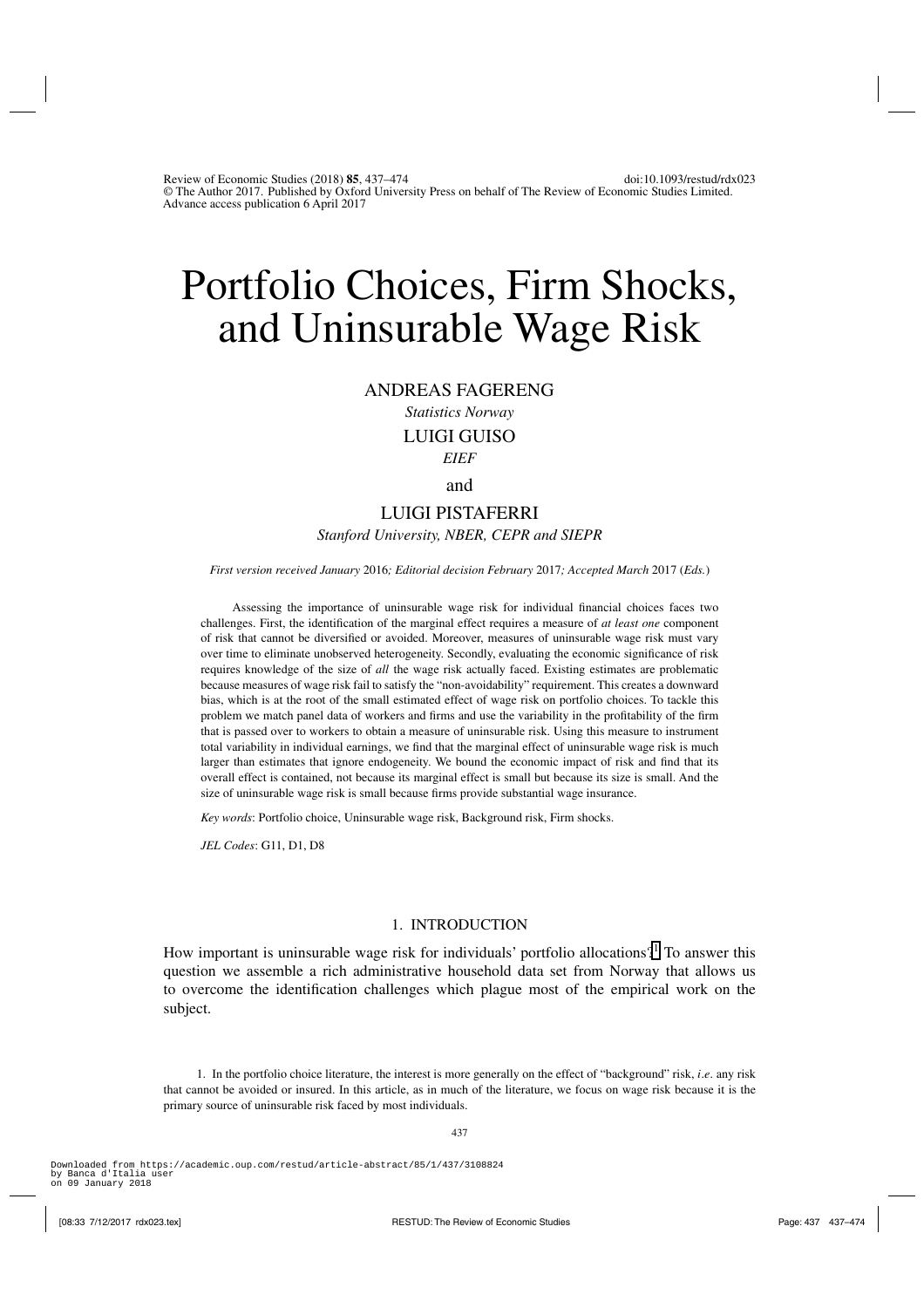Starting with [Aiyagari](#page-35-0) [\(1994\)](#page-35-0), a large literature in macroeconomics and finance has studied how the presence of wage risk in an incomplete market setting affects the patterns of individual and aggregate savings, consumption and portfolio allocations over the life cycle, as well as the behaviour of asset prices. The theory argues that under plausible preference restrictions consumers who face uninsurable wage risk respond by accumulating precautionary savings, raising labour supply, or more generally changing the pattern of human capital accumulation (*e*.*g*. [Levhari and Weiss, 1974\)](#page-37-0). Furthermore, people reduce exposure to risks that they can avoid. In particular, they change the asset allocation of their financial portfolio by lowering the share invested in risky assets, thus tempering their overall risk exposure [\(Merton](#page-37-0), [1971;](#page-37-0) [Kimball](#page-36-0), [1993](#page-36-0); [Constantinides and Duffie, 1996; Heaton and Lucas 1996](#page-36-0), [2000b](#page-36-0)).

Motivated by these theoretical predictions and the undisputed importance for most households of labour income, one strand of research has incorporated uninsurable wage risk in calibrated models of (consumption and) portfolio allocation over the life cycle and explored its ability to reproduce patterns observed in the data (*e*.*g*. [Heaton and Lucas](#page-36-0), [2000b;](#page-36-0) [Viceira, 2001](#page-37-0); [Cocco](#page-36-0) *et al*., [2005](#page-36-0); [Polkovnichenko, 2007](#page-37-0)). Another strand has tried to assess the empirical relevance of wage risk in explaining portfolio heterogeneity. A fair characterization of both strands of literature is that the effect of uninsurable wage risk on portfolio allocation, though carrying the sign that theory predicts, is relatively small in size. As a consequence, this channel seems to have lost appeal as a quantitatively important determinant of household portfolio choices or as a candidate explanation for asset-pricing puzzles (such as the equity premium puzzle, see *e*.*g*. [Cochrane](#page-36-0), [2006](#page-36-0)).

In this article, we re-evaluate the role of uninsurable wage risk for people's willingness to bear financial risk and question the conventional wisdom of the empirical literature. We argue that this literature suffers from identification problems that also affect calibrated models of life cycle savings and portfolio allocation. Identification of the effect of uninsurable wage risk is arduous and its quantification problematic.

Identification is arduous for at least three reasons. First, in order to identify the marginal effect on portfolio choice of uninsurable wage risk one needs exogenous variation in the latter. A popular solution [\(Heaton and Lucas, 2000a;](#page-36-0) [Angerer and Lam](#page-35-0), [2009; Betermier](#page-35-0) *et al*., [2012](#page-35-0); [Palia](#page-37-0) *et al*., [2014\)](#page-37-0) is to measure risk with the variance of (residual) log earnings or income typically obtained from households survey data (*e*.*g*. the Panel Study of Income Dynamics (PSID) in the U.S.). Another is to use second moments from subjective expectations of future incomes [\(Guiso](#page-36-0) *et al*., [1996; Hochguertel, 2003\)](#page-36-0) or health status (which may be particularly relevant for the elderly; [Edwards, 2008](#page-36-0)). However, as a recent literature suggests, a substantial part of the residual variation in earnings is predictable and reflects individual choice rather than risk (*e*.*g*. [Cunha](#page-36-0) *et al*., [2005](#page-36-0); [Primiceri and van Rens](#page-37-0), [2009; Low](#page-37-0) *et al*., [2010;](#page-37-0) [Guvenen and Smith,](#page-36-0) [2014\)](#page-36-0). As for subjective expectations data, there are long-standing reservations regarding their validity and content, as well as important practical data problems: subjective expectations data are rarely available alongside longitudinal data on assets. The empirical measures described above introduce a sort of errors-in-variable problem that biases towards zero the estimated effect of risk on portfolio choice. Furthermore, as we shall discuss, the size of the downward bias can be substantial.

Secondly, notwithstanding the problem of obtaining a conceptually sound measure of uninsurable wage risk, other econometric issues may make estimates of its effect on portfolio (or other financial) choice unreliable. A key issue is that most of the evidence on the effect of wage risk comes from cross-sectional data, inducing unobserved heterogeneity bias. To give a simple example, unobserved risk aversion may determine both wage risk (through, *e*.*g*. occupational choice), as well as the composition of one's asset portfolio. Dealing with unobserved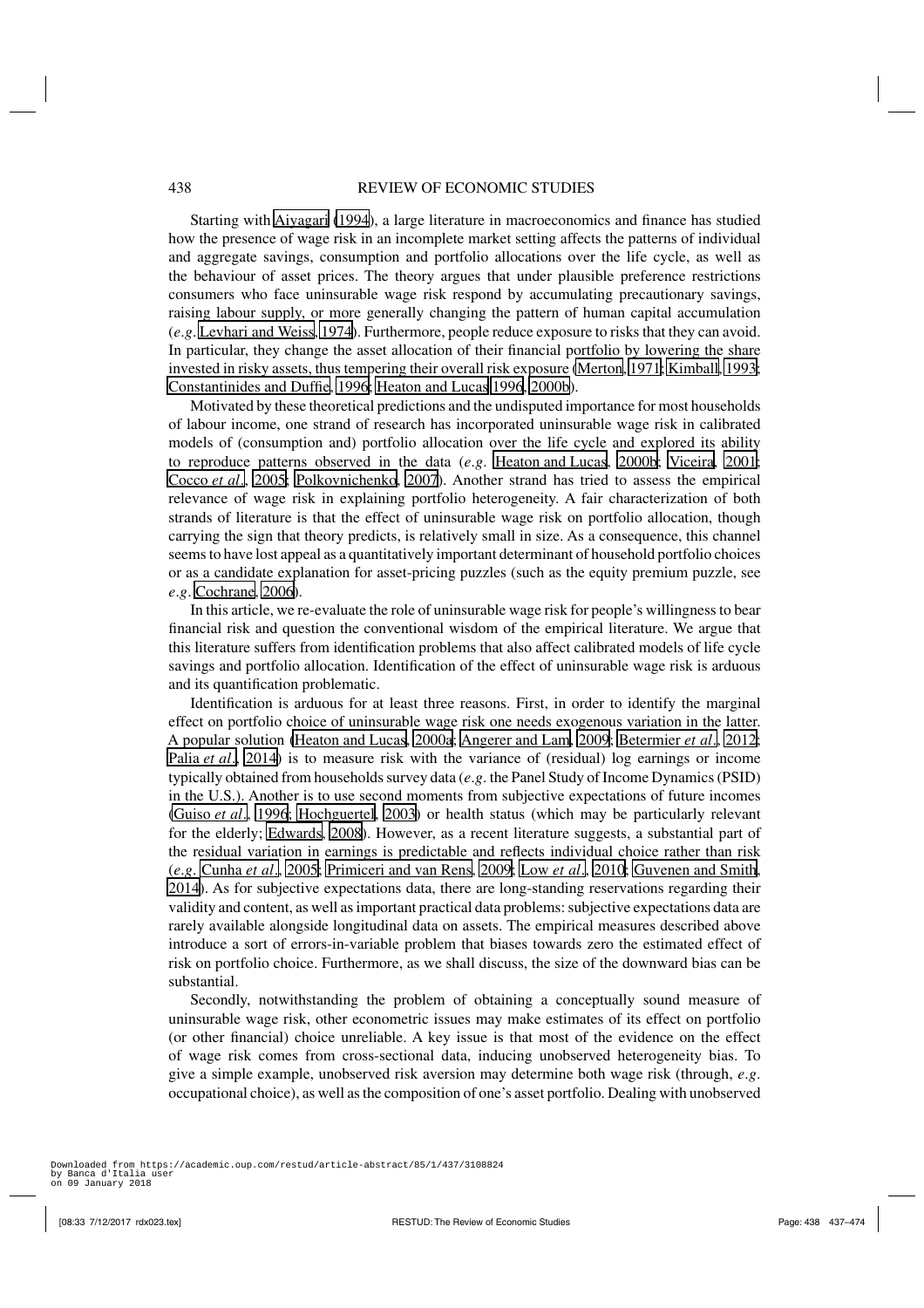heterogeneity is difficult, as one requires panel data with variation over time in wage risk, which is rare.<sup>2</sup>

A final issue is that most of the empirical literature uses survey data on assets. These are notoriously subject to measurement error and rarely sample the upper tail of the distribution (which is key, given the enormous skewness in the distribution of wealth). Moreover, both in survey and administrative data there is non-negligible censoring of stockholding because several investors choose to stay out of the stock market.

One of the contributions of this article is to develop an identification strategy that overcomes these problems. First, we isolate a component of labour income variation that truly qualifies as risk—*i*.*e*. one that cannot be avoided or insured. This is the component of the wage that fluctuates with idiosyncratic variation in firm performance, reflecting transmission of firm shocks onto wages. We show that this component can be used as an instrument for total residual labour income variation—which allows to deal with measurement error in wage risk. Because this component varies over time, availability of long panel data on firms and their workers makes it possible to deal with unobserved heterogeneity, thus circumventing the second obstacle to achieve reliable identification.

We use administrative data for Norway. Since Norway levies a tax on wealth, each year Norwegian taxpayers must report their assets, item by item, to the tax authority. Asset holding information is provided by third parties, implying virtually no measurement error. Moreover, the data are available for a long time span and cover the entire population, including those in the very top tail of the wealth distribution. We use these data to compute financial portfolio shares at the household level. In addition, we merge the tax records data on wealth with matched employer/employees data from the social security archives. The latter contain information on workers' employment spells and earnings in each job, as well as measures of firm performance.

Additionally, we use firm employment turnover and firm closure due to bankruptcy to construct measures of unemployment risk that complement the measure of wage risk described above.

We document a number of important findings. First, ignoring the endogeneity of wage variability but accounting for unobserved heterogeneity, we reproduce the small marginal effect of uninsurable wage risk on the portfolio allocation to risky assets that characterizes the empirical literature. However, when we instrument wage variability with the firm-variation component of wage risk, we find that the marginal effect is an order of magnitude larger. This suggests a large downward bias in prevailing estimates of the effect of uninsurable wage risk and resurrects the importance—at the margin—of wage risk for portfolio choice. In contrast, we find very small effects of unemployment risk, possibly because this type of risk is substantially insured through generous social insurance programmes in Norway.<sup>3</sup>

2. [Betermier](#page-35-0) *et al*. [\(2012](#page-35-0)) is one exception. They deal with unobserved heterogeneity by looking at people who change industry and exploiting differences in income volatility across industries. They find that people who move from low to high volatility industries reduce exposure to stocks significantly and interpret their finding as consistent with hedging. While this marks progress, movers solve one issue but raise another: moving is endogenous and it is conceivable that the same factors that trigger mobility also affect portfolio rebalancing. While the authors show evidence that movers and stayers share similar observable characteristics, selection on unobservables (such as risk preferences) may be driving mobility. In addition, the measure of earnings volatility they use—the industry mean of the volatility of net earnings reflects both components that qualify as risk and others that do not, as well as heterogeneity across industries. This makes it hard to estimate the economic effect of wage risk on portfolio choice.

3. Empirical estimates of the effect of uninsurable wage risk on portfolio allocations face also a problem of censoring (a large fraction of investors hold no risky assets in their portfolio). Simultaneously accounting for censoring, fixed unobserved heterogeneity, and endogeneity due to measurement error is computationally unfeasible. The very few estimators that have been proposed in the literature are based on very strong assumptions that are unlikely to hold in our specific application. Nevertheless, assuming the various biases due to unobserved heterogeneity, endogeneity of wage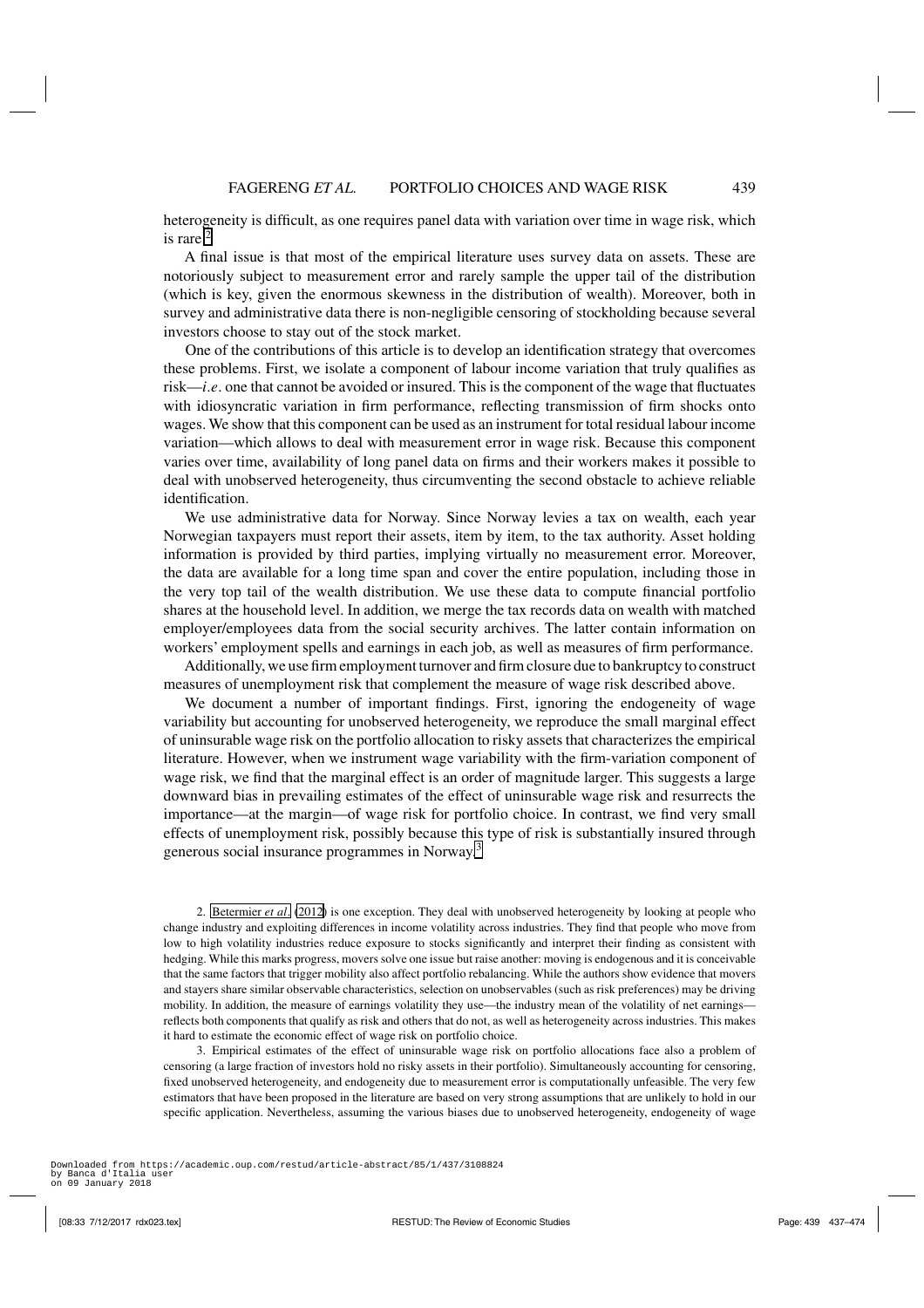Secondly, we find that the marginal effect of uninsurable wage risk varies considerably across individuals depending on their level of wealth. The portfolio response of individuals at the bottom of the wealth distribution—those with little buffers to self-insure against risk—is twice as large as that of the workers with median wealth; the effect gets smaller as wealth increases and drops to zero at the top of the wealth distribution. Uninsurable wage risk is irrelevant for those with large amounts of assets despite the fact that their compensation is more sensitive (as we document) to firm shocks. As far as we know, we are the first to document empirically the importance of wealth buffers for the effect of wage risk on portfolio choice. This helps understanding what wage risk matters for. Because low-wealth individuals are sensitive to income risk, the latter matters for explaining portfolio heterogeneity among low-wealth investors. But because the portfolio of high-wealth individuals is insensitive to income risk and because they hold the bulk of the stock market, income risk is unlikely to impact stock prices.

Finally, in assessing the economic importance of uninsurable wage risk for financial decisions one needs to separate *motive*—*i*.*e*. size of marginal effect—from *scope*—the size of risk itself. A full assessment of the latter would require identifying how much of the non-firm-related variation in wages is truly risk and how much is acted upon by the agent. This is hard to do in the absence of a formal model that sets out the sources of market incompleteness as well as workers' information set and corresponding economic choices. However, using the estimated parameters for the marginal effect of wage risk on the portfolio allocation, the estimated degree of firmprovided wage insurance, and a sensible estimate of the degree of predictability of workers'wage shocks obtained as a by-product of our tests, we can assess the contribution of actual wage risk to portfolio allocation. Evaluated at the sample means of these values, the effect of uninsurable wage risk is small: individuals with the average amount of wage risk have a share of risky assets in portfolio that is 1/4 of a percentage point lower than that of those facing no wage risk whatsoever. While this conclusion is similar to that of the existing literature, the economic interpretation is very different. Most papers in the literature find that the scope (the size of wage risk) is large but the motive (the causal effect of risk on portfolio choice) is small. We argue the opposite: the motive is strong—a conclusion based on our ability to isolate plausible exogenous variation in wage risk. The scope is limited primarily because firms provide workers with substantial insurance, containing considerably the size of wage risk. Because we identify separately the marginal effect of a change in background risk, the amount of insurance firms provide, and the degree of predictability of workers' wage shocks, we can run counterfactuals by altering these parameters. If firms were to provide more high-powered wage contracts (a tendency documented by [Bénabou and Tirole](#page-35-0), [2016\)](#page-35-0) and start sharing shocks equally with their workers, the latter would reduce the demand for risky financial assets substantially, particularly among low-wealth workers. Equally sized changes in the degree of wage predictability would instead have a small impact on the amount of wage risk and thus on the portfolio allocation. In sum, the economic importance of uninsurable wage risk crucially hinges on the insurance role of the firm and the amount of assets available to the individual to buffer labour income shocks.

The rest of the article proceeds as follows. Section [2](#page-4-0) reviews the empirical literature and highlights our contribution. In Section [3,](#page-5-0) we illustrate the econometric problems that arise when trying to identify the effect of uninsurable wage risk on financial decisions, and show how we tackle them. Section [4](#page-9-0) describes the data sources. Section [5](#page-13-0) discusses the construction of our

variance and censoring are (approximately) linear, we can gauge their sizes and obtain a back-of-the-envelope estimate of the marginal effect of uninsurable wage risk on the financial portfolio. When we do this (Section 6.1), we still find an estimate that is an order on magnitude larger than the Ordinary Least Squares (OLS) (fixed effect) estimate, implying that the key force biasing the effect of uninsurable wage risk is measurement error (*i*.*e*. the assumption that all residual wage variability is risk).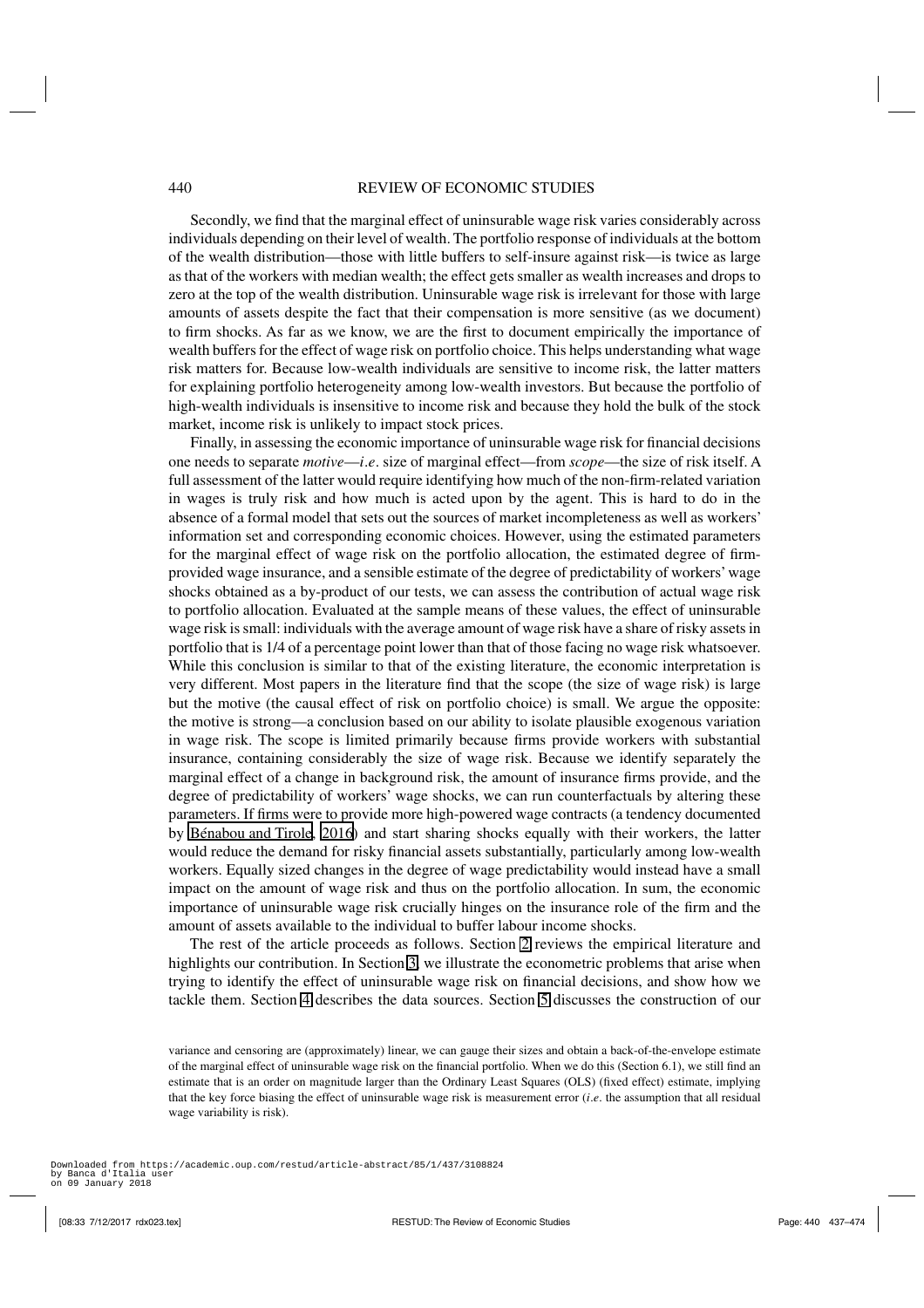wage risk on the demand for risky financial assets in Section [7.](#page-26-0) Section [8](#page-31-0) concludes.

<span id="page-4-0"></span>measures of wage risk. Section [6](#page-17-0) turns to the estimates of the marginal effect of uninsurable wage risk on people's portfolio allocation, presents several robustness tests, and allows for wealthdriven heterogeneity in the portfolio response to wage risk. We discuss the economic effect of

# 2. LITERATURE REVIEW

Several papers provide evidence that uninsurable wage risk has a tempering effect on households portfolio allocation. In one of the first studies on the topic, [Guiso](#page-36-0) *et al*.[\(1996\)](#page-36-0) use a measure of risk obtained from the subjective distribution of future labour income in a sample of Italian workers and find that households with more spread-out beliefs of future income invest a lower share in risky assets. However, the economic effect is small: households with above average subjective earnings variance invest a 2 percentage points lower share of their wealth in stocks than households with below average uncertainty. Because they use cross-sectional data, unobserved heterogeneity cannot be controlled for.<sup>4</sup> [Hochguertel](#page-36-0) [\(2003](#page-36-0)) also relies on a self-assessed subjective measure of earnings risk available for Dutch households. The data are longitudinal, allowing him to control for unobserved heterogeneity. However, the results are similar: a negative, small effect of subjective wage income risk on the share of risky assets.

One advantage of subjective expectations is that in principle they reflect all the information available to the household; one issue, however, is that elicitation can be problematic as households may have difficulties understanding the survey question. This may result in classical measurement error as well as in households mis-reporting the probability of very low income states. Both facts are consistent with the low estimated variances of income growth compared to those obtained from panel data estimates of labour income processes.Accordingly, several papers have measured uninsurable wage risk using panel data models of workers' earnings.

[Heaton and Lucas](#page-36-0) [\(2000a\)](#page-36-0) use income data from tax records of a sample of U.S. workers to measure wage income and business income variability and correlate them with stock portfolio shares. They find a negative, but small and statistically insignificant effect of wage income variability and a negative, statistically significant but still small effect of business income variability on the demand for stocks. Unfortunately, inference is impaired both because portfolio data are imputed as well as because their measures of risk—the unconditional standard deviation of wage income and proprietary income growth—may, as we discuss in the next section, contain a large portion that reflects choice rather that risk. In addition, unobserved heterogeneity, particularly in the case of proprietary income, may be driving the results.

[Angerer and Lam](#page-35-0) [\(2009\)](#page-35-0) overcome some of these problems. They use the U.S. National Longitudinal Survey of Youth to estimate the residual variance of labour income growth, after conditioning on a number of observables. Thus, their measure of uninsurable wage risk reduces the weight of the predicable component and in addition they distinguish between transitory and permanent shocks to labour income. Perhaps because of this, compared to the previous papers they find somewhat larger effects, particularly in response to the variance of permanent shocks to labour income. Overall, a 10% increase in the standard deviation of labour income shocks lowers the portfolio stock share by 3.3 percentage points. More recently, [Palia](#page-37-0) *et al*. [\(2014\)](#page-37-0) have extended the analysis to consider several sources of risk, including labour income, returns on housing, and entrepreneurial income. They estimate that one standard deviation increase in wage risk lowers the share in stocks by 1.8 percentage points and find a larger effect on participation

<sup>4.</sup> Also using cross-sectional data,[Arrondel and Calvo-Pardo](#page-35-0) [\(2012](#page-35-0)) find a positive correlation between subjective income risk and the portfolio risky share of French households. They argue that the result can be explained by sample selection of more risk tolerant workers into riskier occupations.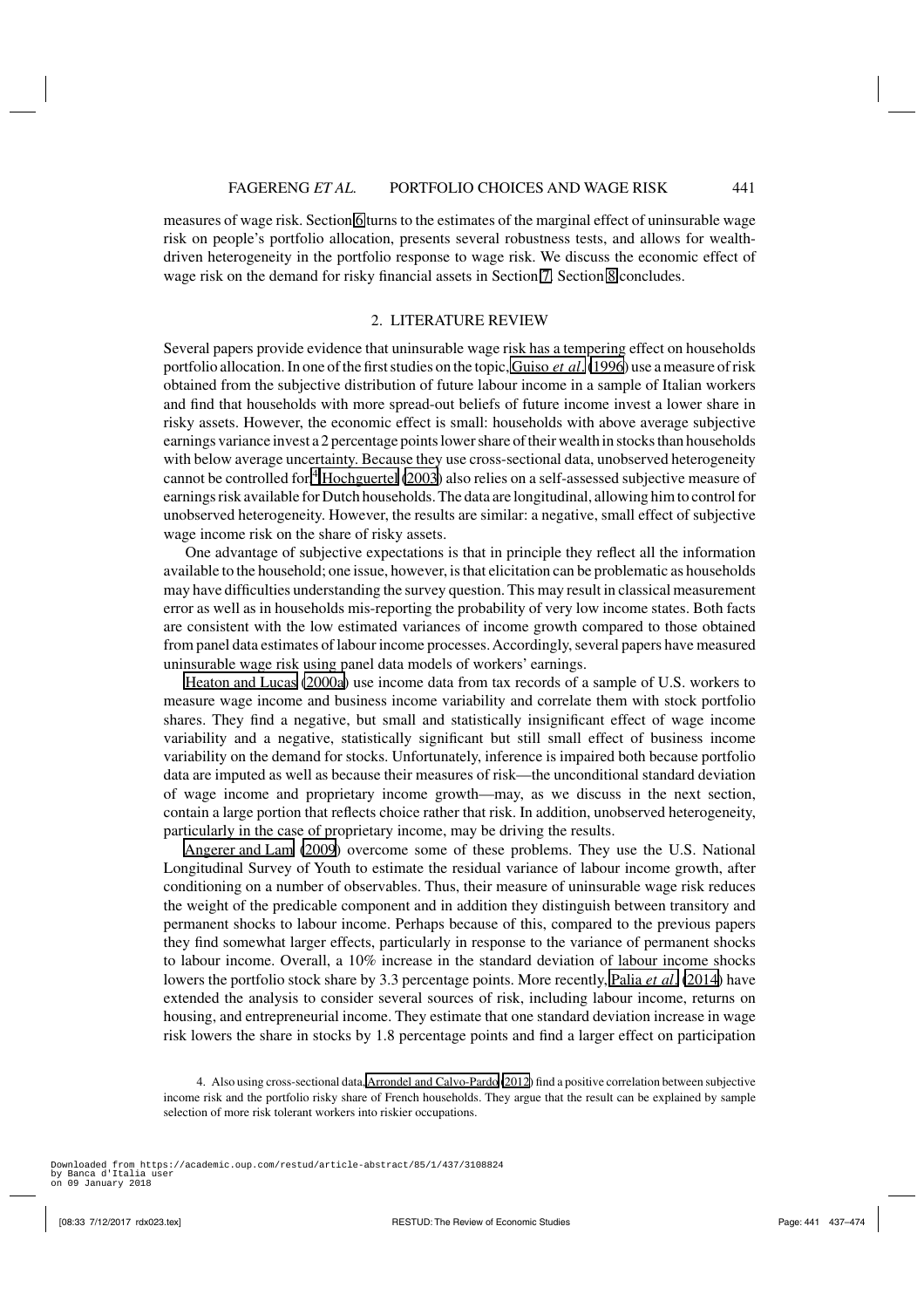<span id="page-5-0"></span>(a reduction of 5.5 percentage points). Needless to say, effects are larger when all sources of risk increase at once. Yet, because they compute uninsurable wage risk as the standard deviation of the (unconditional) growth rate of earnings, their measure likely overstates the true amount of risk people face.

Overall, this summary of the literature suggests relatively contained effects of uninsurable wage risk on the demand for risky assets. This channel has, therefore, been dismissed as an important factor in explaining portfolio allocation heterogeneity and assets prices [\(Cochrane,](#page-36-0) [2006; Heaton and Lucas](#page-36-0), [2008](#page-36-0)). Yet, the likely presence of (potentially severe) measurement error in wage risk raises some doubts about this conclusion and thus on the assets prices implications. In the next section, we set up an econometric framework and argue that empirical measures of uninsurable wage risk such as those used in the literature so far are very likely to generate substantial downward biases in the marginal effect of uninsurable wage risk (and other sources of background risk). We also suggest a methodology to obtain a well-defined measure of uninsurable wage risk and a consistent estimate of its marginal causal effect.

# 3. ECONOMETRIC FRAMEWORK

Consider the following empirical model for the portfolio share in risky assets:

$$
S_{it} = \mathbf{W}'_{it} \beta + \lambda B_{it} + r_i + \varepsilon_{it}
$$
 (1)

where  $S_{it}$  is the share of risky assets in individual *i*'s financial portfolio at time *t*,  $W_{it}$  are time-varying socio-demographic characteristics related to portfolio choice (such as age and total wealth), *Bit* a measure of uninsurable background risk, *ri* an unobserved individual fixed effect (which may capture heterogeneity in risk tolerance, financial and general education, or other persistent traits shifting the demand for risky assets), and  $\varepsilon_{it}$  an error term. Theory predicts  $\lambda < 0$ , *i.e.* people respond to unavoidable risk by reducing the amount invested in risky assets. The empirical literature has used variants of the above model, coupled with some strategy to measure risk. Success in identifying the parameter  $\lambda$  depends on the ability to account for the unobserved heterogeneity *ri* and, as we show below, on the properties of measured uninsurable risk.

For most individuals, the key component of uninsurable risk originates from wage fluctuations. Thus, most papers assume that only source of background risk is wage risk. A general empirical strategy for measuring uninsurable wage risk consists of writing a labour earnings process such as:

$$
ln y_{ijt} = \mathbf{Z}_{it}' \gamma + v_{it} + \theta_f f_{jt}
$$
 (2)

where  $y_{ijt}$  are earnings paid to worker *i* by firm *j* at time *t*,  $\mathbf{Z}_{it}$  is a vector of observable wage determinants,  $v_{it}$  a component of worker's earnings volatility that is partly under the control of the agent and unrelated to the fortunes of the firm (*e*.*g*. unobserved changes in general human capital), and *fjt* a firm-specific shock. The econometrician does not observe the degree of the agent's control over  $v_{it}$ . We assume that the error components  $f_{it}$  and  $v_{it}$  are mutually uncorrelated.<sup>5</sup> In keeping with the evidence below, we assume that firm shocks are passed onto wages with pass-through coefficient  $\theta_f$ . We can decompose the evolution of the unobserved component of wages into two components—one that is avoidable or insurable  $(A_{it})$ , and one that is not  $(U_{it})$ . Hence:

$$
\ln y_{ijt} - \mathbf{Z}_{it}' \gamma = \underbrace{(1 - \theta_v) v_{it}}_{\text{Avoidable}} + \underbrace{\theta_v v_{it} + \theta_f f_{jt}}_{\text{Unavoidable}} = A_{it} + U_{it}
$$

<sup>5.</sup> Note that in most of the literature there is no information on the firm, so these two terms are conflated.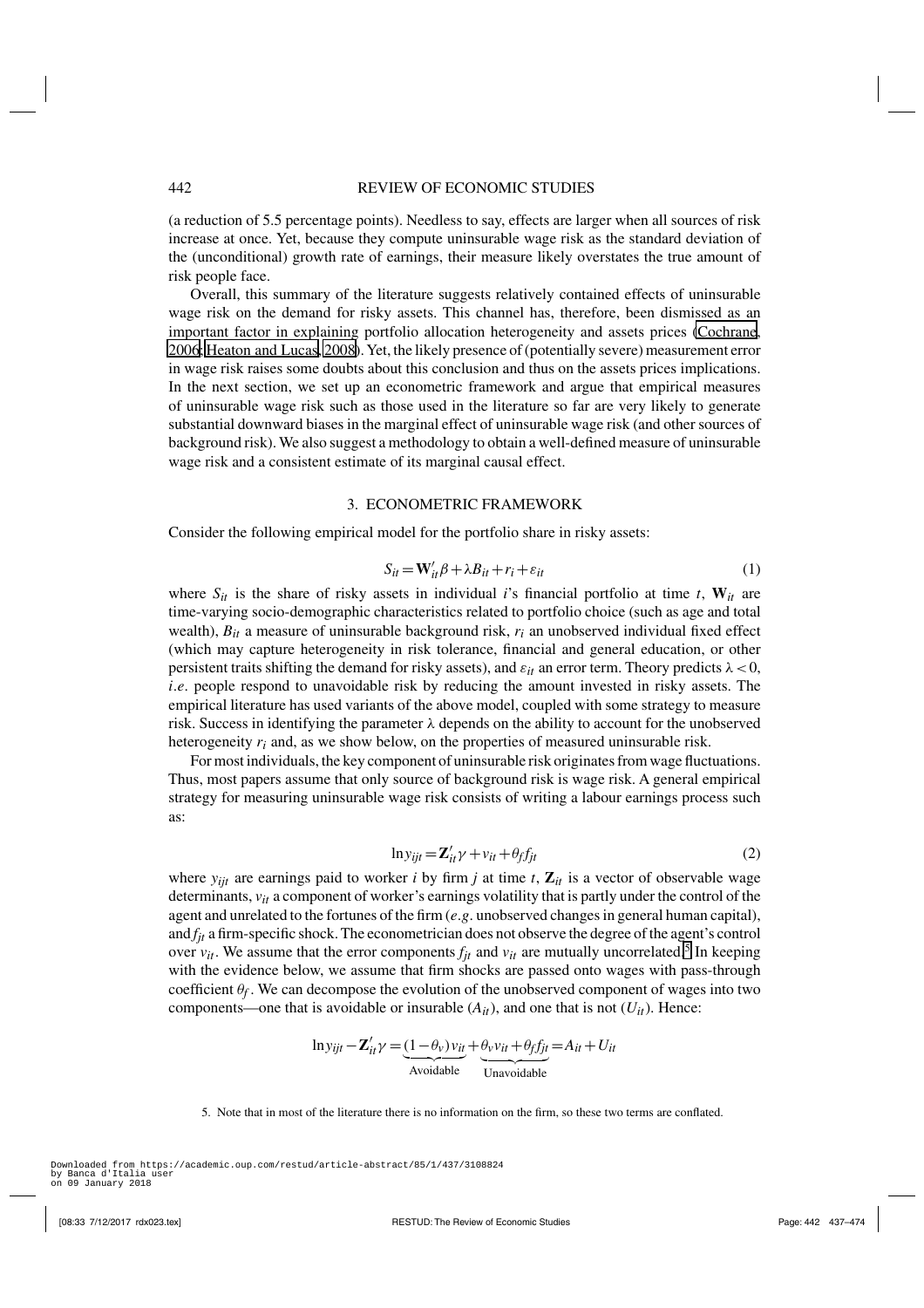<span id="page-6-0"></span>The separation of  $v_{it}$  in a component that is avoidable and one that is not (with weight  $\theta_v$ ) comes from recognizing that part of what the econometrician identifies as "risk" is variability in earnings that reflects, at least in part, individual choices rather than risk. For instance, time out of the labour market (inducing large swings in earnings across years) could be time invested voluntarily in human capital accumulation. Some volatility can be generated by people choosing to work longer hours, or perhaps to invest in training programmes that increase their future productivity, in response to adverse financial market shocks affecting the value of their portfolio. A recent literature suggests that a non-negligible fraction of year-to-year fluctuations in labour earnings reflect heterogeneity or choice, rather than risk [\(Cunha](#page-36-0) *et al*., [2005](#page-36-0); [Primiceri and van Rens](#page-37-0), [2009](#page-37-0); [Low](#page-37-0) *et al*., [2010](#page-37-0); [Guvenen and Smith, 2014\)](#page-36-0).<sup>6</sup>

In keeping with this discussion, the "true" measure of uninsurable wage risk should be:

$$
B_{it} = \text{var}(U_{it})
$$
  
=  $\theta_v^2 \text{var}(v_{it}) + \theta_f^2 \text{var}(f_{jt})$   
=  $\rho_v V_{it} + \rho_f F_{it}$  (3)

where *V* and *F* are the worker-related and firm-related uninsurable risk components.

Unfortunately, this is not what is typically used in the empirical literature. First, since in survey data wages are measured with error ξ*it*, the observed wage is:

$$
\ln y_{ijt}^* = \ln y_{ijt} + \xi_{ijt}
$$

Secondly, the measure of wage risk that is typically used is the overall unexplained variation in wages, *i*.*e*.:

$$
\sigma_{it}^2 = \text{var}\left(\ln y_{ijt}^* - \mathbf{Z}_{it}' \gamma\right) = V_{it} + \rho_f F_{it} + \sigma_{\xi}^2 = B_{it} + \varphi_{it}
$$
(4)

where  $\varphi_{it} = (1 - \rho_v)V_{it} + \sigma_{\xi}^2$ . This differs from the true one because it includes the variance of the measurement error and because it assumes that the volatility of the worker component  $v_{it}$  is all unavoidable risk, while in fact a fraction  $(1 - \rho_v)$  of it reflects choice-related variation.

An OLS regression of  $S_{it}$  on the measure  $\sigma_{it}^2$  (omitting individual fixed effects,  $r_i$ ) gives inconsistent estimates of the sensitivity of portfolio choice to wage risk.<sup>7</sup> Indeed:

$$
p\lim \widehat{\lambda}_{\text{OLS}} = \lambda \frac{\rho_v \text{var}(V_{it}) + \rho_f^2 \text{var}(F_{it})}{\text{var}(V_{it}) + \rho_f^2 \text{var}(F_{it}) + \text{var}\left(\sigma_{\xi}^2\right)} + \frac{\text{cov}\left(r_i, V_{it} + \rho_f F_{it}\right)}{\text{var}(V_{it}) + \rho_f^2 \text{var}(F_{it}) + \text{var}\left(\sigma_{\xi}^2\right)}
$$

The first term is a measurement error bias: wage risk is mis-measured both because all variability in  $v_{it}$  is interpreted as risk, and because there is unaccounted noise that agents do not act upon. Furthermore, if higher risk tolerance is the only element of unobserved heterogeneity and it is associated to both less-conservative portfolios and a more volatile wage process,<sup>8</sup> then

7. Conditional on **W***it*.

8. Consider, for example, using occupation dummies to measure variation in wages, and hence risk. Empirically, the self-employed have greater year-to-year wage volatility, while public employees face lower wage and employment risk. If allocation to occupations were random, theory would predict that the high-risk types should hold more conservative portfolios than the low-risk types. But this is not what is typically found in the data. The self-employed invest more in

<sup>6.</sup> A predictable variation in earnings (*e*.*g*. a temporary reduction in hours of work due to a slowdown in demand) is not necessarily avoidable or insurable. However, the idea is that information about such event gives the ability to at least partially self-insure against it.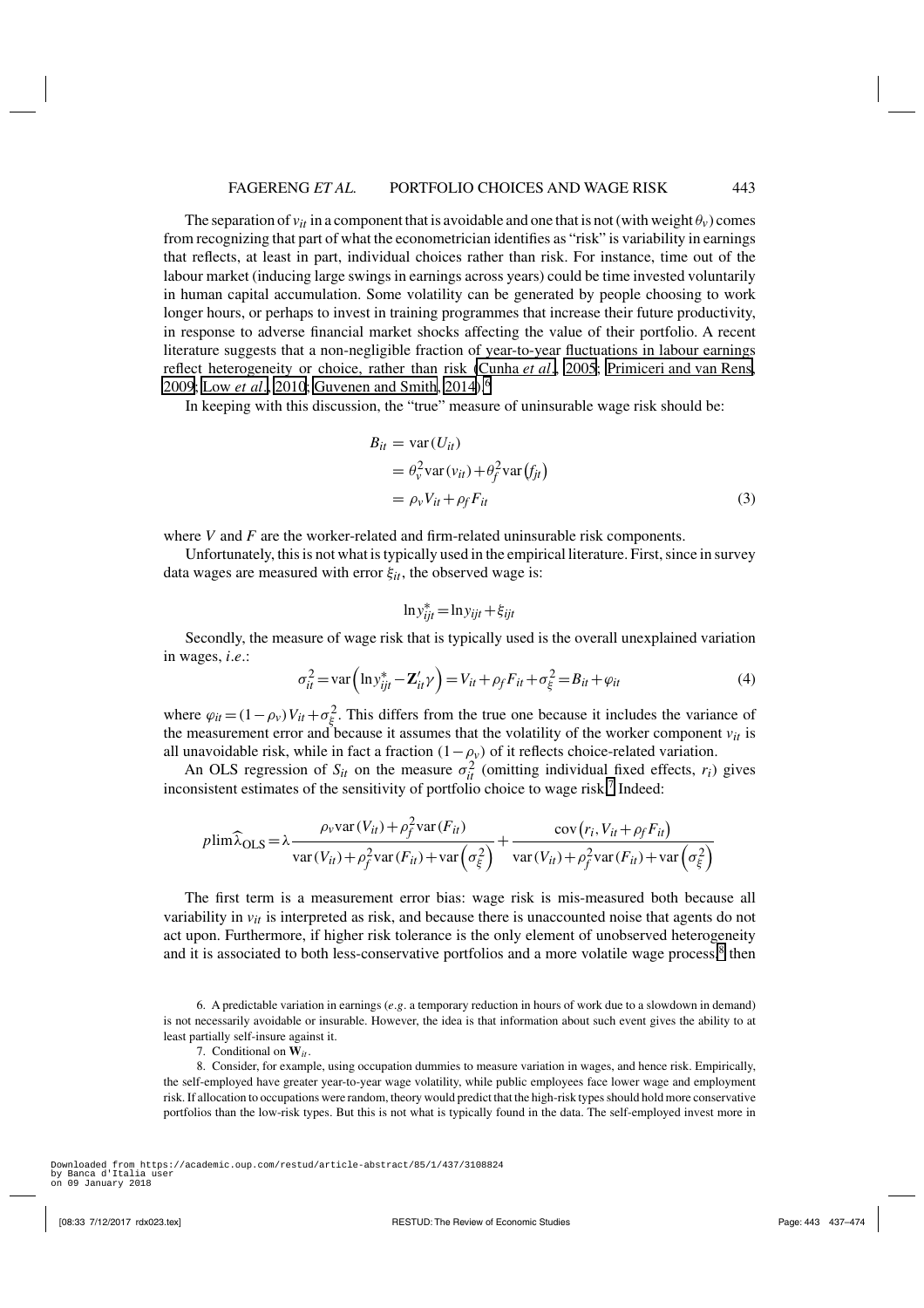## 444 REVIEW OF ECONOMIC STUDIES

the second term is positive and may well exacerbate the "measurement error/conceptual risk" bias towards zero (and even produce a *positive* λ<sub>OLS</sub> estimate if it is large enough).<sup>9</sup>

In panel data, one can control for individual fixed effects. Hence, the second bias term disappears. However, the sensitivity of portfolio choice to risk remains downward biased, *i*.*e*.:

$$
p\lim \widehat{\lambda}_{\text{FE}} = \lambda \frac{\rho_v \text{var}\left(\widetilde{V}_{it}\right) + \rho_f^2 \text{var}\left(\widetilde{F}_{it}\right)}{\text{var}\left(\widetilde{V}_{it}\right) + \rho_f^2 \text{var}\left(\widetilde{F}_{it}\right) + \text{var}\left(\widetilde{\sigma}_{\xi}^2\right)}\tag{5}
$$

where  $\hat{X}$  denotes a variable expressed in deviation from the individual mean as to remove fixed effects. The extent of the downward bias can be substantial. Even ignoring measurement error in earnings, if firms offer substantial wage insurance (*i.e.* the term  $\rho_f$  is "small") and if a relevant share of workers-related variation in earnings is due to choice rather than to risk (*i.e.*  $\rho<sub>v</sub>$  is small), then the FE estimate of the effect of wage risk can be much lower than the true effect.

Both conditions are likely to hold in practice. As documented by [Guiso](#page-36-0) *et al*. [\(2005](#page-36-0)) using Italian data, firms offer partial but substantial wage insurance, implying a value of  $\rho_f$  much smaller than 1 and close to 0.01 (since their estimate of  $\theta_f$  is 0.1). In Section [5,](#page-13-0) we show that this result holds also in our Norwegian data. Additionally, there is evidence that a lot of variation in individual earnings is predictable. For instance, [Cunha and Heckman](#page-36-0) [\(2007\)](#page-36-0) estimate that for U.S. skilled workers only 8% of the increase in wage variability is due to increased uncertainty and 92% to heterogeneity. Using Italian subjective earnings expectations data (which incorporate more information than that typically available to the econometrician), [Kaufmann and Pistaferri](#page-36-0) [\(2009](#page-36-0)) calculate that only about 1/4 of the residual earnings growth variance is risk, while the remainder is predictable variation or noise.

We take these concerns seriously and recognize that the very notion of uninsurable wage risk requires that it is exogenous and that agents have little control over it. We use firm-derived measures of wage (and employment) risk to isolate one exogenous component of the variance of individual returns to human capital and use this as an instrument for the total variance of (residual) earnings  $\sigma_{it}^2$ . In the above framework, this boils down to using  $F_{it}$  as an instrument for  $\sigma_{it}^2$  (while controlling for fixed effects in the risky asset share equation). Why is  $F_{it}$  a valid instrument? First, under the assumption that the firm only offers partial wage insurance to the workers (an assumption strongly supported by the evidence in Section 5), *Fit* has predictive power for  $\sigma_{it}^2$  (as can be seen from equation [\(4\)](#page-6-0) when  $\rho_F \neq 0$ ). Secondly, once occupational sorting (or other persistent labour market traits that induce both wage volatility and shift portfolio choice) is neutralized by controlling for individual fixed effects,  $F_{it}$  is orthogonal to the residual in the portfolio allocation decision as it only reflects variability in the productivity of the firm.

stocks and have greater income volatility (see *e*.*g*. [Georgarakos and Inderst](#page-36-0), [2014](#page-36-0)). The "puzzle" can be explained by the fact that there is sorting into occupations based on attitudes towards risk, which confounds the impact of wage risk on portfolio choice because more risk averse individuals choose both low-risk occupations and more conservative portfolios. A similar reasoning (although producing a bias of opposite sign) applies to having traits that lead to persistently high probability of unemployment. Individuals with these traits will likely invest less in risky assets and also experience more year-to-year earnings volatility.

9. In other words, suppose that the true  $\lambda$  is -0.5. If  $\frac{\rho_v \text{var}(V_{ii}) + \rho_f^2 \text{var}(F_{ii})}{\rho_v \sqrt{(\rho_f - \rho_f^2) \rho_f^2}}$  $\frac{p_{\gamma}(\alpha_1(r_H)+p_f(\alpha_2(r_H))}{\sqrt{p_{\gamma}(\alpha_1(r_H)+p_f(\alpha_2(r_H))}+\sqrt{p_{\gamma}(\alpha_2(r_H))}}$  = 0.8, then in the absence of unobserved heterogeneity bias,  $p\lim_{\lambda} \hat{\lambda}_{OLS} = -0.4$ . However, if  $\frac{\text{cov}(r_i, V_{it} + \rho_f F_{it})}{\text{var}(V_{it}) + \rho_f^2 \text{var}(F_{it}) + \text{var}(\rho_{\xi}^2)} = 0.3$ , for example, then  $p\lim_{\lambda_{\text{OLS}}} = -0.1$ , which exacerbates the bias even further towards zero.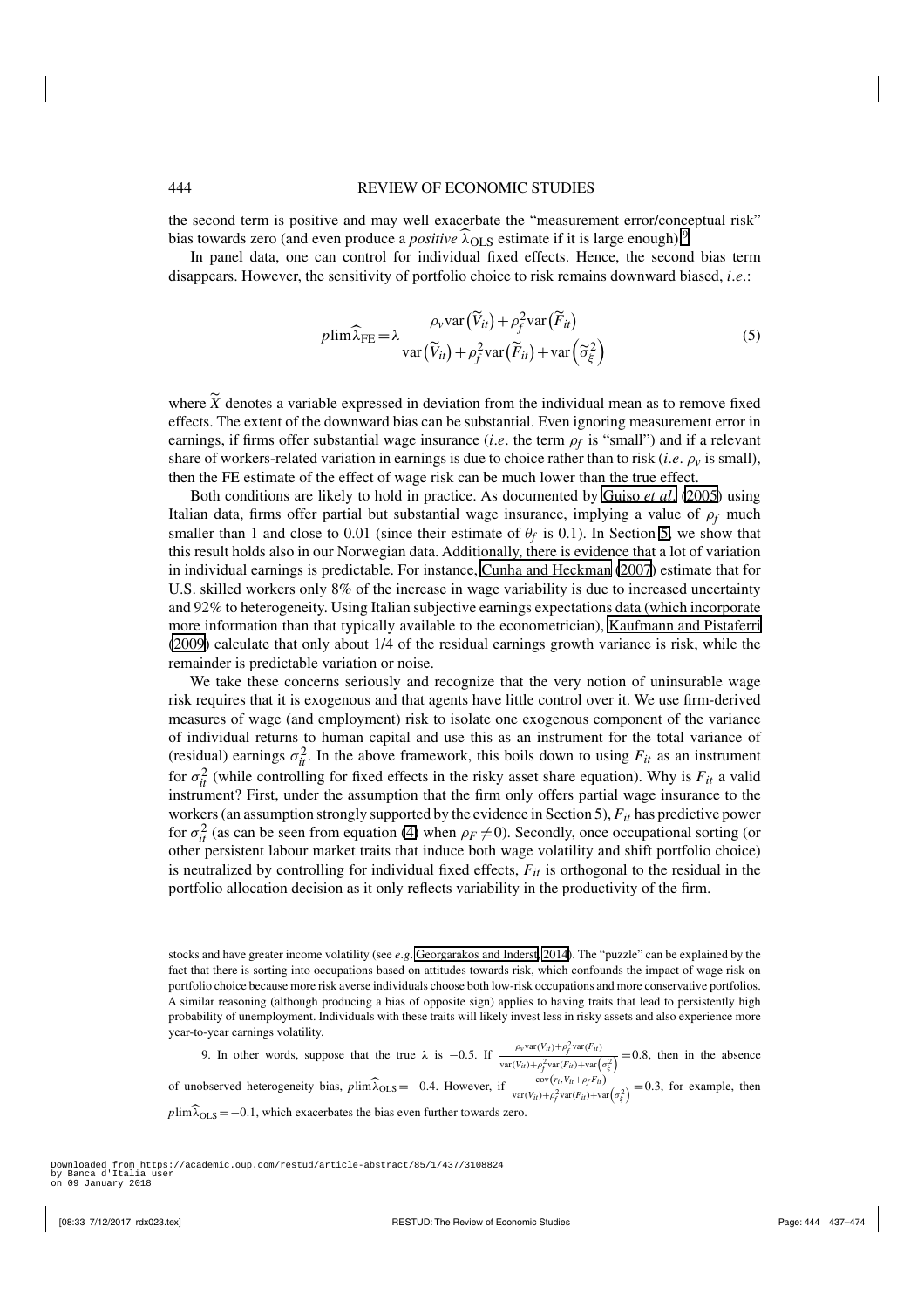<span id="page-8-0"></span>It is easy to show that this strategy identifies the effect of background risk on portfolio choice  $as:10$ 

$$
p\lim \widehat{\lambda}_{\text{IVFE}} = p\lim \frac{\text{cov}(\widetilde{S}_{it}, \widetilde{F}_{it})}{\text{cov}(\widetilde{\sigma}_{it}^2, \widetilde{F}_{it})}
$$
  
=  $p\lim \frac{\text{cov}(\lambda(\rho_v \widetilde{V}_{it} + \rho_f \widetilde{F}_{it}) + \widetilde{\varepsilon}_{it}, \widetilde{F}_{it})}{\text{cov}(\widetilde{V}_{it} + \rho_f \widetilde{F}_{it} + \widetilde{\sigma}_{\xi}^2, \widetilde{F}_{it})}$   
=  $\lambda$  (6)

It is important to notice that the reduced form estimate of firm volatility onto the share of risky assets does not identify the sensitivity of the portfolio allocation to wage risk, but instead:

$$
p\lim \widehat{\lambda}_{RFFE} = p\lim \frac{\text{cov}(\widetilde{S}_{it}, \widetilde{F}_{it})}{\text{var}(\widetilde{F}_{it})}
$$
  
=  $p\lim \frac{\text{cov}(\lambda(\rho_v \widetilde{V}_{it} + \rho_f \widetilde{F}_{it}) + \widetilde{\varepsilon}_{it}, \widetilde{F}_{it})}{\text{var}(\widetilde{F}_{it})}$   
=  $\lambda \rho_f \le \lambda$ 

as firm shocks pass through only partially to wages. Furthermore, the difference between the true sensitivity  $\lambda$  and the reduced form response  $\lambda \rho_f$  can be very large if firms provide substantial wage insurance, *i*.*e*. ρ*f* is "small". We stress this case because [Hung](#page-36-0) *et al*. [\(2014\)](#page-36-0) propose precisely this type of exercise, assigning to individual investors the stock market volatility of the firm they work for as a measure of uninsurable wage risk and estimating the portfolio response to this measure. This strategy, while similar in spirit to ours, ignores that the firm component enters with a pass-through coefficient  $\rho_f < 1$ . To be able to identify  $\lambda$  from the reduced form estimate one needs also to separately identify ρ*f* . This point is missed by [Hung](#page-36-0) *et al*. [\(2014\)](#page-36-0), and their strategy would only deliver consistent estimates of  $\lambda$  if the worker "owned the firm"—*i.e.* in the absence of wage insurance. On the other hand, papers that use survey data sets such as the Survey of Consumer Finances (SCF) or PSID to estimate the effect of background risk on portfolio choices, cannot identify its effect as they lack matched employer-employee data to estimate  $F_{it}$  and  $\rho_f$ .

It is important to stress that we are not assuming that uninsurable risk comes only from firmrelated shocks. Our exercise is simply trying to isolate a source of variation in total wage variance that is plausibly exogenous. This is all we need for the identification of the marginal effect of risk on portfolio choice. There are certainly additional sources of risk that are also exogenous, such as those associated with skill depreciation, poor health, etc., and that are independent of the firm's fortunes. However, these are much harder to identify in our administrative data. To quantify the effect of overall risk exposure on portfolio behaviour one needs a credible estimate of the marginal effect of uninsurable risk on portfolio choice (which we have), as well as a measure of the overall level of risk. In Section [7,](#page-26-0) we propose a bounding exercise in the attempt to quantify the effect of overall risk exposure on portfolio choice.

The last econometric issue we need to address is the fact that the dependent variable is censored: a non-negligible fraction of households have no risky assets in their financial portfolio.

<sup>10.</sup> Note that a simple cross-sectional IV estimator (which ignores fixed effects) will still be inconsistent, as  $p \lim \widehat{\lambda}_I V = \lambda + p \lim \frac{\text{cov}(r_i, \overline{F}_{it})}{\text{cov}(\sigma_u^2, F_{it})}.$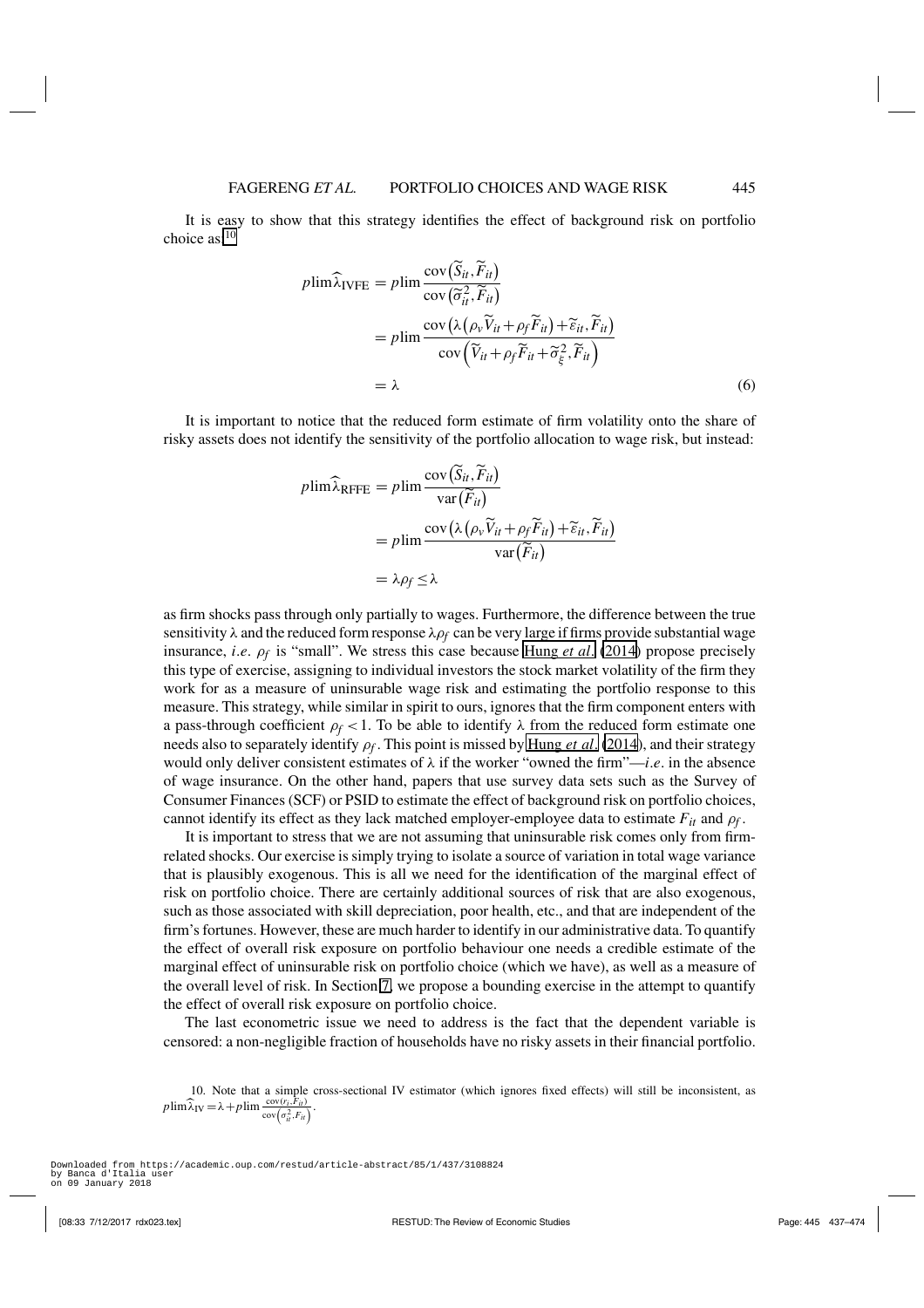<span id="page-9-0"></span>One way to handle this issue is to assume that equation (1) represents the *latent* demand for risky assets, but what is observed is a censored version of it:

$$
S_{it}^c = S_{it} \times \mathbf{1} \{ S_{it} \ge 0 \}
$$

Using a fixed effect-IV estimator when the dependent variable is censored implies that equation [\(6\)](#page-8-0) no longer provides a consistent estimator. In principle, one could apply an estimator that deals with all three problems at once (fixed effects, endogenous regressors, and censoring of the dependent variable), such as the extension of the standard Tobit estimator considered by [Honorè and Hu](#page-36-0) [\(2004\)](#page-36-0). In practice, this estimator does not work well in our administrative large-scale data set. We will instead consider some back-of-the-envelope exercises that compare various estimators proposed in the literature to gain some knowledge about the true value of the parameter of interest λ.

In general, the data requirement for identifying the effect of uninsurable wage risk are formidable. Matched employee–employer data are needed to obtain a proper measure of (at least one component of) uninsurable wage risk; to account for individual fixed effects the data need to have a panel dimension, and the panel needs to be long enough to generate variation over time in wage risk. Finally, inference on portfolio decisions is greatly facilitated if assets and incomes are measured without error, a requirement that is rarely met in households surveys because measured incomes and financial assets are plagued with reporting error, under-reporting and non-reporting (*e*.*g*. [Hurst](#page-36-0) *et al*., [2015](#page-36-0)).

In the empirical analysis, we use administrative data on wages and financial assets, where measurement error is virtually absent. These data are available for over 15 years and we can identify the employer: hence, we are able to construct a measure of  $F_{it}$  that is individual and time-varying. Because the data are a panel we can control for individual fixed effects and thus purge the estimates from unobserved heterogeneity correlated with measures of uninsurable wage risk while simultaneously driving portfolio choice (*e*.*g*. risk tolerance). Since we are able to simultaneously account for all the issues that plague existing empirical studies, we are giving the background risk model the best possible chance to succeed or fail and understand why it fails or succeeds.

# 4. DATA AND NORWEGIAN INSTITUTIONAL INSURANCE PROVISIONS

## 4.1. *Data*

To study whether households shelter against uninsurable wage risk by changing their risky financial portfolio, we employ high-quality data from Norway consisting of eight separate databases. All of our data are collected for administrative purposes, which substantially reduce concerns about measurement error. The data sets can be linked through unique identifiers assigned to each individual and firm in Norway (similar to SSN's and EIN's for the U.S., respectively). Here we provide a broad description of these data sets, which unless otherwise specified cover the time period 1995–2010; Appendix A.1 illustrates the features of the data in greater detail.

The *Central Population Register* contains basic end-of-year demographic information (*i*.*e*. gender, birth date, county of residence, and marital status) on all registered Norwegian residents. Importantly, it contains family identifiers allowing us to match spouses and cohabiting couples who have a common child. We merge this data set with information on educational attainment (from the *National Educational Database*) and information on end-of-year financial assets from tax records (*Administrative Tax and Income Register*).

To comply with the wealth tax, each year Norwegians must report to the tax authority the value of all real and financial assets holdings as of the end of the previous calendar year. Data on traded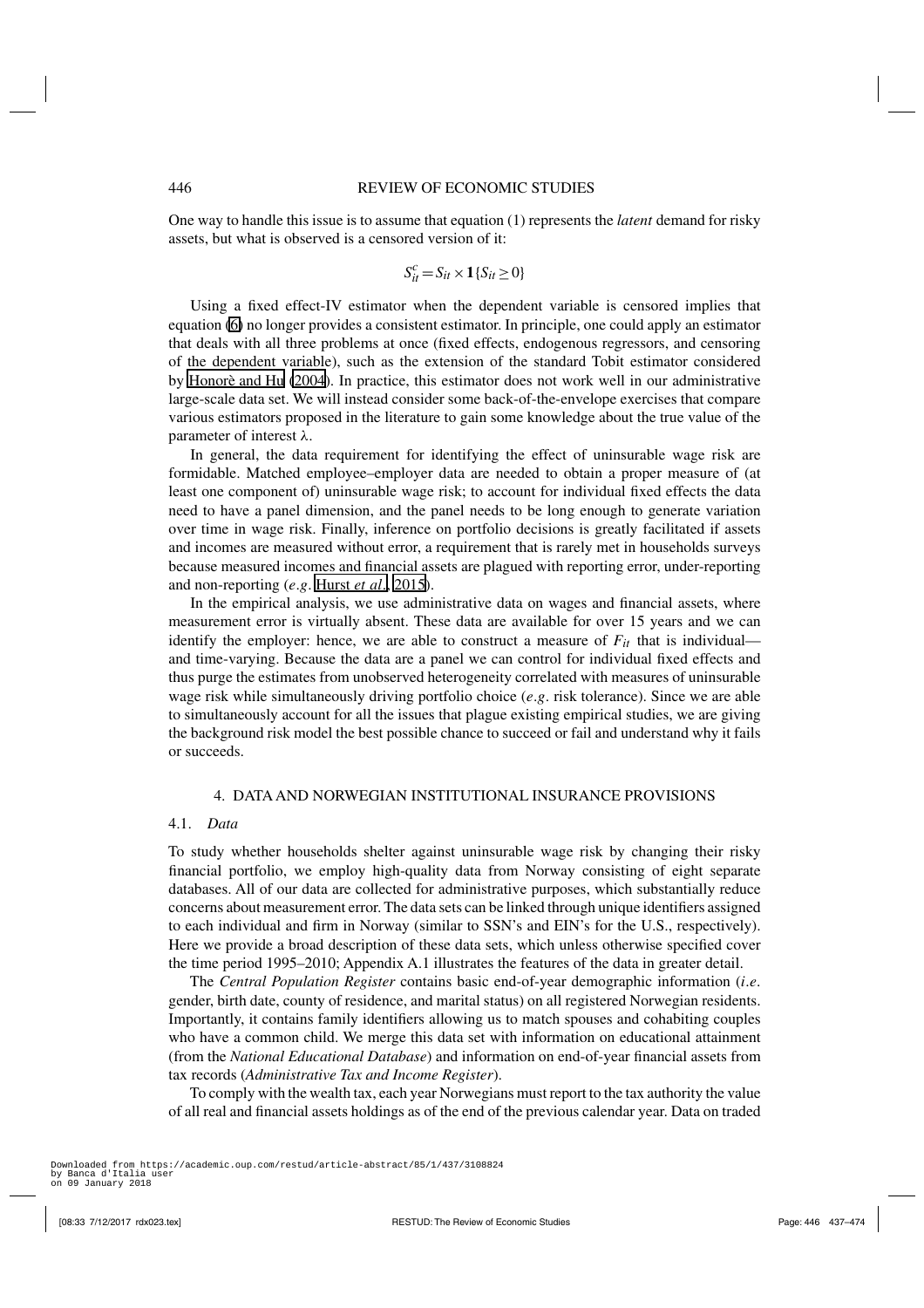

The evolution of stock market participation and the share of risky assets in household portfolios

*Notes*: The figure shows the average share of wealth held in risky assets (left scale) and the fraction of stockholders (right scale) among Norwegian households, by year.

financial assets, for a broad spectrum of assets categories, are reported (at their market value) directly by the financial institution that has the assets in custody (*e*.*g*. a mutual fund or a deposit bank). This has two main advantages: first, financial assets are measured with virtually no error; secondly, because they are reported by a third party, the scope for tax evasion is absent. For stocks of non-listed and non-traded companies, asset valuation is based on annual reports submitted to the tax authority by the companies themselves. If the tax authority finds the proposed evaluation unrealistically low, it can start a formal audit process, which limits the scope for undervaluation.

Besides the asset values data set, we have also access to the *Register of Shareholders* for the period 2004–10. This register reports, on an individual basis, the number and value of individual stockholdings, together with the ID of the firm that issues the stock. This allows us to account for direct stockholding in the company where the worker is employed, a feature that turns out to be useful when we discuss various robustness checks (Section 6.2).

Because we focus on the household as our decision unit, we aggregate assets holdings at the level of the family by summing up asset values across family members using the unique household ID described above.<sup>11</sup> We then classify financial assets holdings into "risky assets" (*R*)—the sum of directly held stocks in listed and non-listed companies and mutual funds with a stock component—and "risk-free assets" (RF)—the difference between total financial assets and risky assets, which includes bank deposits, government bonds, and money market funds and define the portfolio risky assets share for each households  $S_{it} = \frac{R_{it}}{R_{it} + R F_{it}}$ . Because of limited stock market participation,  $S_{it} = 0$  for non-participants, giving rise to censoring in our left-hand side variable.<sup>12</sup> In the population (before any sample selection), participation in the risky assets market increases substantially in the 1995–2010 period (Figure 1). During the same time period the average portfolio share in risky assets also increases (the dashed line in Figure 1).

<sup>11.</sup> In Norway, married couples are taxed jointly when it comes to wealth tax, but individually for income tax purposes.

<sup>12.</sup> In the original data, there are households holding extremely small amounts in stock accounts, due presumably to dormant accounts. We assume that genuine stock market participants have at least the equivalent of 30 USD worth of risky assets in their portfolio. Imposing different thresholds has no effects on the results (Table [5\)](#page-22-0).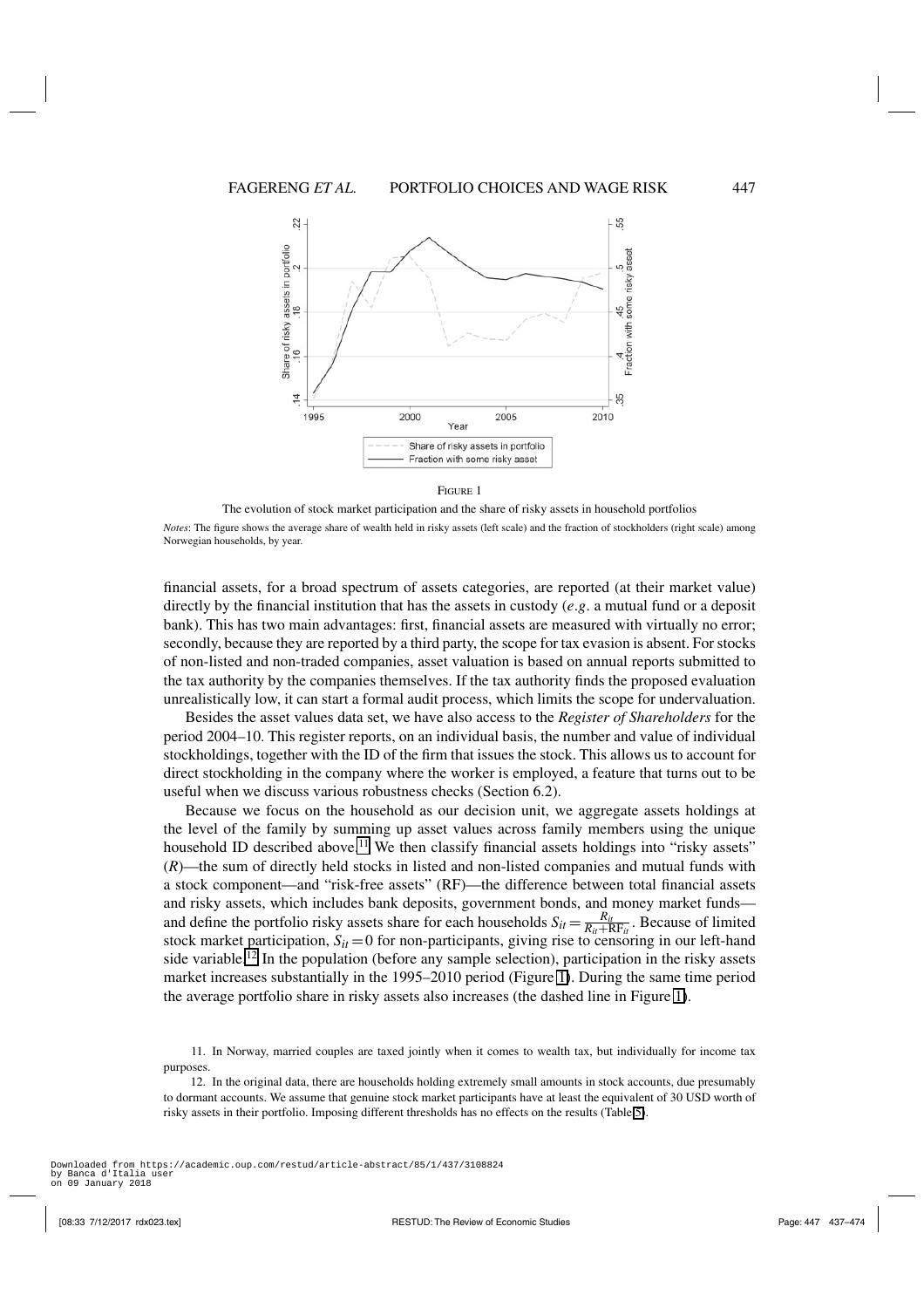

The distribution of the share of risky assets in household portfolios

*Notes*: The figure shows the sample distribution of the share of risky assets in the portfolio of Norwegian households. Bin size = 0.02.

Consistent with what found in the literature [\(Guiso and Sodini, 2013](#page-36-0)), there is substantial cross-sectional variation in the conditional risky share. As Figure 2 shows, its distribution spans the entire [0–1] range—from people holding very small amounts to people investing their entire financial portfolio in stocks. In this article, we ask how much of this heterogeneity can be explained by wage and unemployment risk, if any.

Table [1](#page-12-0) shows summary statistics for the portfolio data and the financial wealth of our Norwegian sample. Since we select younger households with the primary earner working in the private sector (see below), their average stock market participation is higher than in the whole population (55%); conditional on participation, the average Norwegian household in our sample invests about 38% of its portfolio in risky assets.

The *Employer–Employee Register* links workers to firms; for each worker it reports all employment spells with each employer, and the compensation received. This allows us to trace the working history of each worker as she moves across firms and occupational status.

We combine the Employer–Employee Register with the *Central Register of Establishments and Enterprises* and the *Balance Sheet Register* with the unique firm ID present in all of these data sets. The former contains information on industry classification and institutional sector, whereas the other contains accounting data on the firm's assets, liabilities, and income statement. Among other items, it includes data on the firm's value added and sales that we use to construct (statistically) shocks to the firm profitability.

Lastly, on the firm side, the *Register of Bankruptcies* contains information on the date a firm enters a bankruptcy proceeding (if any) and is declared insolvent. We use this data set to identify episodes of firm closure and enrich the measure of background risk based on the variance of workers earnings with a measure of employment risk. In fact, the total variance of income comes partly from (high frequency) wage variability conditional on working, and partly from (low frequency) income variability conditional on losing the job.

Combining these three firm-level data sets with the Employer–Employee Register allows us to assign each worker in the sample the variability of the firm he/she works for (which depends on the pass-through coefficient estimated in Section 5), and to obtain a measure of wage risk that is theoretically more appropriate. Similarly, we can assign each worker the risk of involuntary job loss at that firm. Because our measure of risk depends on shocks to the firm that are in some degree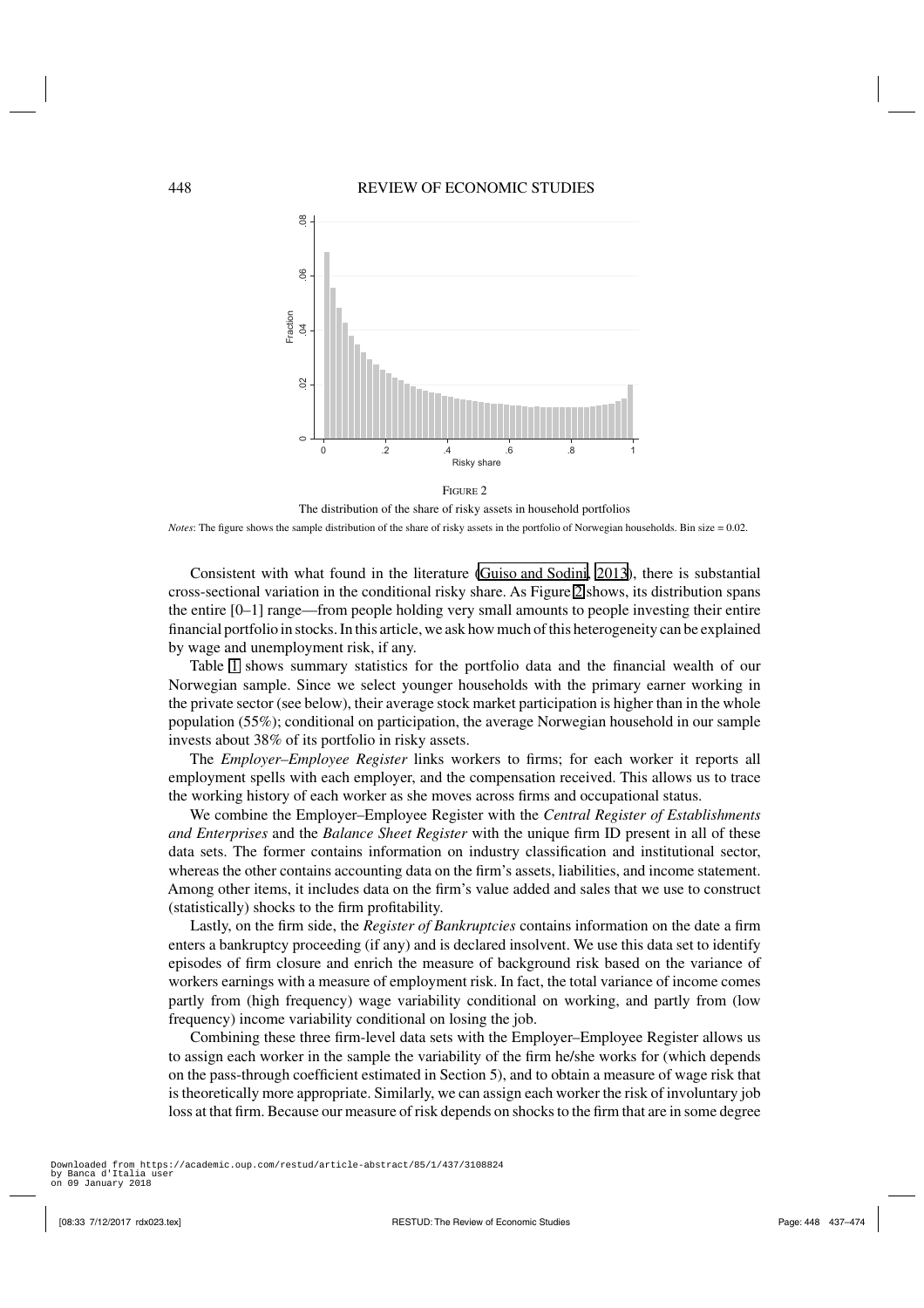<span id="page-12-0"></span>

| <b>Variable</b>                  | Mean      | Std. dev.   | N         |
|----------------------------------|-----------|-------------|-----------|
| Age                              | 45.518    | 8.545       | 1,972,639 |
| Male                             | 0.816     | 0.387       | 1,972,639 |
| Less than high school            | 0.196     | 0.397       | 1,972,639 |
| High school                      | 0.564     | 0.496       | 1,972,639 |
| Some college or more             | 0.24      | 0.427       | 1,972,639 |
| Family size                      | 2.881     | 1.405       | 1,972,639 |
| Value of risky assets            | 479,458.1 | 8,854,058.0 | 1,972,639 |
| Value of safe assets             | 359,031.3 | 2,253,133.8 | 1,972,639 |
| Share risky assets               | 0.207     | 0.293       | 1,972,639 |
| Participation share              | 0.552     | 0.497       | 1,972,639 |
| Cond. share risky assets         | 0.375     | 0.304       | 1,089,477 |
| Earnings                         | 415,686.0 | 233,517.7   | 1,972,639 |
| Earnings, family                 | 530,971.1 | 306,566.9   | 1,972,639 |
| Variance earnings growth         | 0.053     | 0.105       | 1,972,639 |
| Variance earnings growth, family | 0.077     | 0.127       | 1,972,639 |
| Variance value added growth      | 0.16      | 0.493       | 284,627   |
| Permanent shocks                 | 0.044     | 0.179       | 205,874   |
| Transitory shocks                | 0.051     | 0.249       | 243,632   |
| Firm size                        | 26.88     | 141.374     | 347,813   |
| Firm bankrupt in 1 year          | 0.002     | 0.044       | 1,972,639 |
| Job separation rate residual     |           |             |           |
| High education                   | 0.003     | 0.192       | 253,017   |
| Low educaction                   | 0.001     | 0.194       | 227,402   |

TABLE 1 *Descriptive statistics, 1995–2010*

*Notes:* The table shows summary statistics of households and firm characteristics. The portfolio and wealth variables, and the wage risk measures refer to our baseline sample (Appendix A.2). Asset and earnings values are NOK in 2010 prices (1 USD is approx. 5.61 NOK).

passed over to workers, we focus on a sample of individuals who are continuously employed in the private sector (30% of the workers are employed in the public sector in Norway).<sup>13</sup> This excludes those those who have a spell in the government sector, the retired/disabled, and those earning less than the threshold amount for unemployment benefits (the "unemployed"). We also exclude individuals who are younger than 25 years (and hence possibly still in college) and those older than 60 years (who may have intermittent participation and widespread access to early retirement). After these exclusions and a few others due to missing data at the firm level, we are left with a final sample of 4,846,766 observations. The number of observations in the various regressions we run are less than this because we use lags for constructing some of the variables and instruments. Appendix A.2 describes the sample selection in greater detail.

## 4.2. *Employment and wage insurance in Norway*

Portfolio (and savings) responses to wage fluctuations and risk of job loss can be affected by the extent of insurance that Norwegian workers obtain through the welfare state. For example, no matter how large the volatility of wages, portfolio choice would be independent of it if wage risk were fully insured.

Here we provide a broad description of social insurance programmes in Norway, which are indeed relatively generous by international standards. First, workers receive unemployment insurance (UI). For permanent layoffs, UI lasts for 52–104 weeks and replaces, on average, 62%

<sup>13.</sup> If there are multiple earners in the household (and both work in the private sector), we measure wage risk with the one faced by the primary earner.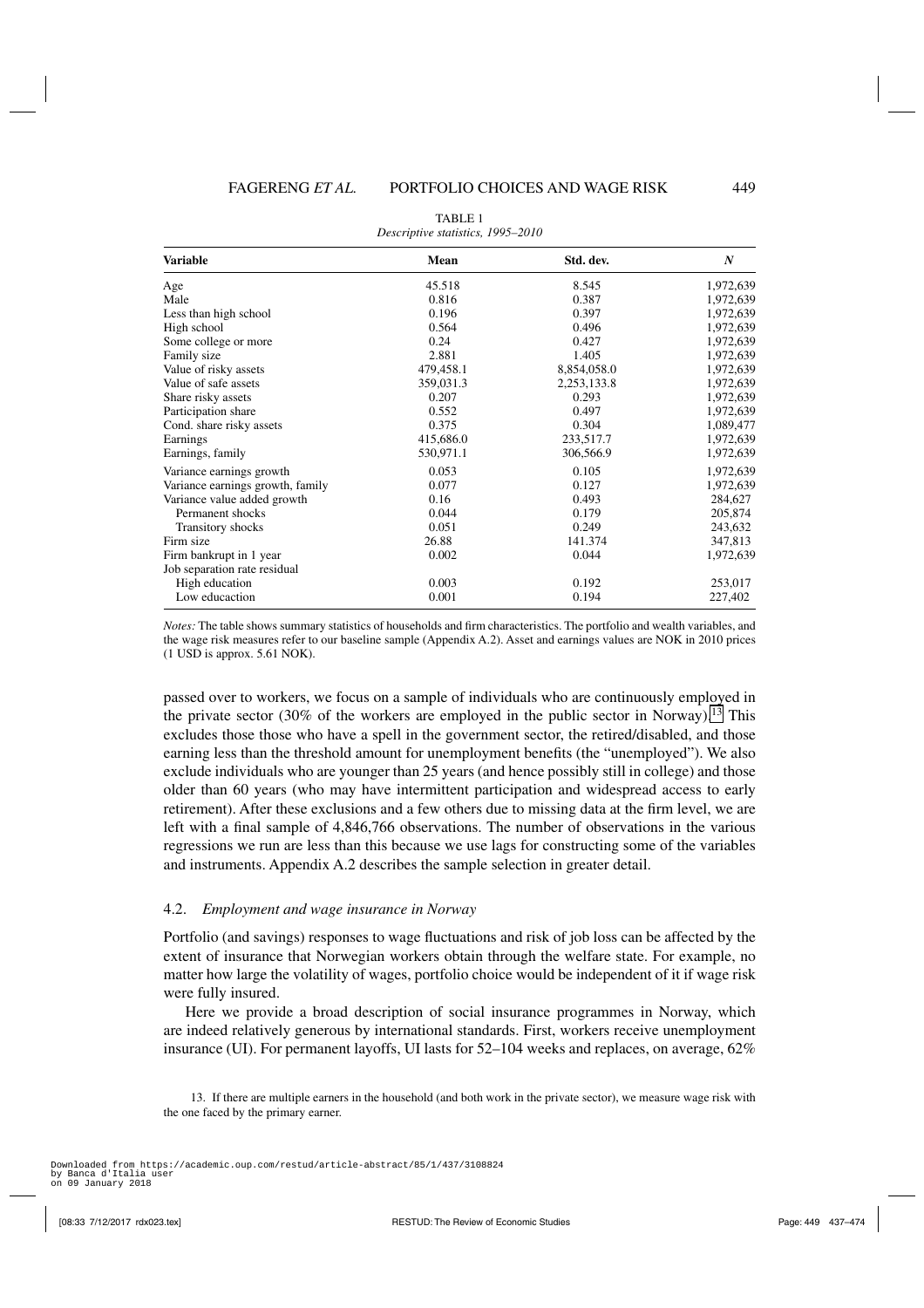<span id="page-13-0"></span>of the gross income in the last occupation (up to a cap). For temporary layoffs, UI is limited to 26 weeks within a 1.5-year period since layoff. Norway offers also disability insurance, which is obtained when the assessed loss in earnings capacity is at least 50%. Unlike the U.S., eligibility is means tested (based on income and assets). Finally, individuals may have access to sickness and maternity benefits and active labour market programmes to revamp their skills in case of displacement.

While Norwegian workers are better shielded than, say, U.S. workers against extreme low realizations of their human capital (*i*.*e*. their consumption floor is higher), they do face substantial uninsured risk. First, while UI is generous (at least relative to U.S. standards), unemployment risk is not fully insured: UI benefits are time limited, replace a fraction of lost wages, and remaining unemployed is economically costly due to scarring effects [\(Nilsen and Reiso, 2014\)](#page-37-0). Indeed, despite the institutional differences, in the 2001–13 period average duration of unemployment in Norway was only 15% longer than in the U.S. for people aged 25–54 years.<sup>14</sup> Secondly, there is little government protection against the risk of wage fluctuations conditional on employment especially those induced by firm-related shocks. There is indeed no insurance against wage cuts or *not* receiving bonuses, but there is against being laid off. Finally, while severe wage fluctuations induced by, say, health limitations are insured through the disability insurance system, the meanstested aspect of the programme reduces the scope of insurance, in particular due to the relative low risk of a disability and the fungibility of savings (*e*.*g*. due to retirement or bequest motives).

# 5. MEASURING RISK

In this and following sections, we discuss our empirical findings. We start by motivating economically our instruments. Next, we estimate the marginal effect of uninsurable wage risk on portfolio allocation. Finally, we assess the robustness of our findings.

To construct a measure of wage risk that can be arguably considered as unavoidable or uninsurable, we focus on shocks to firm profitability, which may induce variation in workers' pay (conditional on retaining the job) or even involuntary job loss in more extreme cases. This strategy requires that: (1) we measure firm-related shocks; and (2) we identify how much of these shocks are passed onto the worker's wages.

In principle, our instrument would be economically irrelevant if labour markets were frictionless and workers could move rapidly and without cost between firms. A frictionless labour market would, effectively, provide them with full insurance against firm idiosyncratic shocks. The fact that firm shocks are passed onto wages (as we document below) is of course *prima facie* evidence against this possibility.

The idea that firm-specific shocks are passed onto workers' earnings requires that wages are at least partly determined at the firm level. This in turn depends on the wage-setting process. In Norway, like in other Nordic countries, union density and coverage are high. However, in the private sector the coverage of collective bargaining agreements is actually "only" 55%, leaving ample room for many workers to have wages set outside the conventional framework. Even for workers whose wages are negotiated centrally, there is still ample room for local negotiation (or wage drift). Moreover, for white collars, collective bargaining only determines the procedures for setting wages, while the actual level of wages is negotiated on an individual basis. Finally, as reported by [Loken and Stokke](#page-37-0) [\(2009\)](#page-37-0), the share of private sector employees with a component of pay that is variable (and most likely related to the firm performance) has increased considerably from 10% in 1990 to 40% in 2005.

14. See OECD statistics at [http://stats.oecd.org.](http://stats.oecd.org) "Labour"—"Labour Force Statistics"—"Unemployment by duration".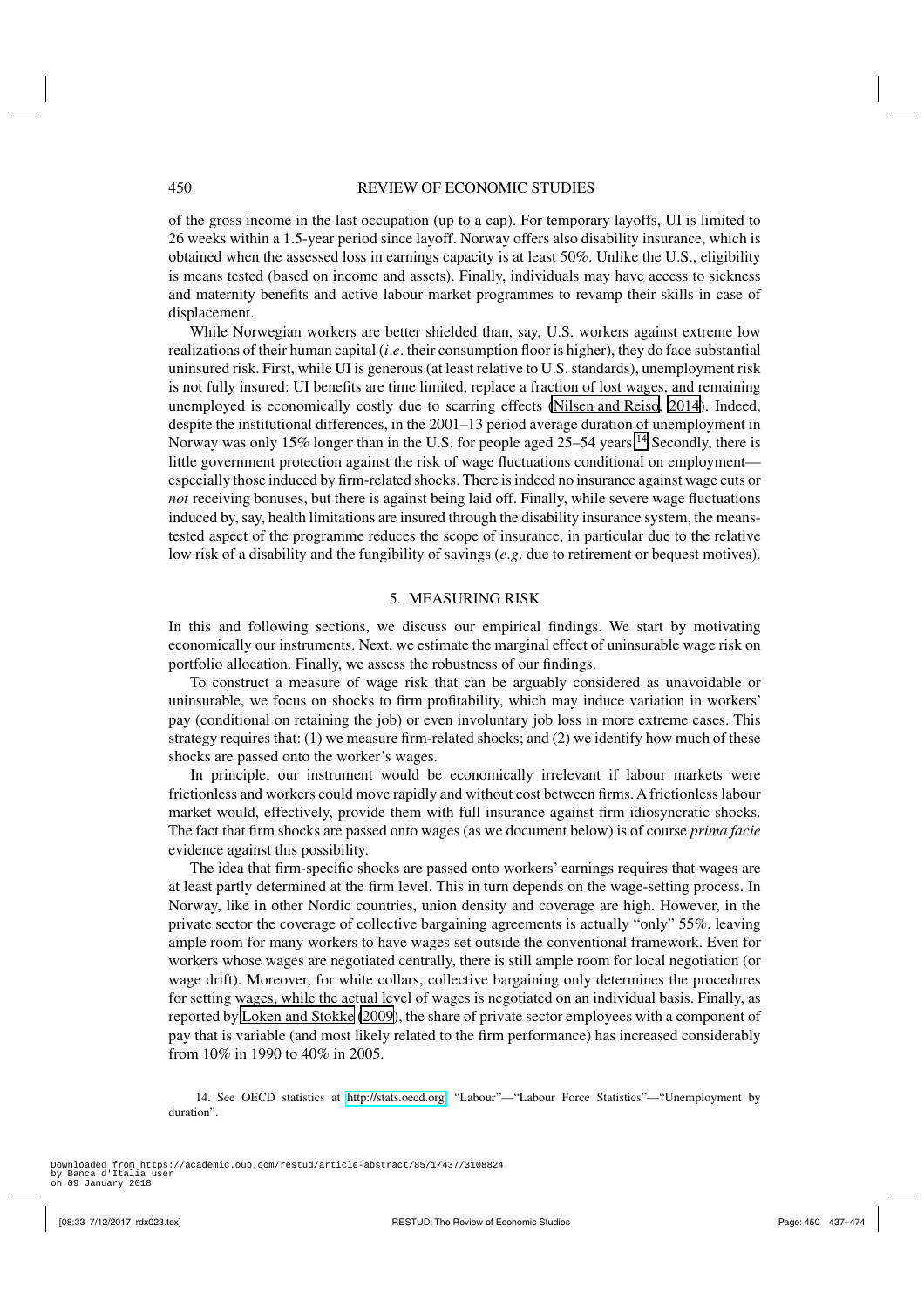## 5.1. *Wage risk: firm shocks and pass-through*

Following [Guiso](#page-36-0) *et al*. [\(2005](#page-36-0)), we measure firm *j*'s performance with its value added, *VAjt*, <sup>15</sup> and assume its log evolves according to the process:

$$
\ln VA_{jt} = \mathbf{X}'_{jt} \varphi + Q_{jt} + f_{jt}^T
$$

$$
Q_{jt} = Q_{jt-1} + f_{jt}^P
$$

where**X***jt* is a vector of observables that captures the predictable component of firm's performance. The shock component is the residual  $Q_{jt} + f_{jt}^T$ , the sum of a random walk component  $Q_{jt}$  with permanent shock  $f_{jt}^P$  and a transitory shock component  $f_{jt}^T$ .

Next, we model the earnings *yijt* (in logs) of worker *i* in firm *j*, in a similar vein, as a linear function of a predictable component that depends on a vector of workers observed characteristics, **Z***ijt*, an individual random walk and transitory component, and a component that depends on the firm shocks with transmission coefficients  $\theta^T$  and  $\theta^P$ , respectively, for transitory and permanent firm value added stochastic component.<sup>16</sup> Hence we generalize  $(2)$  and write:

$$
\ln y_{ijt} = \mathbf{Z}_{ijt}' \gamma + v_{it} + \theta^P Q_{jt} + \theta^T f_{jt}^T
$$
  

$$
v_{it} = P_{it} + \eta_{it}
$$
  

$$
P_{it} = P_{it-1} + \chi_{it}
$$

For firm-related uninsurable wage risk to matter,  $\theta^T$  and  $\theta^P$  must be positive and significant. That is, firms must pass over to the workers some of the shocks to their performance and not offer them full wage insurance. Using Italian data, [Guiso](#page-36-0) *et al*.[\(2005](#page-36-0)) show that firms offer partial wage insurance with respect to permanent and transitory shocks—that is the estimated values of  $\theta^T$  and  $\theta^P$  are positive but smaller than one—and that the pass-through is larger for permanent shocks. Replicating their methodology, their result has been shown to hold also in other countries, such as Portugal [\(Cardoso and Portela, 2009](#page-36-0)), Germany [\(Guertzgen, 2014](#page-36-0)), Hungary [\(Katay, 2009](#page-36-0)), Sweden [\(Friedrich](#page-36-0) *et al*., [2015](#page-36-0)), Belgium [\(Fuss and Wintr, 2008\)](#page-36-0), France [\(Biscourp](#page-35-0) *et al*., [2005](#page-35-0)), and the U.S. [\(Lagakos and Ordonez](#page-36-0), [2011; Juhn](#page-36-0) *et al*., [2017](#page-36-0)) with remarkably similar patterns.

To establish the degree of pass-through of firm shocks to wages in Norway, we use [Guiso](#page-36-0) *et al*.'s [\(2005](#page-36-0)) methodology. Define the unexplained growth of firm value added, *gjt*, and of workers' earnings, ω*ijt* as:

$$
g_{jt} = \Delta(\ln VA_{jt} - \mathbf{X}'_{jt}\varphi)
$$

$$
\omega_{ijt} = \Delta(\ln y_{ijt} - \mathbf{Z}'_{ijt}\gamma)
$$

15. Firm value added is defined as revenues minus operating costs other than labour and capital costs (*i*.*e*. materials and services, such as rents, advertisement, and R&D). This is a standard measure of firm productivity or performance that captures the total economic value created (added) by the joint use of capital and labour employed within the firm.

16. These processes fit the data quite well. The first-order autocovariances in the residual of the wage equation and in the firms value-added equation are negative, economically large and highly statistically significant. The higher-order autocovariances decay very rapidly (the second order autocovariance is 10 times smaller than the first order one in both processes). Not surprising given the very large number of observations, they retain statistical significance. Economically, however, autocovariances past the second lag are minuscule.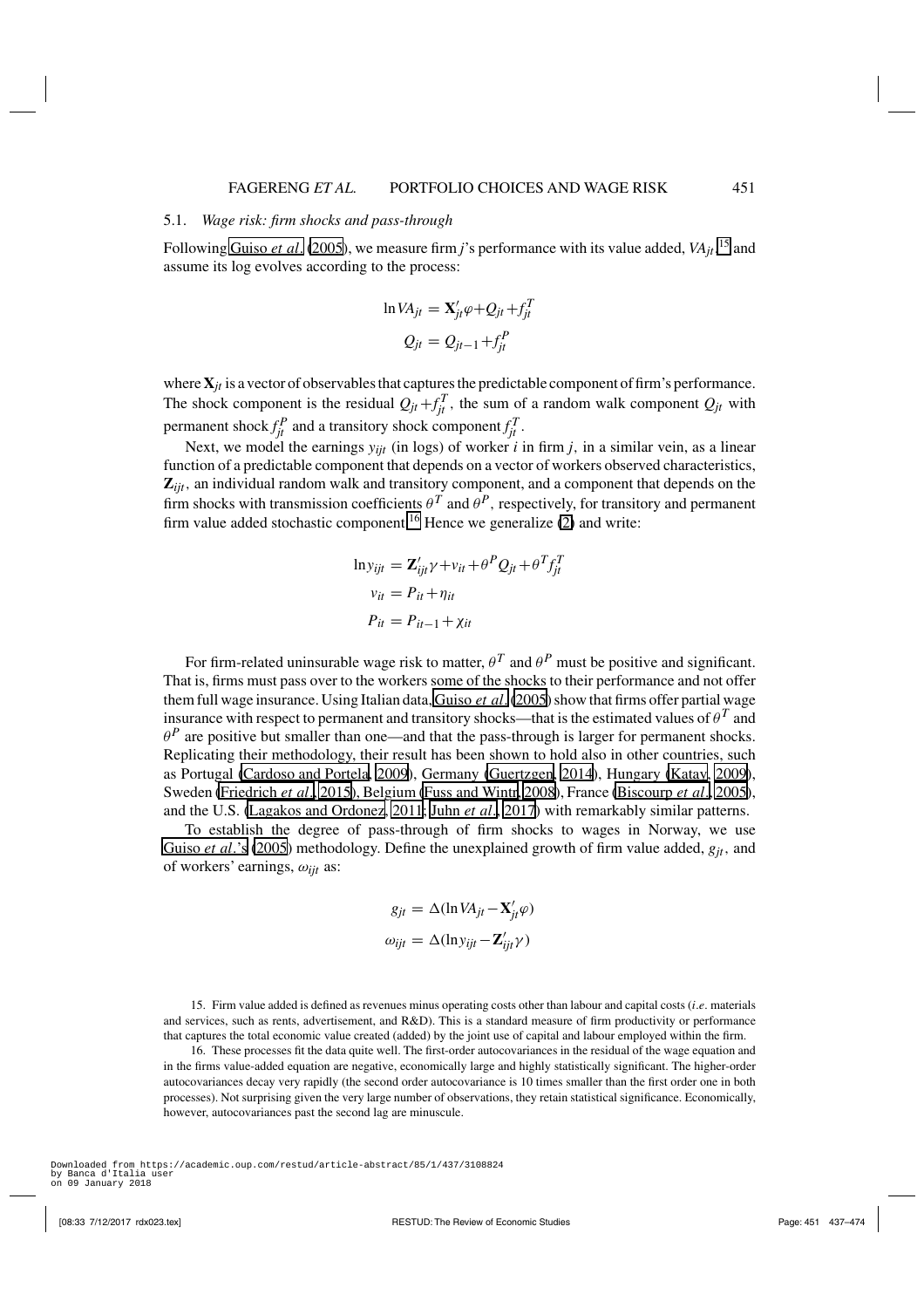<span id="page-15-0"></span>

|                             | Permanent value<br>added shocks | Transitory value<br>added shocks |
|-----------------------------|---------------------------------|----------------------------------|
|                             | (1)                             | (2)                              |
| Pass-through coef.          | $0.0705***$                     | $0.0175***$                      |
|                             | (0.0056)                        | (0.0053)                         |
| Constant                    | $-0.0021***$                    | $-0.0023***$                     |
|                             | (0.0002)                        | (0.0002)                         |
| Hansen $J$ -test $p$ -value | 0.54                            | 0.00                             |
| $F$ -stat first stage       | 134.21                          | 688.46                           |
| <b>Observations</b>         | 2,358,889                       | 2.370.420                        |

| TABLE 2                                         |
|-------------------------------------------------|
| Pass-through of firms' shocks to workers' wages |

*Notes:* The table reports estimates of the pass-through coefficient of permanent (column (1)) and transitory shocks (column (2)) to the firm's performance onto its workers' wages, using the identification strategy of [Guiso](#page-36-0) *et al*. [\(2005\)](#page-36-0). Clustered standard errors are in brackets. Coefficient significance: \*\*\* at 1% or less; \*\* at 5%; \* at 10%.

[Guiso](#page-36-0) *et al.* [\(2005](#page-36-0)) show that the pass-through coefficients  $\theta^T$  and  $\theta^P$  can be identified by simple IV regressions:

$$
\theta^T = \frac{\text{cov}(\omega_{ijt}, g_{jt+1})}{\text{cov}(g_{jt}, g_{jt+1})}
$$

$$
\theta^P = \frac{\text{cov}(\omega_{ijt}, g_{jt-1} + g_{jt} + g_{jt+1})}{\text{cov}(g_{jt}, g_{jt-1} + g_{jt} + g_{jt+1})}
$$

Accordingly, we preliminarily run regressions for firm value added and workers' wages. In the first, we control for year dummies, area dummies, sector dummies, log firm size, and in the second for year dummies, a quadratic in age, dummies for the quantity and type of schooling, firm size, dummies for whether the individual experienced periods out of work due to sickness, maternity leave, or unemployment, family size, area dummies, dummies for immigration status, and for family type. We then retrieve the residuals from these regressions (the empirical analogs of  $g_{it}$  and  $\omega_{it}$  above), and estimate  $\theta^T$  and  $\theta^P$ . Results for the pass-through estimates are shown in Table  $2.1^{7}$ 

Both parameters  $\theta^T$  and  $\theta^P$  are positive and estimated with great precision, implying that both permanent and transitory shocks to the firm value added are passed onto wages. As in [Guiso](#page-36-0) *et al*. [\(2005](#page-36-0)), the wage response to permanent shocks to the firm performance (0.071) is significantly larger than the response to transitory shocks (0.018), which accords with intuition. The value of the *F*-test suggests that the instruments used to identify the two parameters are quite powerful while the Hansen *J*-test of the overidentifying restrictions reveals some misspecification for  $\theta^T$ , possibly arising from the fact that the i.i.d. assumption is a bit restrictive. Given that transitory shocks play a small role, this is not worrying.

17. If workers respond to a negative firm permanent shock by working permanently more, then our estimate of  $\theta^P$  is downward biased (there is actually less insurance than we estimate). How large is the bias? This type of reaction requires that workers have high Marshallian elasticities, but for men these are typically very small, so we conjecture that the bias is not very large. We also suspect that not many workers can work longer hours when the firm is distressed (conditional on staying).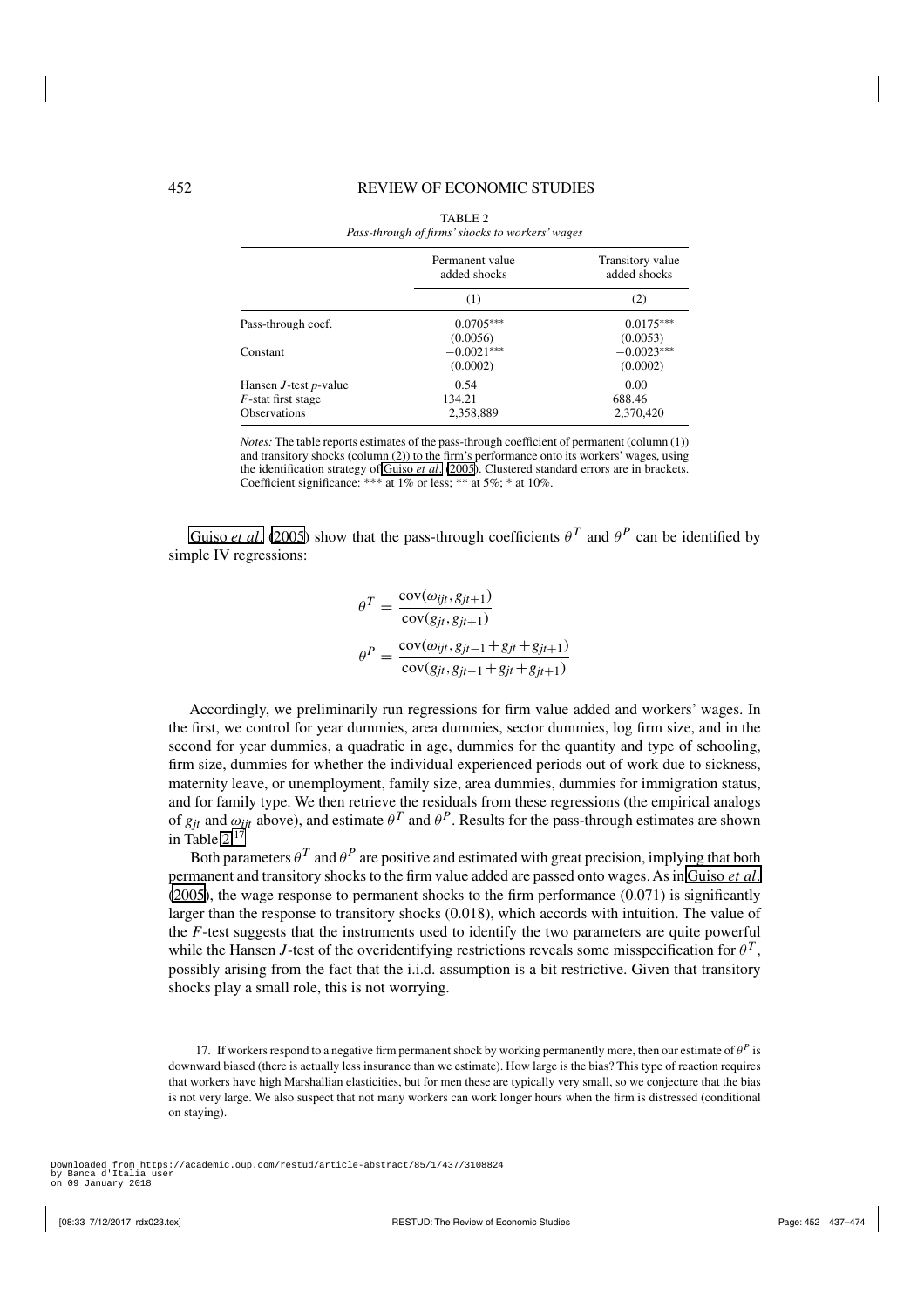<span id="page-16-0"></span>To have a reasonably long series of wage volatility measures, our strategy is to compute the overall variance of unexplained workers earnings growth over  $T$  periods using rolling averages<sup>18</sup>:

$$
\sigma_{ii}^2 = \frac{\sum_{s=0}^{T-1} \omega_{ijt-s}^2}{T}
$$
\n(7)

We use this measure as explanatory variable when estimating the risky portfolio share but instrument it with the variances of the unexplained firm value added growth—both permanent and transitory—computed over the same *T* periods:

$$
F_{jt}^{P} = \frac{\sum_{s=0}^{T-1} g_{jt-s}(g_{jt-s-1} + g_{jt-s} + g_{jt-s+1})}{T}
$$
(8)

$$
F_{jt}^T = \frac{\sum_{s=0}^{T-1} g_{jt-s} g_{jt-s+1}}{T}
$$
\n(9)

Notice that since the computation of these variances requires using lagged values of growth rates, it can only be implemented if the panel has a long time dimensions, which is the case in our data. We set  $T = 5$  in what follows.<sup>19</sup>

## 5.2. *Unemployment risk*

Our second measure of background labour income risk is unemployment risk. This risk should also in principle reflect idiosyncratic shocks to the (worker's) firm so that it can vary across workers and over time.<sup>20</sup>

We construct two indicators. The first is job loss risk induced by firm closure. We use the Registry of Firm Bankruptcies, which records the date in which the firm is declared insolvent. We construct an indicator of firm closure risk if the worker is currently working in a firm that will be declared bankrupt in *t* years, and experiment by changing the lead value *t*. The usefulness of this measure is that job losses arising from firm closures are involuntary (and hence unavoidable).

We also experiment with an alternative proxy of job loss risk based on the idea that workers employed in more volatile firms (in terms of workforce turnover) face a greater likelihood of separation. To allow for the fact that, even within volatile firms, workers of different skills may be exposed to different risk of job loss, we construct this indicator separately for lowand high-education workers. To build this measure, we start by constructing an indicator of firm/education-specific job separation:

$$
JS_{jqt} = \frac{F_{jqt}}{S_{jqt-1}}
$$
\n(10)

where *Fjqt* is the separation flow of workers of education *q* from firm *j* at time *t*, and *Sjqt*−1 the corresponding stock at time *t*−1. There are two remarks about this measure: (1) unlike what

18. This measure can be interpreted as an approximation to a conditional variance prediction one would get from estimating an Autoregressive Conditional Heteroskedasticity (ARCH)(*T*) process (with restrictions on the ARCH coefficients). [Meghir and Pistaferri](#page-37-0) [\(2004\)](#page-37-0) find evidence that wage risk can be modelled as an ARCH process. The assumption is that individuals form forecasts about risk using recent realizations of the process (squared) innovations.

19. The results are qualitatively similar if we use  $T = 3$  or  $T = 4$ .

20. Unemployment risk arising from macroeconomic fluctuations in economic activity constitutes uninsurable risk but, being common to all workers, is of little help in identifying the effect of labour income risk on financial decisions.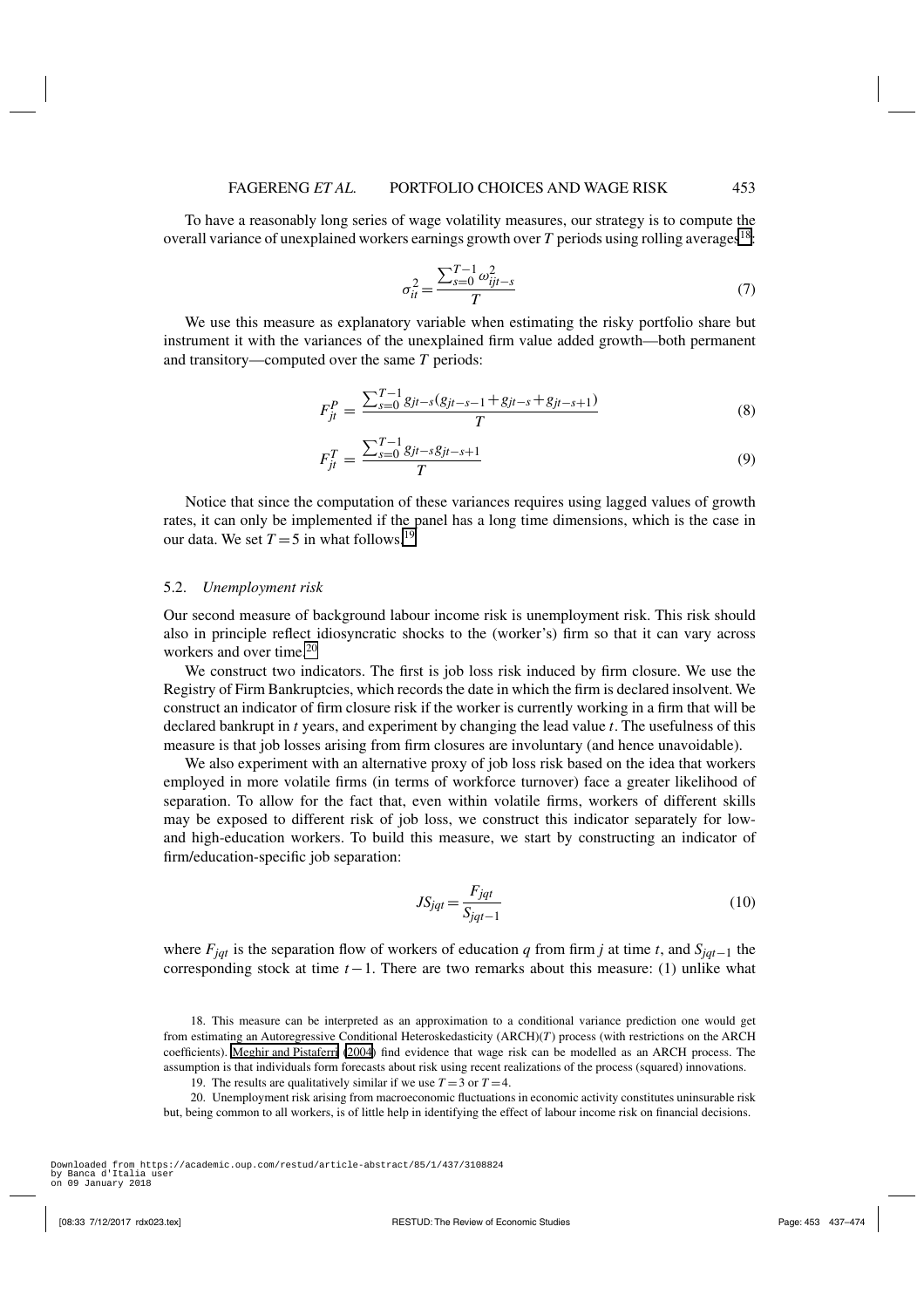<span id="page-17-0"></span>done in most of the literature, availability of worker-level data allows us to express the separation flow *Fjqt* as gross rather than net employment changes; (2) not all separations reflect involuntary layoffs (some are voluntary quits or reflect events such as retirement, migration, intra-group mobility, etc.)—and hence equation [\(10\)](#page-16-0) is only a (noisy) proxy of unemployment risk. To isolate "excess job separations", we regress equation [\(10\)](#page-16-0) on firm fixed effects and dummies for year and size, and take the residuals from this regression as our proxy of idiosyncratic job loss risk. This procedure captures how job separation at the current firm differs from that of a similar firm (in terms of size and business cycle) and relative to its long-term behaviour (since firms do not change industry denomination, the fixed effect component also accounts for industry-specific effects).

The bottom part of Table [1](#page-12-0) reports summary statistics for our measures of labour market risk along with the estimated variances of the firms shocks. We find that the average variance of earnings growth in our sample is 0.05, with a standard deviation of 0.11; both figures are small compared to those estimated from survey data (*e*.*g*. [Gourinchas and Parker](#page-36-0), [2002](#page-36-0); [Cocco](#page-36-0) *et al*., [2005\)](#page-36-0) partly reflecting absence of measurement error in our measure of earnings. In contrast, the variance of firm value added growth is much larger (0.16), with an extremely large standard deviation of 0.49. Finally, the last three rows report measures of the risk of firm closure and of job loss based on firm turnover. The first risk appears contained—the average probability of firm closure is 0.2%. However, the consequences of involuntary job loss associated with firm bankruptcy may be quite disastrous, at least for some workers, due to scarring effects.<sup>21</sup> Allowing for job loss risk we can study the role of idiosyncratic tail background risk in households financial decisions whose importance for assets pricing has been recently stressed by [Schmidt](#page-37-0) [\(2016\)](#page-37-0).<sup>22</sup> The last rows in the table report descriptive statistics on our second proxy of job loss risk (firmspecific excess job separation rates). These rates are centred around zero (by design) and their standard deviation is around 19%. There are no significant differences between education levels.

# 6. THE EFFECT OF BACKGROUND RISK ON THE RISKY PORTFOLIO SHARE

In this section, we test whether and by how much investors mitigate uninsurable risk in their human capital by reducing financial risk (through rebalancing of their financial portfolio away from stocks). We start with regressions of the portfolio share of risky financial assets against a set of socio-demographic characteristics of the household, our measure of wage risk—the variance of unexplained wage growth—and households fixed effects to capture general heterogeneity in preferences for risk that can be correlated with uninsurable wage and unemployment risk. Of course, these fixed effects may also capture other sources of unobservable heterogeneity that may impact households portfolio allocation—such as differences in the precision of information about stock returns [\(Peress](#page-37-0), [2004](#page-37-0)) or financial sophistication [\(Calvet](#page-36-0) *et al*., [2009](#page-36-0)).

Our empirical specification includes a rich set of controls: a quadratic in age to model life cycle portfolio effects, year dummies which may capture passive variation in the asset share in response to common changes in stock prices, and dummies for family type and area of residence. To capture well-documented differences in assets allocation due partly to fixed participation costs

<sup>21.</sup> [Nilsen and Reiso](#page-37-0) [\(2014\)](#page-37-0) study the long-term unemployment consequences of displacement in Norway. They find that 5 years after job displacement, the likelihood of being unemployed is still 17.2% among the "treated" group and only 7.8% among the "control" group. The negative effect decreases over time, but there is some unemployment "scarring" effect remaining even 10 years after the initial shock.

<sup>22.</sup> Calibrated life-cycle portfolio models find small effects of uninsurable wage risk on the portfolio share in stocks but larger effects, particularly at young age, for the idiosyncratic risk of a job loss associated with a large wage cut [\(Viceira](#page-37-0), [2001](#page-37-0); [Cocco](#page-36-0) *et al*., [2005](#page-36-0)). However, this latter effect is obtained assuming no UI.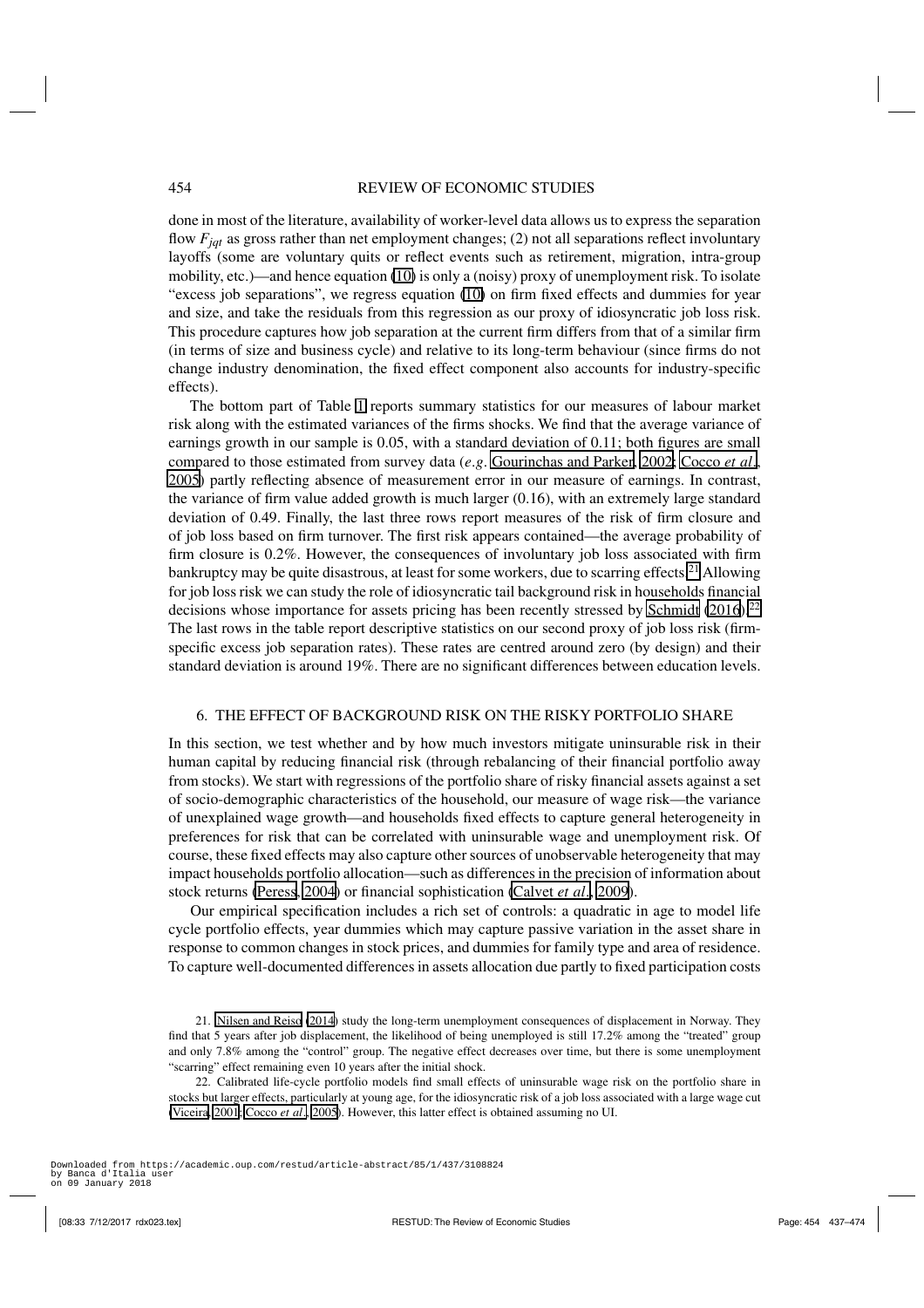<span id="page-18-0"></span>

|                             | (1)          | (2)                          | (3)                           |
|-----------------------------|--------------|------------------------------|-------------------------------|
|                             | Fixed effect | Reduced form<br>fixed effect | Fixed effect IV<br>(Baseline) |
| $\sigma_{it}^2$             | $-0.0202***$ |                              | $-0.4986***$                  |
|                             | (0.0029)     |                              | (0.1827)                      |
| $F_{it}^P$                  |              | $-0.0033***$                 |                               |
|                             |              | (0.0012)                     |                               |
| $F_{it}^T$                  |              | $-0.0028***$                 |                               |
|                             |              | (0.0007)                     |                               |
| Firm bankrupt in 1 year     |              | $-0.0112**$                  | $-0.0201***$                  |
|                             |              | (0.0050)                     | (0.0066)                      |
| Firm bankrupt in 3 years    |              | 0.0008                       | $-0.0040$                     |
|                             |              | (0.0027)                     | (0.0034)                      |
| Firm bankrupt in 5 years    |              | 0.0006                       | $-0.0020$                     |
|                             |              | (0.0028)                     | (0.0035)                      |
| Lagged log wealth           | $0.0153***$  | $0.0104***$                  | $0.0112***$                   |
|                             | (0.0002)     | (0.0002)                     | (0.0003)                      |
| Home ownership              | $0.0176***$  | $0.0135***$                  | $0.0146***$                   |
|                             | (0.0009)     | (0.0009)                     | (0.0012)                      |
| Age                         | $0.0224***$  | $0.0195***$                  | $0.0222***$                   |
|                             | (0.0006)     | (0.0005)                     | (0.0017)                      |
| Age sq.                     | $-0.0002***$ | $-0.0001***$                 | $-0.0001***$                  |
|                             | (0.0000)     | (0.0000)                     | (0.0000)                      |
| Family size                 | $-0.0005$    | 0.0005                       | $-0.0013*$                    |
|                             | (0.0006)     | (0.0006)                     | (0.0008)                      |
| Hansen $J$ -test $p$ -value |              |                              | 0.13                          |
| $F$ -stat first stage       |              |                              | 56.85                         |
| <b>Observations</b>         | 1,972,639    | 1,655,104                    | 1,184,800                     |

TABLE 3 *The effect of labour income risk on the financial portfolio share*

*Notes:* The table reports estimates of the marginal effect of wage and unemployment risk on the risky financial portfolio share. Column (1) shows fixed effect regressions; column (2) reports reduced form regressions of the share on the two instruments—the variance of transitory and permanent shocks to firm's value added. Column (3) shows IV estimates. Regressions also control for family type, area, and year dummies. Hansen *J*-test for instrument validity and *F*-stat for the power of the instruments are shown at the bottom of the table. Clustered standard errors are in brackets. Coefficient significance: \*\*\* at 1% or less; \*\* at 5%; \* at 10%.

in the stock market and financial sophistication [\(Campbell](#page-36-0), [2006](#page-36-0)), we control for lagged wealth. To account for interactions between levels of stockholding and housing [\(Cocco, 2004](#page-36-0)), we also control for homeownership status. For the time being, we neglect the censoring issue, which we deal with in the next section. Results of these estimates are shown in column (1) of Table 3.

The estimated coefficient on  $\sigma_{it}^2$  is consistent with the idea that workers who face unavoidable wage risk tend to take less financial risk. The effect of wage risk is negative and very precisely estimated. However, its size is small: one standard deviation increase in the (residual) variance of log earnings would reduce the risky assets share by 0.12 percentage points. Because the average risky assets share over the sample period is 21%, this amounts to 0.6% of the average sample share, too small an effect to matter. Hence, these estimates replicate the small economic effect of uninsurable wage risk that has been found in the literature.

The second column shows results of the reduced form regression for the share where the reduced form instruments are the firm permanent and transitory variance of firms value added, and find again negative coefficients and much smaller responses. As argued in Section 2, this is consistent with the estimated effect of the variance of firm value added being the product of the true response of the share to wage risk and the effect of firms variability on the latter (typically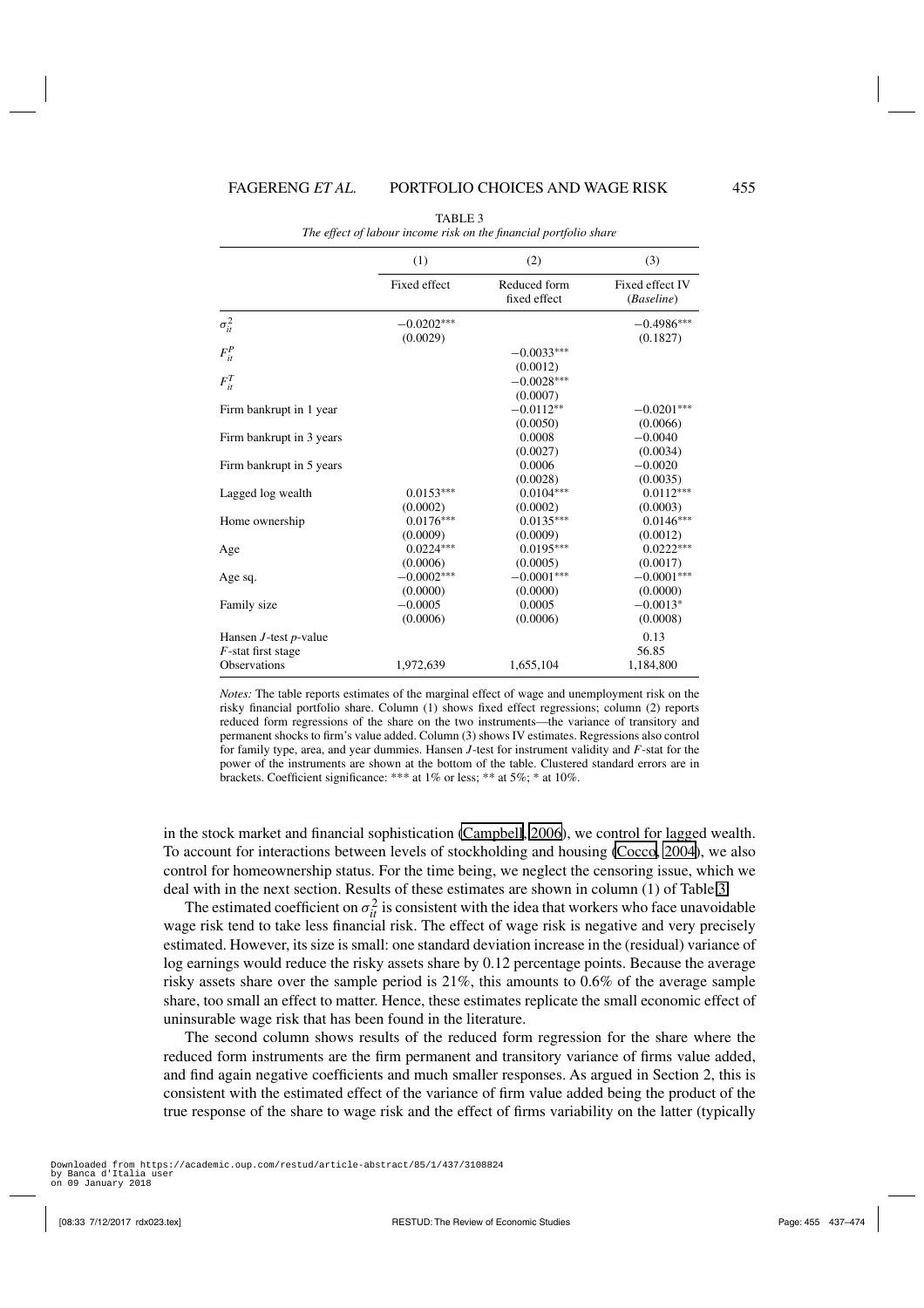considerably smaller than 1, as shown in Table [2\)](#page-15-0). Because of this, a regression of the share on the variance of firm performance does not identify the marginal effect of uninsurable wage risk.

Estimates change considerably when we instrument the wage growth variance with the permanent and transitory variance of firm performance (column 3). The coefficient on the worker's wage growth variance is negative and highly statistically significant and its size (in absolute terms) increases by a factor of 25—from −0.02 to −0.5, resulting in a very high sensitivity of portfolio decisions to uninsurable wage risk. Of course, the economic importance of wage risk depends both on its marginal effect as well as on the size of uninsurable wage risk. In Section [7,](#page-26-0) we discuss how we can use our empirical strategy to obtain a plausible measurement of the latter and hence assess the economic contribution of wage risk.

In the regressions reported in columns (2) and (3), we also include our preferred measure of unemployment risk (firm closure). We find that the risk of firm closure discourages investment in risky assets (and the effect increases as we get closer to the firm closure event, which conforms with intuition). But the marginal effect is small. A 10-fold increase in the risk of firm closure from the sample average would reduce the share invested in risky assets by 0.2 percentage points, about 1% of the sample mean share. The fact that workers reduce stock exposure in anticipation of firm closure is *prima facie* evidence that they perceive this risk or the general distress of the firm. One may wonder whether the response we document is small because workers avoid the risk they face by abandoning in advance the "sinking ship" and smoothly relocating to another firm. To assess this possibility we estimate a probit model for the event of job mobility as a function of current and future firm shocks and worker's socio-demographic characteristics (the results are reported in Appendix A.3, Table A1). We find that future shocks to the firm growth and indicators for whether the firm goes bankrupt within 1–2 years have no statistically significant effect on mobility, implying that there is no support for the idea that workers "leave the ship before it sinks". The fact that workers adjust their investments in stocks in response to plant closure but do not relocate is consistent with the idea that mobility is costly to implement and that protection against job loss through labour market relocation is hard to come by due to frictions.

# 6.1. *Dealing with censoring*

The estimates in Table [3](#page-18-0) address two of the issues that identification of the effect of uninsurable wage risk poses—unobserved heterogeneity and the endogeneity problems that characterize the measures of risk used in the literature. The third problem, neglected so far, is that about half of our sample is censored from below at 0, *i*.*e*. there are on average about 45% stock market non-participants.

A formal treatment of censoring (*e*.*g*. through a Tobit approach) is unfeasible because we have to deal simultaneously with three issues: endogeneity of the background risk measure, unobserved heterogeneity in risk preferences that we capture with fixed effects, and censoring. [Honorè and Hu](#page-36-0) [\(2004](#page-36-0)) propose an estimator that deals with these three issues at once, but their estimator is based on strong assumptions. For example, it requires that the endogenous variable is bounded from above and below (which in our case, where the endogenous variable is a variance, clearly is not).

Nevertheless, we can get a sense of the relative importance of the three issues for the estimates of the effect of background risk on the portfolio allocation by comparing five different models: (1) Linear regression with households FE; (2) IV linear regression with households fixed effects (IVFE) (both of which we have already discussed in Table [3\)](#page-18-0); (3) IV linear regression in which we replace the fixed effects with a rich control function strategy that includes observable fixed heterogeneity (IVC); (4) IV Tobit regression with the same control function (IVTC); and (5) a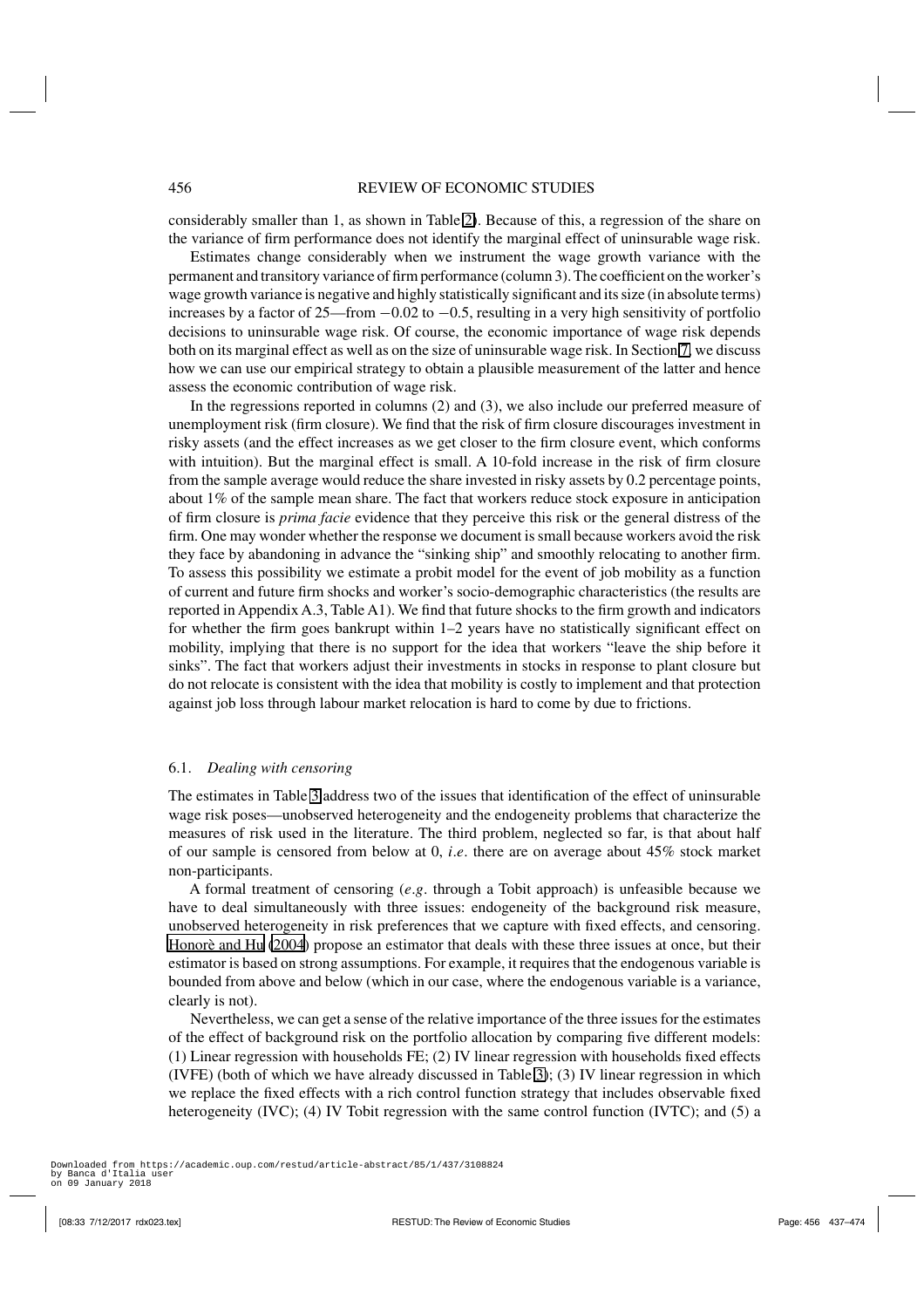<span id="page-20-0"></span>

|                                                                                                                                                                              | (1)                           | (2)                                                                                 | (3)                                                                  | (4)                                                     |
|------------------------------------------------------------------------------------------------------------------------------------------------------------------------------|-------------------------------|-------------------------------------------------------------------------------------|----------------------------------------------------------------------|---------------------------------------------------------|
|                                                                                                                                                                              | Fixed effect IV<br>(Baseline) | <b>IV</b> with<br>control function                                                  | Tobit IV with<br>control function                                    | Tobit w/ double<br>control function                     |
| $\sigma_{it}^2$                                                                                                                                                              | $-0.4986***$                  | $-0.4144***$                                                                        | $-0.3199***$                                                         | $-0.373*$                                               |
|                                                                                                                                                                              | (0.1827)                      | (0.1152)                                                                            | (0.1806)                                                             | (0.1990)                                                |
| Firm bankrupt in 1 year                                                                                                                                                      | $-0.0201***$                  | $-0.0032$                                                                           | $-0.0157$                                                            | $-0.0211$                                               |
|                                                                                                                                                                              | (0.0066)                      | (0.0069)                                                                            | (0.0125)                                                             | (0.0134)                                                |
| Firm bankrupt in 3 years                                                                                                                                                     | $-0.0040$                     | 0.0037                                                                              | 0.0025                                                               | 0.0030                                                  |
|                                                                                                                                                                              | (0.0034)                      | (0.0047)                                                                            | (0.0085)                                                             | (0.0083)                                                |
| Firm bankrupt in 5 years                                                                                                                                                     | $-0.0020$                     | 0.0055                                                                              | 0.0057                                                               | 0.0074                                                  |
|                                                                                                                                                                              | (0.0035)                      | (0.0048)                                                                            | (0.0089)                                                             | (0.0085)                                                |
| Lagged log wealth                                                                                                                                                            | $0.0112***$                   | $0.0535***$                                                                         | $0.1187***$                                                          | $0.0614***$                                             |
|                                                                                                                                                                              | (0.0003)                      | (0.0003)                                                                            | (0.0005)                                                             | (0.0007)                                                |
| Home ownership                                                                                                                                                               | $0.0146***$                   | $0.0248***$                                                                         | $0.0553***$                                                          | $0.0190***$                                             |
|                                                                                                                                                                              | (0.0012)                      | (0.0011)                                                                            | (0.0021)                                                             | (0.0026)                                                |
| Age                                                                                                                                                                          | $0.0222***$                   | $0.0141***$                                                                         | $0.0235***$                                                          | $0.0153***$                                             |
|                                                                                                                                                                              | (0.0017)                      | (0.0011)                                                                            | (0.0017)                                                             | (0.0017)                                                |
| Age sq.                                                                                                                                                                      | $-0.0001***$                  | $-0.0002***$                                                                        | $-0.0003***$                                                         | $-0.0004***$                                            |
|                                                                                                                                                                              | (0.0000)                      | (0.0000)                                                                            | (0.0000)                                                             | (0.0000)                                                |
| Family size                                                                                                                                                                  | $-0.0013*$                    |                                                                                     | $0.0143***$                                                          | $0.0056***$                                             |
|                                                                                                                                                                              | (0.0008)                      | (0.0007)                                                                            | (0.0011)                                                             | (0.0016)                                                |
|                                                                                                                                                                              |                               |                                                                                     |                                                                      |                                                         |
|                                                                                                                                                                              |                               |                                                                                     |                                                                      |                                                         |
|                                                                                                                                                                              |                               |                                                                                     |                                                                      |                                                         |
|                                                                                                                                                                              |                               |                                                                                     |                                                                      |                                                         |
|                                                                                                                                                                              |                               |                                                                                     |                                                                      |                                                         |
|                                                                                                                                                                              |                               | [0.0000]                                                                            | [0.0000]                                                             | [0.0000]                                                |
|                                                                                                                                                                              | 0.13                          | 0.05                                                                                | 0.08                                                                 |                                                         |
|                                                                                                                                                                              | 56.85                         | 347.91                                                                              | 347.91                                                               |                                                         |
| <b>Observations</b>                                                                                                                                                          | 1,184,800                     |                                                                                     |                                                                      | 1,230,063                                               |
| Male<br>Education length indicators <sup><math>a</math></sup><br>Education type indicators <sup><math>a</math></sup><br>Hansen $J$ -test $p$ -value<br>$F$ -stat first stage |                               | $0.0076***$<br>$0.0294***$<br>(0.0016)<br>799.88<br>[0.0000]<br>628.90<br>1,230,063 | $0.0298***$<br>(0.0027)<br>945.86<br>[0.0000]<br>426.90<br>1,230,063 | $0.0292***$<br>(0.0027)<br>576.46<br>[0.0000]<br>467.18 |

TABLE 4 *Assessing the relevance of unobserved heterogeneity and censoring*

*Notes:* The table reports estimates of the marginal effect of wage and unemployment risk on the risky financial portfolio share. Column (1) reproduces the IV benchmark regression of Table 3, column (3); column (2) shows IV estimates but replaces the fixed effect with a control function; column (3) shows Tobit IV estimates using the same control function; column (4) shows Tobit estimates with double control functions. All regressions include controls for family type, year, and area dummies. Regressions in columns (2)–(3) add controls for gender, as well as education length and type indicators. Further, column (4) includes also means of the control variables at the individual level, and the residual from an OLSregression of  $\sigma_{it}^2$  on the reported control variables,  $F_{it}^P$  and  $F_{it}^T$ , as well as the individual means of the latter. Hansen *J*-test for instrument validity and F-stat for the power of the instruments are shown at the bottom of the table. In the third column the reported *p*-value for the test for instrument validity comes from a two-step procedure for computational reasons. Clustered standard errors are in brackets. Coefficient significance: \*\*\* at 1% or less; \*\* at 5%; \* at 10%. *<sup>a</sup>*Reported are the chi square-statistics for a test of joint significance of, respectively, 9 education length and 9 education

type indicators, *p*-values in square brackets.

"double control function" estimator (2IVTC), in which one assumes a linear relationship between the fixed effect and the endogenous covariates, as in [Chamberlain](#page-36-0) [\(1984\)](#page-36-0).

If the three issues (endogeneity, fixed effects, and censoring) are all important (and if the relationship between the fixed effect and the endogenous covariates takes a more general form), none of these models delivers consistent estimates. However, the bias of each of these models is different and can potentially be compared—as we do below—to gauge their relative importance and thus enable us to say something about the true value of  $\lambda$ . The [Online Appendix](http://restud.oxfordjournals.org/lookup/suppl/doi:10.1093/restud/rdx023/-/DC1) provides a discussion of the different biases.

We have already shown estimates for models (1) and (2) in Table [3](#page-18-0) and reproduce the results of equation (2) in the first column of Table 4. In the second column, we drop the fixed effects and replace them with a rich control function that now includes nine dummies for the length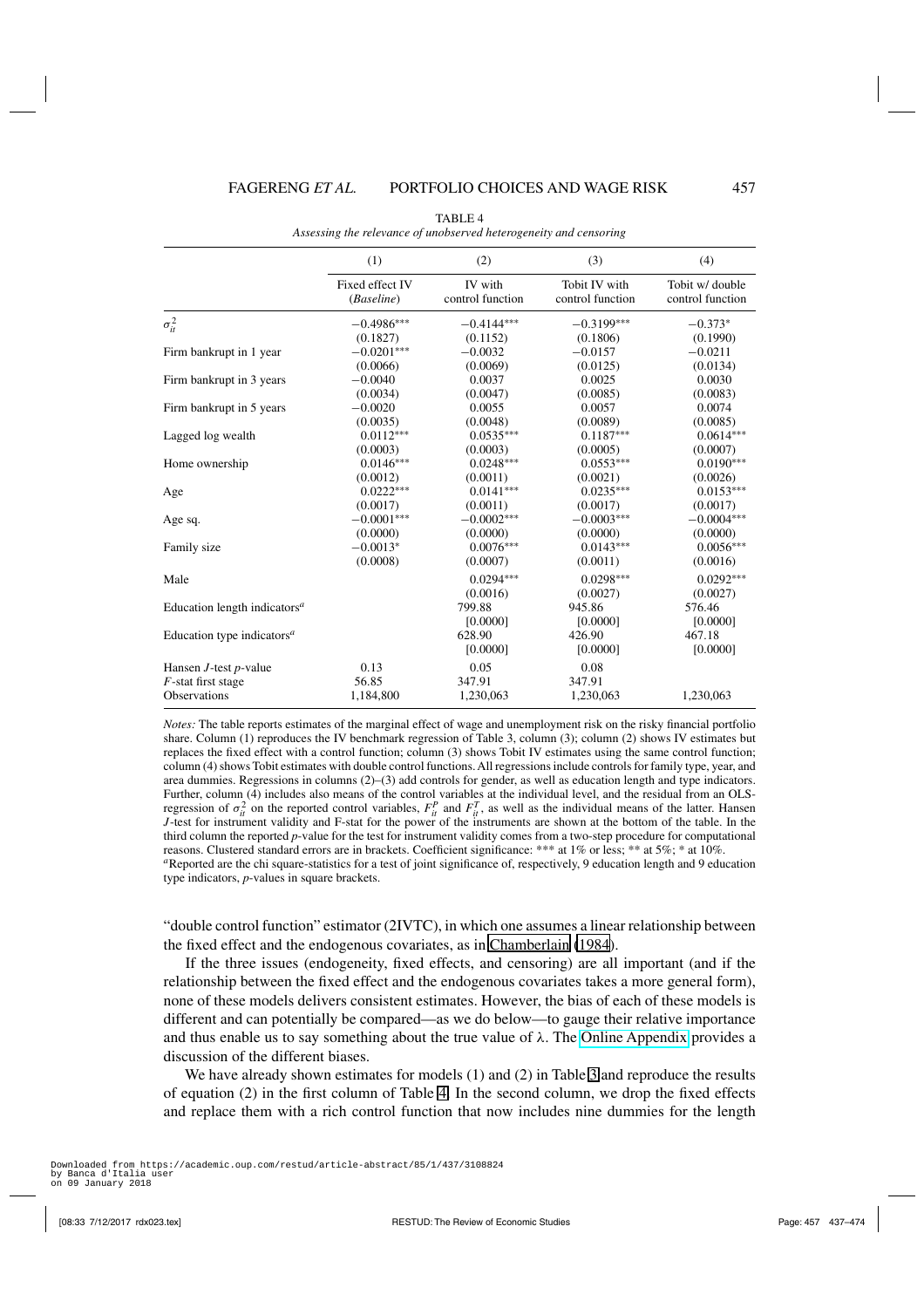of education, nine dummies for the type of education, plus a dummy for the gender of the household head (which are very key determinants of risk tolerance or financial sophistication, see [Guiso and Sodini, 2013\)](#page-36-0). The estimate of  $\lambda$  drops (in absolute value) from  $-0.5$  to  $-0.41$ (which is consistent with the idea that omission of fixed effects generates an upward bias, *e*.*g*. because more risk tolerant investors select jobs with higher firm volatility). Though relatively large, this is not a dramatic drop from a qualitative point of view, an indication that the upward bias from omitting fixed effects is likely contained (at least conditioning on the rich control function). Column (3) shows estimates of a formal Tobit IV model with the same control function as in column (2), which should eliminate the bias from neglecting censoring. The estimate of  $\lambda$  is smaller but in the same ballpark,  $-0.32$ . The difference between IVTC and IVC can be interpreted as the bias induced by censoring.<sup>23</sup>

In the final column (4) we implement a "double control function" estimator.<sup>24</sup> In a first step, we follow [Blundell and Smith](#page-36-0) [\(1986](#page-36-0)), run a regression of our endogenous variable  $\sigma_{it}^2$  on the (included and excluded) instruments and their means (to account for individual fixed effects in the wage variances, as suggested by [Chamberlain, 1984\)](#page-36-0), and save the residuals,  $\hat{e}_{it}^{i}$ <sup>25</sup>. In a second<br>the wage was up a Tehit recreasion on  $\sigma^2$ , the residual  $\hat{e}_i$ , the avecausus equations W<sub>r</sub>, and their step, we run a Tobit regression on  $\sigma_{it}^2$ , the residual  $\hat{e}_{it}$ , the exogenous covariates  $W_{it}$ , and their means (to assess the individual fixed offects in the right share countion). While the estimate is means (to account for individual fixed effects in the risky share equation). While the estimate is noisier due to the addition of many covariates, the size of the coefficient estimate is very similar, confirming the general pattern of results.

The fact that the IVFE, IVC, IVTC, and 2IVTC estimates are of the same order of magnitude while the FE estimate is an order of magnitude smaller (in absolute value), suggests that the biases from ignoring censoring or unobserved heterogeneity are sizeable but comparatively much smaller than the endogeneity bias. What is key is accounting for the latter.

# 6.2. *Robustness*

In this section, we discuss various robustness analyses and extensions.

**Variable definition:** Our main indicator of job loss risk (firm closure) may capture only tail events. We hence consider the alternative measure described in Section 5.2 (firm/education job separation risk, see equation [\(10\)](#page-16-0)). The results are reported in Table [5,](#page-22-0) column (2). We find that this alternative measure also discourages investment in risky assets, but the marginal effect remains small. A standard deviation increase in unemployment risk would reduce the share invested in risky assets by only 0.2%, again too small an effect to matter.

Our wage variance measure [\(7\)](#page-16-0) weights all past realizations equally. However, the information contained in more recent events may be more relevant for forming forecasts about wage risk. We hence experiment by constructing rolling averages that weight recent observations more than distant observations (and do the same also for the firm variances [\(8\)](#page-16-0) and [\(9\)](#page-16-0)). In particular, we use declining weights, such that the realization at time *t* is weighted twice as much as that of time *t*−1. Results with this alternative weighting scheme are reported in Table [5,](#page-22-0) column (3). The marginal effect is somewhat smaller  $(-0.42)$ , but the broad qualitative picture is unchanged.

24. We thank Francis Vella for suggesting this approach.

25. In other words, we assume that  $\sigma_{it}^2 = z_{it}^{\prime} \theta + m_i + \varepsilon_{it}$ . [Chamberlain](#page-36-0) [\(1984\)](#page-36-0) suggests to model the fixed effect  $m_i$ as  $m_i = z'_{i0}a_0 + ... + z'_{iT}a_T + l_i$ . To reduce the computational burden, we assume instead  $m_i = \overline{z_i}'a + l_i$ .

<sup>23.</sup> Since the Tobit model is nonlinear while all the other models are linear, the bias induced by omitting fixed effects is different for the IVTC and IVC estimators. Hence, the difference between the two estimators reflects both censoring and the different incidence of fixed effects bias. We assume the latter difference is small.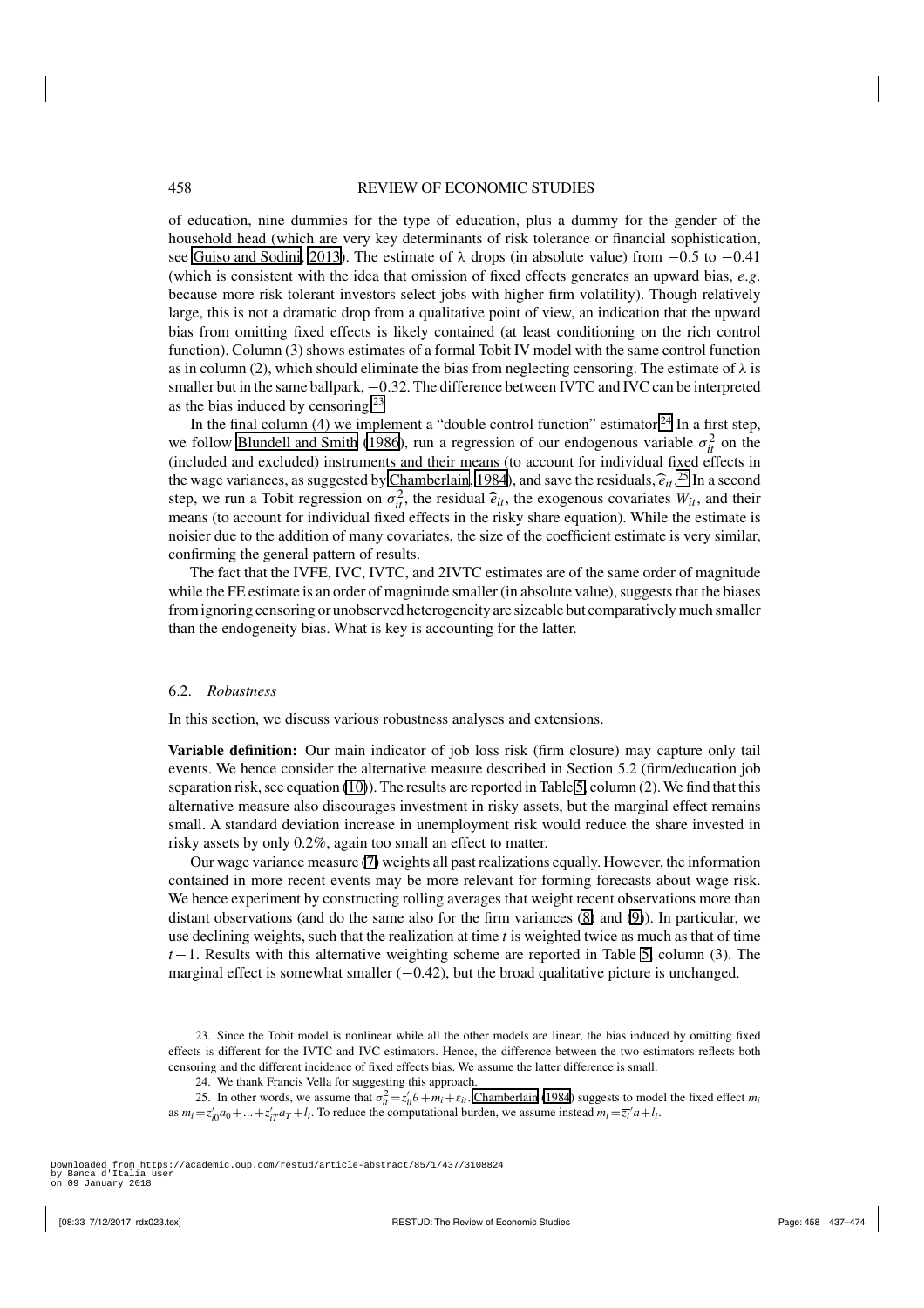| TABLE 5 |  |
|---------|--|
|---------|--|

<span id="page-22-0"></span>*Robustness: including individual-specific unemployment risk, quadratic weights, and varying threshold for risky asset market participation*

|                             | Fixed effect IV (Baseline) with |                                      |               |                    |                |
|-----------------------------|---------------------------------|--------------------------------------|---------------|--------------------|----------------|
|                             | Fixed effect IV                 | unemployment                         | quadratic     | $risky$ assets $>$ | risky assets > |
|                             | (Baseline)                      | risk                                 | weights       | 50 USD             | 100 USD        |
|                             | (1)                             | (2)                                  | (3)           | (4)                | (5)            |
| $\sigma_{it}^2$             | $-0.4986$ ***                   | $-0.5052***$                         | $-0.4159$ *** | $-0.4922***$       | $-0.5002***$   |
| Firm bankrupt in 1 year     | (0.1827)                        | (0.1830)                             | (0.1692)      | (0.1826)           | (0.1830)       |
|                             | $-0.0201$ ***                   | $-0.0178***$                         | $-0.0152**$   | $-0.0200***$       | $-0.0196***$   |
| Firm bankrupt in 3 years    | (0.0066)                        | (0.0067)                             | (0.0070)      | (0.0066)           | (0.0066)       |
|                             | $-0.0040$                       | $-0.0042$                            | $-0.0021$     | $-0.0039$          | $-0.0035$      |
| Firm bankrupt in 5 years    | (0.0034)                        | (0.0034)                             | (0.0034)      | (0.0034)           | (0.0034)       |
|                             | $-0.0020$                       | $-0.0021$                            | $-0.0022$     | $-0.0019$          | $-0.0018$      |
| Lagged log wealth           | (0.0035)                        | (0.0035)                             | (0.0036)      | (0.0035)           | (0.0035)       |
|                             | $0.0112***$                     | $0.0112***$                          | $0.0113***$   | $0.0112***$        | $0.0113***$    |
| Home ownership              | (0.0003)                        | (0.0003)                             | (0.0003)      | (0.0003)           | (0.0003)       |
|                             | $0.0146$ ***                    | $0.0146***$                          | $0.0145***$   | $0.0145***$        | $0.0146***$    |
| Age                         | (0.0012)                        | (0.0012)                             | (0.0013)      | (0.0012)           | (0.0012)       |
|                             | $0.0222***$                     | $0.0222***$                          | $0.0241***$   | $0.0223***$        | $0.0222***$    |
| Age sq.                     | (0.0017)                        | (0.0017)                             | (0.0013)      | (0.0017)           | (0.0017)       |
|                             | $-0.0001$ ***                   | $-0.0001***$                         | $-0.0001$ *** | $-0.0001***$       | $-0.0001***$   |
| Family size                 | (0.0000)                        | (0.0000)                             | (0.0000)      | (0.0000)           | (0.0000)       |
|                             | $-0.0013*$                      | $-0.0013*$                           | $-0.0130$ *** | $-0.0013*$         | $-0.0013$      |
| Unemployment risk           | (0.0008)                        | (0.0008)<br>$-0.0090***$<br>(0.0012) | (0.0008)      | (0.0008)           | (0.0008)       |
| Hansen $J$ -test $p$ -value | 0.13                            | 0.1234                               | 0.1337        | 0.1286             | 0.1111         |
| $F$ -stat first stage       | 56.85                           | 56.79                                | 45.98         | 56.84              | 56.84          |
| <b>Observations</b>         | 1,184,800                       | 1,184,800                            | 1,184,800     | 1,184,800          | 1,184,800      |

*Notes:* The table reports estimates of the marginal effect of wage and ununemployment risk on the risky financial portfolio share. Column (1) reproduces the IV benchmark regression of Table 3; column (2) shows the results including a proxy for individual-specific unemployment risk (the likelihood of separation from a job) estimated separately for high- (at least high school) and low-education (less than high school) workers within the firm; column (3) shows the results when weighting the terms in the lag structure of the equations for  $\sigma_i^2$ ,  $F_i^p$ , and  $F_i^T$  (Section 5.1) using a quadratic mean, where  $1.6/(0.1+0.2+0.4+0.8+1.6)$  is the weight on the most recent observation. Columns (4) and (5) display the estimates when varying the threshold for risky asset market participation to 50 and 100 USD, respectively. Regressions also control for family type, area, and year dummies. Hansen *J*-test for instrument validity and *F*-stat for the power of the instruments are shown at the bottom of the table. Clustered standard errors are in brackets. Coefficient significance: \*\*\* at 1% or less; \*\* at 5%; \* at 10%.

Finally, we have assumed that stock market participants have at least the equivalent of 30 USD worth of risky assets in their portfolio. In columns (4) and (5), we use higher thresholds (50 and 100 USD). The results are unchanged.

**Instrument validity:** Our instruments for the workers' unexplained wage volatility—the variance of the permanent and transitory component of shocks to firm growth—may be invalid if the worker can influence the outcome of the firm. This could happen with the top managers of the firm because they exert a dominant role. To account for the possible bias induced by workers with dominant position inside the firm we focus on large firms, where arguably influence of any worker on firm productivity is diluted.

Our instruments may also be invalid if workers concentrate their stock investment in their firm's shares. This would give rise to an omitted variable problem because the portfolio share of risky asset is inversely related to the variance of risky asset returns (as in classical Mertontype portfolio choice models), which for investors holding significant shares of their firm may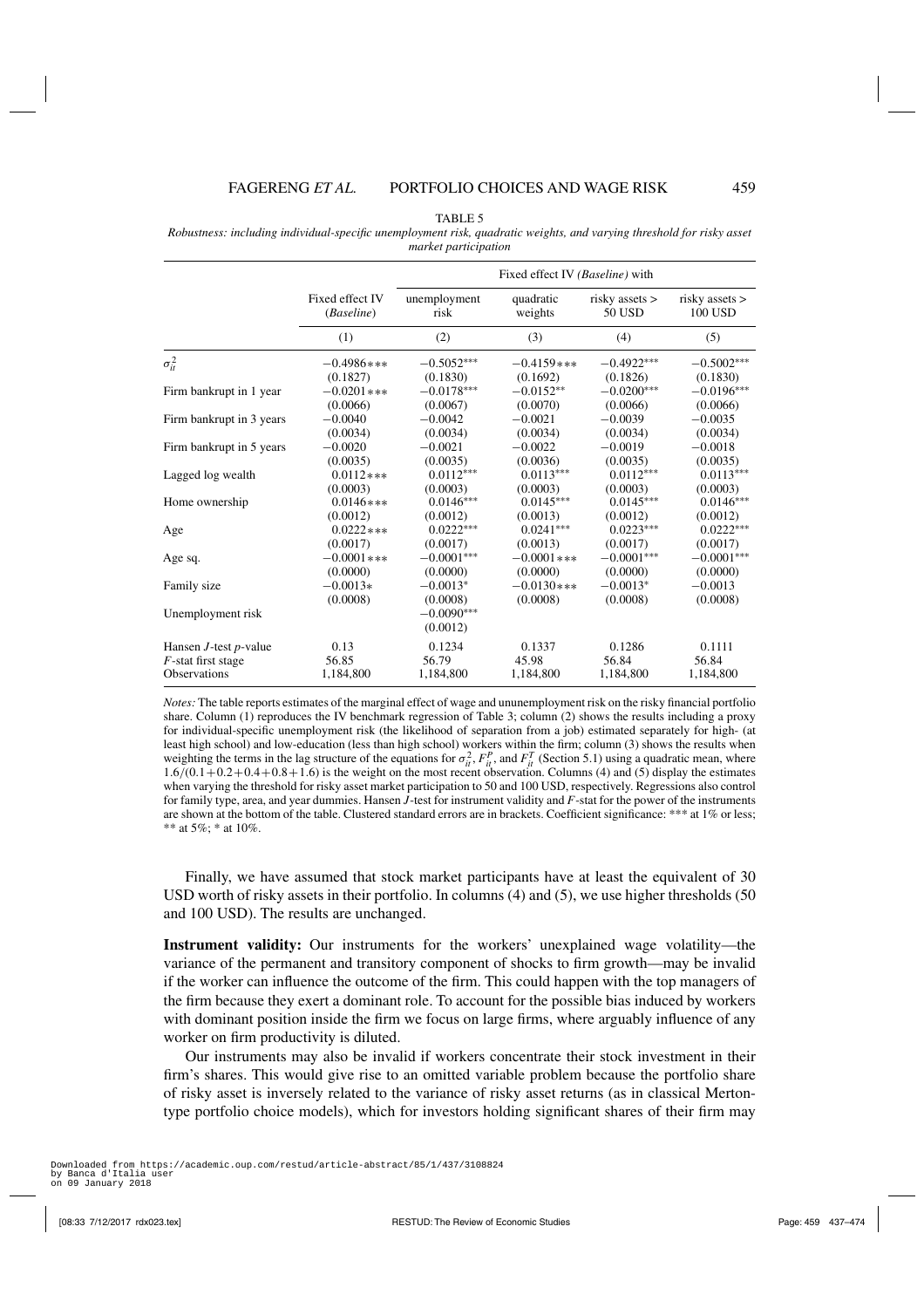be directly related to the variance of firm value added.<sup>26</sup> To account for potential instrument invalidity due to "own-firm bias" in household portfolio, we drop individuals with any holdings in their own firm. $27$ 

Finally, a possible concern is that for a family what matters is the variation in total household earnings, rather than that of the primary earner. Indeed, within-family insurance (*e*.*g*. through added worker effects) may invalidate the use of the primary earner's wage volatility as a measure of uninsured wage risk. To address this issue, we construct a measure of volatility based on household earnings (while continuing to use the same set of instruments as in the baseline regression—which refer to the primary earner). Similarly, one may be concerned that some individuals may try to smooth some of their wage risk by holding multiple concurrent jobs. To tackle this issue, we redefine our measure of wage volatility by summing wages from all jobs (rather than using just the main one). Correspondingly, we redefine our firm-specific instruments by weighting firm residuals by the share of total wages received by each firm.

Results for these various robustness checks are shown in Table [6.](#page-24-0) In column (1), we reproduce the baseline results. In columns (2) and (3), we report regressions when we retain only "large" firms (with size above the 25th and 50th percentile of the firm size distribution, respectively). As can be seen, these exclusions—if anything—strengthen the estimated marginal effect of background risk and leave our qualitative conclusions unchanged. In column (4), we drop workers who have some assets invested in their own firm. Since this group is rather small, the results barely change. Finally, in columns (5) and (6) we take broader measures of uninsurable wage risk, which include earnings of other household members<sup>28</sup> or earnings from secondary jobs, respectively. The results are again qualitatively unaffected. In both cases, instruments are less powerful but still pass conventional acceptability thresholds (and the Hansen test statistics reveal no sign of misspecification).

**Sample selection:** In our last set of robustness checks, we look at sample selection. Recall that our baseline sample is composed of individuals who are continuously employed in the private sector. This is because our instrument (firm shocks to value added) is undefined for those out of work and for those employed in the public sector. However, we can assess the robustness of our estimates by including in the sample individuals with spells in both the public and private sector (so that our measure of wage variability [\(7\)](#page-16-0) changes because it includes past periods in the public sector), but continue to run our baseline regression [\(1\)](#page-5-0) using only the periods in which individuals are observed working in the private sector (so that the firm-related instrument remains defined). Similarly, we can add to our sample those who had spells in the private sector amid spells of unemployment (resulting in yearly earnings less than the threshold amount for unemployment benefits, with similar adjustments to the variables). Results for these alternative samples are shown in Table [7.](#page-25-0) Clearly, we are now dealing with much larger samples. The estimates are slightly reduced, but again remain in the same ballpark.

In sum, looking at the broad picture coming out of Tables [5–](#page-22-0)[7,](#page-25-0) the main message is one of remarkable stability of our main findings.

28. Household earnings volatility is obtained using the same methodology described in Section 5.1 (*i*.*e*. the variance of the residual of a regression of household earnings on observables).

<sup>26.</sup> [Døskeland and Hvide](#page-36-0) [\(2011](#page-36-0)) find that among Norwegian direct stockholders, 20% of the stock portfolio is held in shares of current or previous (last 10 years) employers.

<sup>27.</sup> The results are also robust to, instead of dropping individuals with holdings in their employers firm, redefining the risky portfolio to include only stocks in firms other than their own (*i*.*e*. the share of risky assets is redefined as  $S'_{it} = \frac{R'_{it}}{R'_{it} + RF_{it}}$ , with *R*<sup>*'*</sup> being risky assets net of the value of own-firm stocks).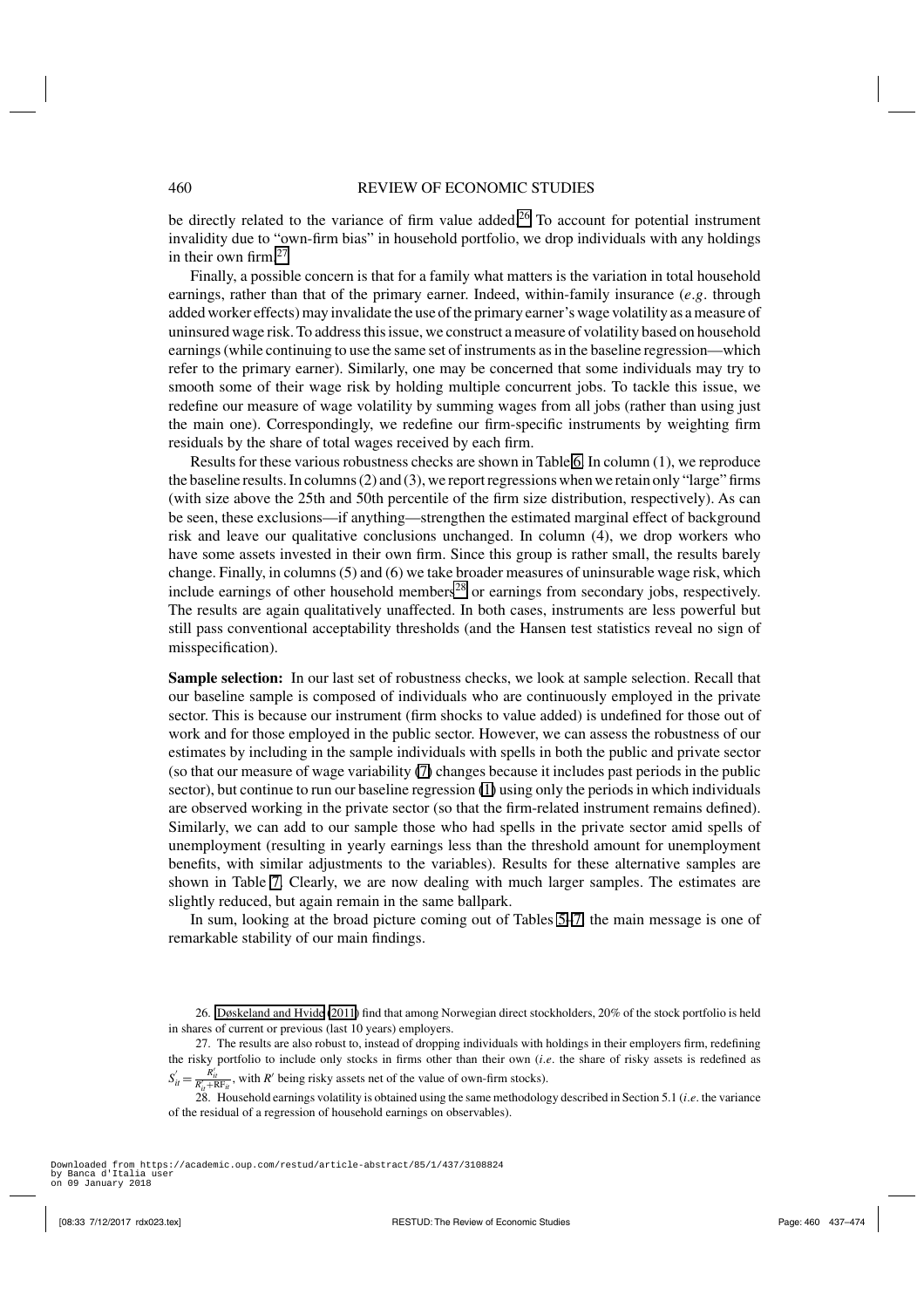<span id="page-24-0"></span>*Robustness: excluding small firms and ownership in own firm, including household and secondary jobs earnings*

|                             |                               | Fixed effect IV (Baseline) and           |                |                     |                                                 |              |
|-----------------------------|-------------------------------|------------------------------------------|----------------|---------------------|-------------------------------------------------|--------------|
|                             | Fixed effect IV<br>(Baseline) | Restricting firm size:<br>$>25$ th perc. | $>50$ th perc. | Excluding<br>owners | Obtaining $\sigma_{it}^2$ using:<br>HH earnings | second job   |
|                             | (1)                           | (2)                                      | (3)            | (4)                 | (5)                                             | (6)          |
| $\sigma_{it}^2$             | $-0.4986***$                  | $-0.6262***$                             | $-0.7558***$   | $-0.5161***$        | $-0.5665***$                                    | $-0.6116***$ |
|                             | (0.1827)                      | (0.2107)                                 | (0.2304)       | (0.1838)            | (0.2096)                                        | (0.2246)     |
| Firm bankrupt in 1 year     | $-0.0201***$                  | $-0.0207***$                             | $-0.0208***$   | $-0.0201***$        | $-0.0224***$                                    | $-0.0204***$ |
|                             | (0.0066)                      | (0.0067)                                 | (0.0071)       | (0.0067)            | (0.0069)                                        | (0.0067)     |
| Firm bankrupt in 3 years    | $-0.0040$                     | $-0.0034$                                | $-0.0035$      | $-0.0040$           | $-0.0043$                                       | $-0.0036$    |
|                             | (0.0034)                      | (0.0035)                                 | (0.0036)       | (0.0034)            | (0.0034)                                        | (0.0034)     |
| Firm bankrupt in 5 years    | $-0.0020$                     | $-0.0037$                                | $-0.0046$      | $-0.0019$           | $-0.0019$                                       | $-0.0015$    |
|                             | (0.0035)                      | (0.0036)                                 | (0.0037)       | (0.0035)            | (0.0035)                                        | (0.0035)     |
| Lagged log wealth           | $0.0112***$                   | $0.0106***$                              | $0.0102***$    | $0.0111***$         | $0.0115***$                                     | $0.0112***$  |
| Home ownership              | (0.0003)                      | (0.0003)                                 | (0.0003)       | (0.0003)            | (0.0003)                                        | (0.0003)     |
|                             | $0.0146***$                   | $0.0139***$                              | $0.0122***$    | $0.0146***$         | $0.0146***$                                     | $0.0146***$  |
| Age                         | (0.0012)                      | (0.0013)                                 | (0.0014)       | (0.0012)            | (0.0013)                                        | (0.0012)     |
|                             | $0.0222***$                   | $0.0215***$                              | $0.0200***$    | $0.0220***$         | $0.0234***$                                     | $0.0222***$  |
| Age sq.                     | (0.0017)                      | (0.0020)                                 | (0.0022)       | (0.0018)            | (0.0014)                                        | (0.0018)     |
|                             | $-0.0001***$                  | $-0.0001***$                             | $-0.0001***$   | $-0.0001***$        | $-0.0001***$                                    | $-0.0001***$ |
| Family size                 | (0.0000)                      | (0.0000)                                 | (0.0000)       | (0.0000)            | (0.0000)                                        | (0.0000)     |
|                             | $-0.0013*$                    | $-0.0014*$                               | $-0.0015*$     | $-0.0012$           | $-0.0006$                                       | $-0.0013*$   |
|                             | (0.0008)                      | (0.0008)                                 | (0.0008)       | (0.0008)            | (0.0008)                                        | (0.0008)     |
| Hansen $J$ -test $p$ -value | 0.13                          | 0.19                                     | 0.36           | 0.12                | 0.14                                            | 0.15         |
| $F$ -stat first stage       | 56.85                         | 44.53                                    | 38.04          | 56.09               | 35.63                                           | 44.07        |
| <b>Observations</b>         | 1,184,800                     | 1,124,682                                | 1,038,205      | 1,173,031           | 1,184,800                                       | 1,184,800    |

*Notes:* The table reports estimates of the marginal effect of wage and unemployment risk on the risky financial portfolio share. Column (1) reproduces the IV benchmark regression of Table 3, column (3); columns (2) and (3) run the IV estimates on the sample of large firms, respectively, above the 25th percentile (column (2)) and the median size (column (3)). Column (4) excludes from the sample workers with own-firm stocks; column (5) measures wage risk with the variance of family earnings; columns (6) measures wage risk including also a worker's secondary job in a given year. Regressions also control for family type, area, and year dummies. Hansen *J*-test for instrument validity and *F*-stat for the power of the instruments are shown at the bottom of the table. Clustered standard errors are in brackets. Coefficient significance: \*\*\* at  $1\%$  or less; \*\* at  $5\%$ ; \* at  $10\%$ .

**6.2.1. Heterogeneity.** The effect of uninsurable wage risk on the demand for risky assets should be less important for households that have greater access to self-insurance (through buffers of accumulated assets). Similarly, pass-through coefficients of firm risk onto wages should be larger for wealthier individuals, as they are more willing to bear risk coming from the firm side due to their presumably higher risk tolerance.

These response heterogeneity predictions can be easily tested using interactions with household wealth. The results are reported in Table [8.](#page-26-0) In the top panel, we report pass-through estimates. The first two columns replicate the estimates of the model of Table [2](#page-15-0) using our sample (instead of the universe of private sector workers). Ignoring interactions with wealth, pass-through estimates are (reassuringly) very similar to those reported in Table [2.](#page-15-0) The last two columns show pass-through estimates when permanent and transitory firm shocks are interacted with wealth. As expected, firms offer less insurance to workers with higher wealth, particularly against permanent shocks (the interaction with transitory shocks is not statistically significant).

In Panel B, we augment our baseline risky portfolio share regressions by interacting the variance of the worker's wage growth with lagged log financial wealth (and using as additional instruments the interaction of the latter with the firm's transitory and permanent shock variances).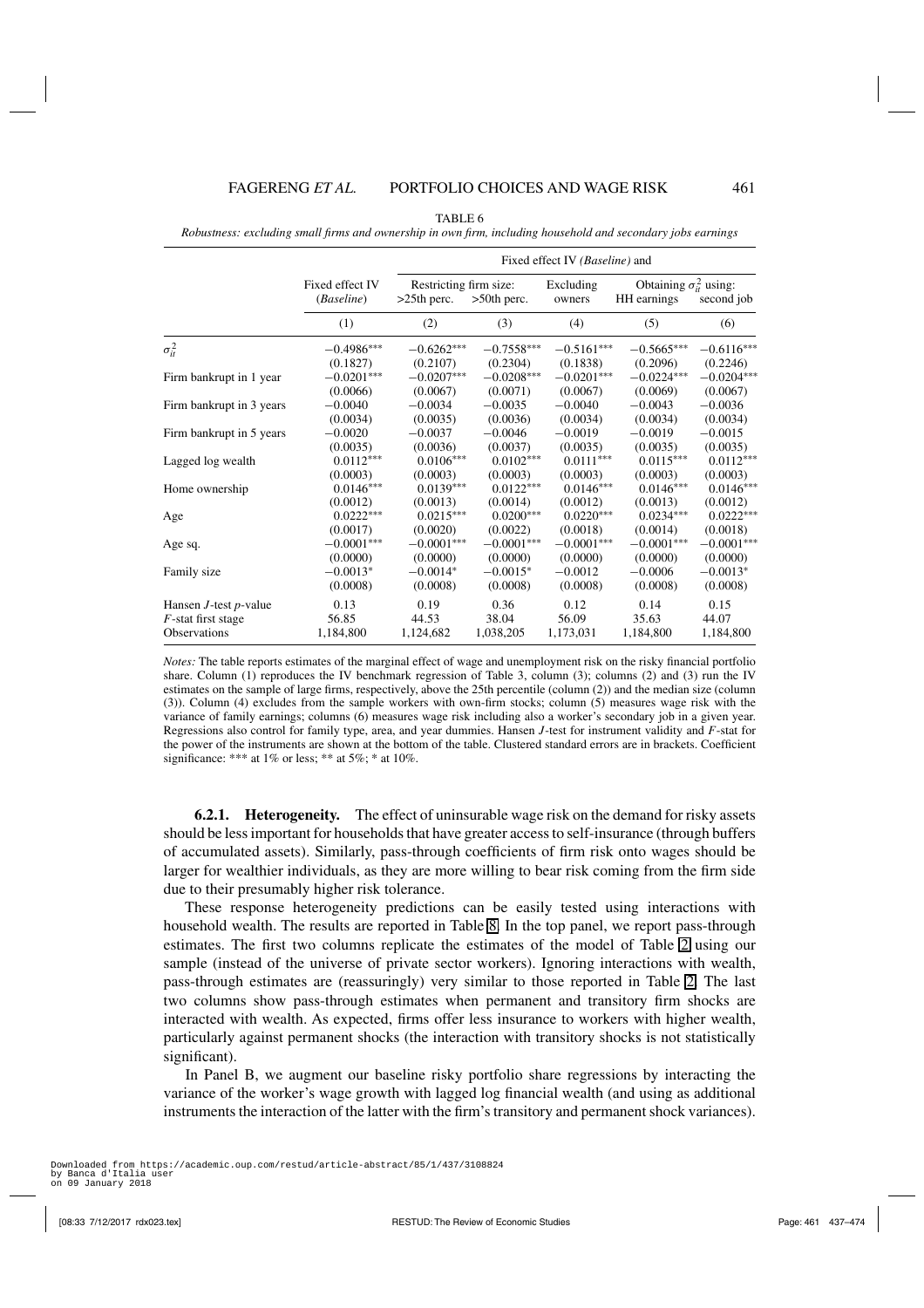<span id="page-25-0"></span>

|                             |                               |                         | <i>Baseline</i> including: |
|-----------------------------|-------------------------------|-------------------------|----------------------------|
|                             | Fixed effect IV<br>(Baseline) | Public sector<br>spells | Unemployment<br>spells     |
|                             | (1)                           | (2)                     | (3)                        |
| $\sigma_{it}^2$             | $-0.4986***$                  | $-0.4754***$            | $-0.3985***$               |
|                             | (0.1827)                      | (0.1405)                | (0.1199)                   |
| Firm bankrupt in 1 year     | $-0.0201***$                  | $-0.0114**$             | $-0.0122**$                |
|                             | (0.0066)                      | (0.0056)                | (0.0052)                   |
| Firm bankrupt in 3 years    | $-0.0040$                     | 0.0011                  | 0.0018                     |
|                             | (0.0034)                      | (0.0030)                | (0.0028)                   |
| Firm bankrupt in 5 years    | $-0.0020$                     | $-0.0030$               | $-0.0019$                  |
|                             | (0.0035)                      | (0.0030)                | (0.0035)                   |
| Lagged log wealth           | $0.0112***$                   | $0.0107***$             | $0.0103***$                |
|                             | (0.0003)                      | (0.0002)                | (0.0002)                   |
| Home ownership              | $0.0146***$                   | $0.0136***$             | $0.0136***$                |
|                             | (0.0012)                      | (0.0010)                | (0.0010)                   |
| Age                         | $0.0222***$                   | $0.0188***$             | $0.0171***$                |
|                             | (0.0017)                      | (0.0018)                | (0.0022)                   |
| Age sq.                     | $-0.0001***$                  | $-0.0001***$            | $-0.0001***$               |
|                             | (0.0000)                      | (0.0000)                | (0.0000)                   |
| Family size                 | $-0.0013*$                    | $-0.0002$               | 0.0001                     |
|                             | (0.0008)                      | (0.0006)                | (0.0006)                   |
| Hansen $J$ -test $p$ -value | 0.13                          | 0.29                    | 0.21                       |
| $F$ -stat first stage       | 56.85                         | 83.18                   | 87.79                      |
| <b>Observations</b>         | 1,184,800                     | 1,673.220               | 1,778,650                  |
|                             |                               |                         |                            |

TABLE 7 *Robustness: including public sector and unemployment spells*

*Notes:* The table reports estimates of the marginal effect of wage and unemployment risk on the risky financial portfolio share. Column (1) reproduces the IV benchmark regression of Table 3; column (2) includes workers that during the sample period also have a spell in the public sector; column (3) includes workers that in a year receives a payroll of less than the social security basic amount, effectively including unemployed workers. Regressions also control for family type, area, and year dummies. Hansen *J*-test for instrument validity and *F*-stat for the power of the instruments are shown at the bottom of the table. Clustered standard errors are in brackets. Coefficient significance: \*\*\* at 1% or less; \*\* at 5%; \* at 10%.

We find again intuitive results: the marginal effect of uninsurable wage risk on the demand for risky assets declines as the level of financial wealth increases.<sup>29</sup>

29. These results can also be used to address the criticism that our estimate of the marginal effect of wage risk is high due to Local Average Treatment Effects (LATEs) [\(Angrist and Imbens](#page-35-0), [1994](#page-35-0)). It is well known that in the presence of response heterogeneity, the IV estimator estimates (under some assumptions) not the "average treatment effect" (in our case, the average decline in the share of risky assets in portfolio that follows an increase in wage risk), but a "local average treatment effect", which may be interpreted as the average treatment effect for the individuals who are mostly affected by a change in the instrument (*i*.*e*. the firm-related risk). For the Local Average Treatment Effect (LATE) interpretation to be responsible for the high value of our baseline estimate, we need the coefficient of the interaction in the pass-through regressions to be of opposite sign to the coefficient of the interaction in the share regressions (those mostly affected by the change in the instruments, *i*.*e*. those with a larger pass-through coefficient, should be the ones with the larger sensitivity of uninsurable wage risk to the demand for risky assets). However, we find exactly the opposite, suggesting that LATE is unlikely to be an issue. In unreported regressions (available on request), we generalize this exercise by allowing the partial insurance coefficients to vary with a whole vector of observable individual and firm characteristics: length and type of education, wealth, firm size, age, gender. And the same we do for the portfolio share equation. Though we find that some of these variables (namely schooling, wealth, and firm size) are significant shifters of the pass-though and/or of the effect of background risk on the share of risky assets in portfolio, we do not find anything systematic that would make us conclude that a LATE interpretation is justified.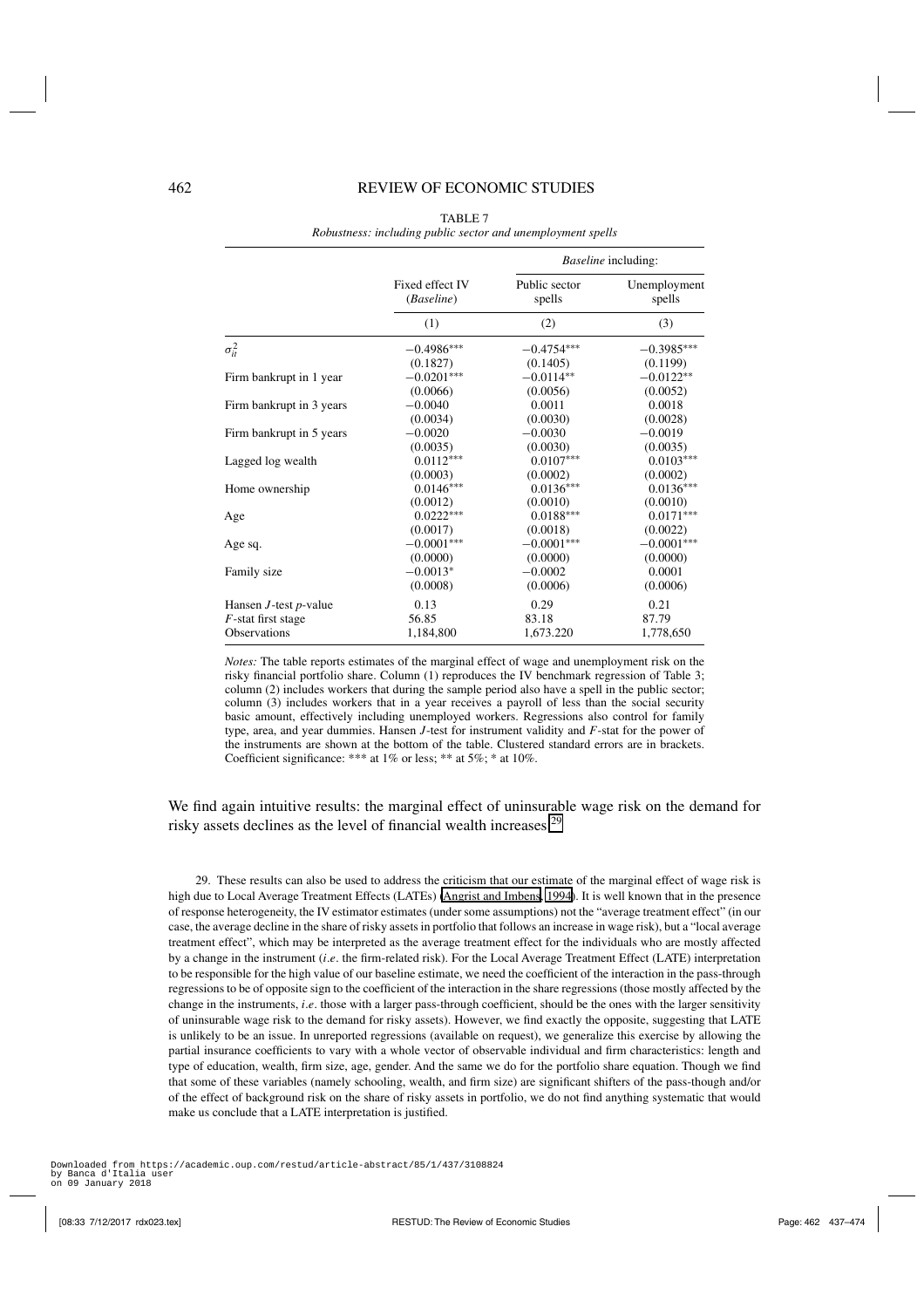<span id="page-26-0"></span>

|                                    | Panel A: Pass-through regressions |                                  |                                 |                                  |  |  |
|------------------------------------|-----------------------------------|----------------------------------|---------------------------------|----------------------------------|--|--|
|                                    | Permanent value<br>added shocks   | Transitory value<br>added shocks | Permanent value<br>added shocks | Transitory value<br>added shocks |  |  |
|                                    | (1)                               | (2)                              | (3)                             | (4)                              |  |  |
| Pass-through                       | $0.0796***$<br>(0.0053)           | $0.0153***$<br>(0.0062)          | 0.0232<br>(0.0157)              | 0.0010<br>(0.0116)               |  |  |
| Pass-through*lagged log wealth     |                                   |                                  | $0.0048***$<br>(0.0012)         | 0.0012<br>(0.0010)               |  |  |
| Hansen $J$ -test $p$ -value        | 0.62                              | 0.00                             | 0.63                            | 0.00                             |  |  |
| $F$ -stat first stage              | 178.91                            | 752.05                           | 107.26                          | 172.64                           |  |  |
| <b>Observations</b>                | 1,316,004                         | 1,321,303                        | 1,316,004                       | 1,321,303                        |  |  |
|                                    | Panel B: Risky share regressions  |                                  |                                 |                                  |  |  |
| $\sigma_{it}^2$                    | $-2.1392***$<br>(0.7799)          |                                  |                                 |                                  |  |  |
| $\sigma_{it}^2$ *lagged log wealth | $0.1379**$<br>(0.0652)            |                                  |                                 |                                  |  |  |
| Hansen $J$ -test $p$ -value        |                                   |                                  | 0.27                            |                                  |  |  |
| $F$ -stat first stage              |                                   |                                  | 28.82                           |                                  |  |  |
| <b>Observations</b>                |                                   |                                  | 1,184,800                       |                                  |  |  |

| TABLE 8                      |  |
|------------------------------|--|
| Wealth-induced heterogeneity |  |

*Notes:* The table reports estimates of the pass-through coefficients (Panel A) and of the marginal effect of wage risk on the risky portfolio share (Panel B) allowing both coefficients to vary with the lagged value of household wealth. Regressions in Panel B also control for family type, area, and year dummies. Hansen *J*-test for instrument validity and *F*-stat for the power of the instruments are shown at the bottom of the table. Clustered standard errors are in brackets. Coefficient significance: \*\*\* at  $1\%$  or less; \*\* at  $5\%;$  \* at  $10\%$ .

Figure [3](#page-27-0) plots the pass-through effect (the dotted line on the left-hand scale, obtained considering permanent firm shocks only) and the marginal effect of uninsurable wage risk on the portfolio share for households (the continuous line on the right-hand scale) at different points of the distribution of wealth. Pass-through is always positive and it varies between 0.05 and 0.1 as wealth moves from the bottom to the top percentile.

The marginal effect of uninsurable wage risk on portfolio allocation is negative at all levels of wealth. However, while at the bottom of the distribution is large (around −1 or less), it is around −0.5 at median wealth and very close to zero at the top percentile of financial wealth consistent with the prediction of a self-insurance model. As we discuss in the next session, this wealth-induced heterogeneity in workers' insulation from firms shocks and in response to wage risk translates in heterogeneity in the relevance of wage risk. Furthermore, since total wealth and even more so the holdings of risky assets are heavily concentrated, the effect of uninsurable wage risk on the aggregate demand for risky assets is likely small—a calculation we perform formally in the next section.

# 7. QUANTIFYING THE EFFECT OF UNINSURABLE WAGE RISK

The quantitative assessment of the importance of uninsurable wage risk hinges on two ingredients. The first is the size of  $\lambda$ , the marginal effect of a unit increase in the risk arising from on-the-job wage variation. A broad reading of our findings suggests that  $\lambda \approx -0.5$  for the average/median wealth investor. We will use this value to perform our calculations. The second ingredient is the size of overall uninsurable wage risk. Gauging the latter is more problematic. We cannot use the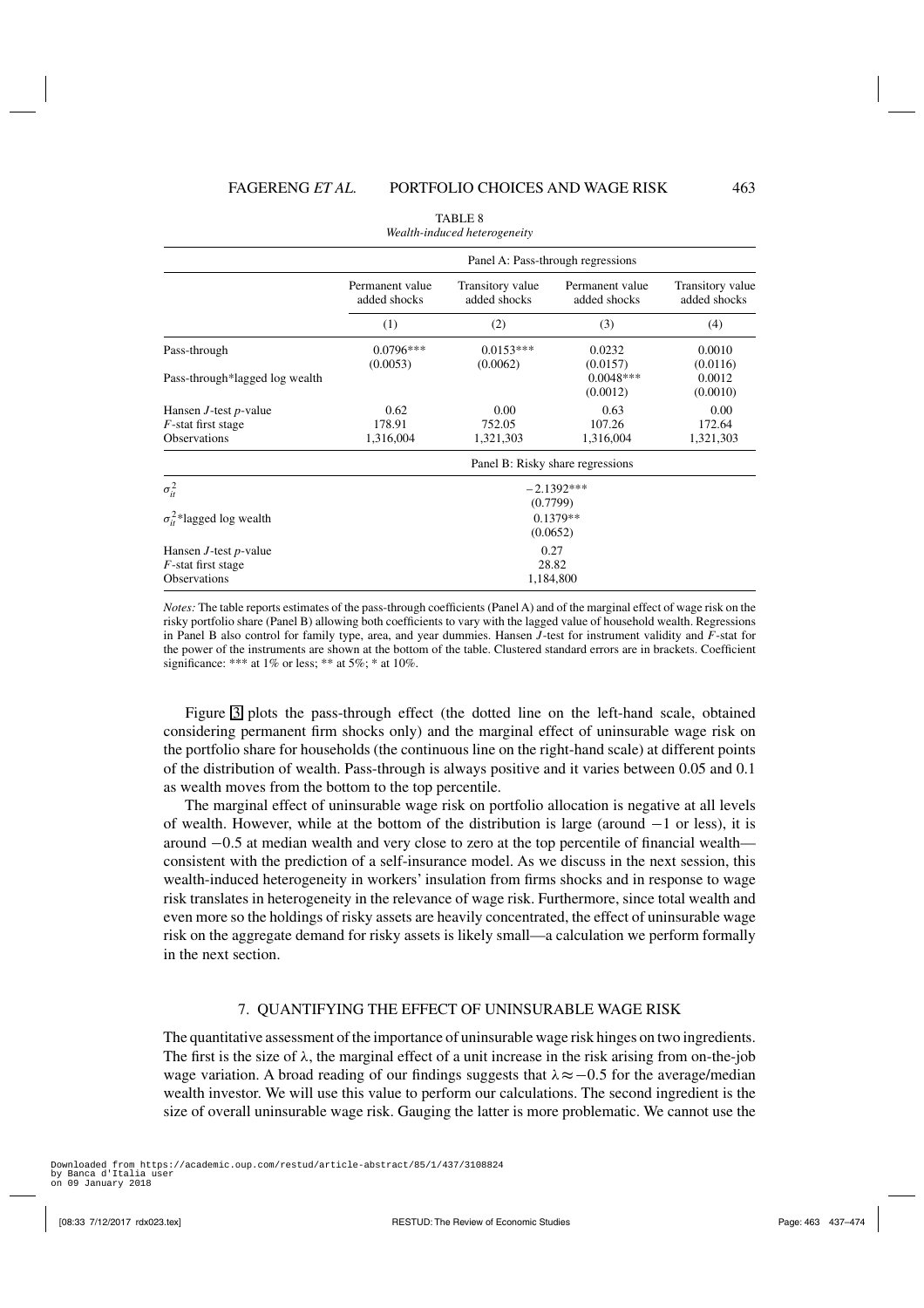<span id="page-27-0"></span>

FIGURE 3

Wealth-induced heterogeneity in pass-through and marginal effect of wage risk

*Notes*: The dotted line shows the pass-through coefficient of permanent shocks to firm value added onto workers' wages, by worker wealth percentile (left-hand scale). The line is obtained using the estimates reported in Table [8,](#page-26-0) Panel A. The solid line shows the IV estimate of the marginal effect of wage risk on the share in risky assets, again by wealth percentile (right-hand scale). The line is obtained using the estimates of Table [8,](#page-26-0) Panel B.

size of the residual wage variance precisely because of the argument that not all residual variation is risk. However, we can provide bounds of the overall effect on the portfolio share.

From equation [\(3\)](#page-6-0), uninsurable wage risk is defined as:

$$
B_{it} = \theta_v^2 V_{it} + \theta_f^2 F_{it}
$$

For given values of the estimated  $F_{it}$  and  $V_{it}$ —the variance of the firm's value added growth and the variance of the worker's earnings growth, respectively—the size of uninsurable wage risk depends on  $\theta_v$ , the extent of worker-specific variation that is due to risk rather than choice, and the pass-through of firms shocks to wages  $\theta_f$ . To assess the importance of uninsurable wage risk we consider two exercises. First, we compute the contribution of estimated wage risk to the portfolio share as:

$$
\widehat{\lambda}\widehat{B}_{it} = \widehat{\lambda}\left(\widehat{\theta}_{\nu}^{2}\widehat{V}_{it} + \widehat{\theta}_{f}^{2}\widehat{F}_{it}\right)
$$
\n(11)

Secondly, we estimate the effect on the risky portfolio share of changing wage risk from this estimated baseline by varying workers exposure to firm specific risk θ*f* or increasing the share of worker-specific wage variation that is risk,  $\theta$ <sup>v</sup>:

$$
\widehat{\lambda} \Delta B_{it} = \widehat{\lambda} \left( (\theta_v^2 - \widehat{\theta_v^2}) \widehat{V}_{it} + (\theta_f^2 - \widehat{\theta_f^2}) \widehat{F}_{it} \right)
$$

This computation assesses the economic importance of uninsurable wage risk by counterfactually "shocking" the two parameters that capture workers' exposure to risk, one through institutions or extent of superior information workers may have about evolution of their wages,  $\theta$ <sup>*v*</sup>; the other through firm-provided insurance,  $\theta$ <sup>*f*</sup>. Shocking  $\theta$ <sup>*f*</sup> is of interest because, as shown by [Lemieux](#page-37-0) *et al*. [\(2009](#page-37-0)) and [Bénabou and Tirole](#page-35-0) [\(2016](#page-35-0)), there is strong evidence of a rise of pay for performance wage schemes and high-powered incentives over the past decade, not only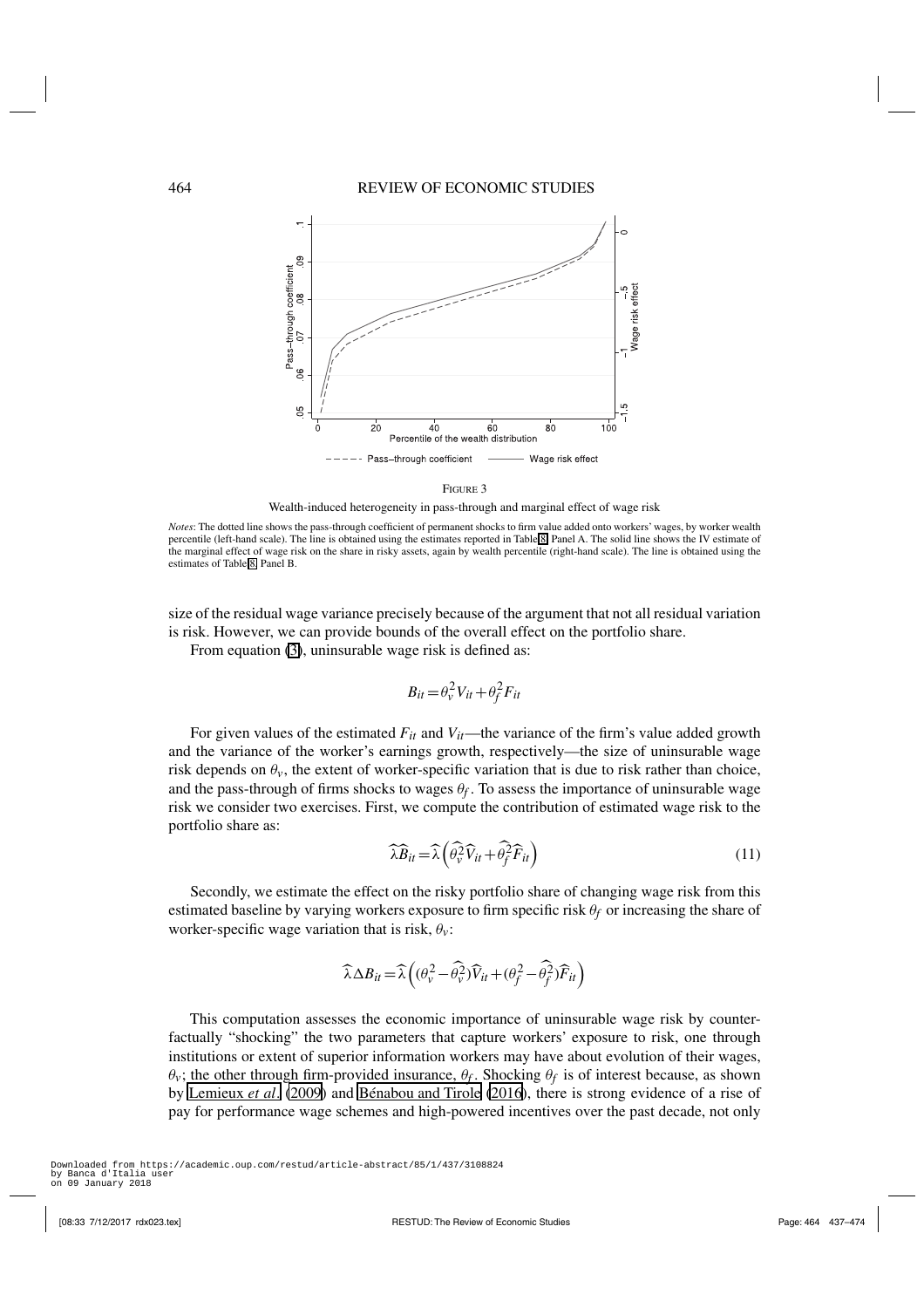among workers in top positions but also among low-rank employees.<sup>30</sup> And competitive pressure for talent could make incentives even more powered in the future.

To perform these calculations, we take the pass-through coefficient with respect to permanent firm shocks,  $\theta_f = 0.07$  (because the response to transitory shocks is tiny, and hence adding it would make little difference). To quantify the baseline share of worker-specific wage variation that is risk,  $\theta_v$ , we consider the following argument: under the assumptions that censoring bias is unimportant, insurance within the firm is substantial (both backed by the estimates in Table [2](#page-15-0) and the evidence in Table [4\)](#page-20-0), and measurement error is negligible (given the administrative nature of the data), then  $p \lim_{\lambda} \lambda_{\text{FE}} \approx \theta_v^2 p \lim_{\lambda} \lambda_{\text{IVFE}}$ . Hence, one can infer that  $\widehat{\theta}_v \approx 0.2$ . We might expect  $\theta$ <sup>*v*</sup> to represent a lower bound for the true  $\theta$ <sup>*v*</sup>, both because of some measurement error in wages and because there may be additional sources of background risk that our empirical strategy is missing. Finally, we estimate  $F_{it}$  and  $V_{it}$  using the variance of the firm's value added growth and the variance of the worker's earnings growth, respectively:  $\vec{F}_{it} = 0.16$  and  $\vec{V}_{it} = 0.053$ , from Table  $1<sup>31</sup>$ 

The surface we plot in Figure [4](#page-29-0) is the economic effect of uninsurable wage risk on the share of risky assets in portfolio, computed using equation [\(11\)](#page-27-0) as:

$$
\widehat{\lambda}\left(\theta_{v}^{2}\widehat{V}_{it}+\theta_{f}^{2}\widehat{F}_{it}\right)
$$

where we use the baseline estimate  $\lambda = -0.5$ . The crossing between the two darker lines on the surface marks the sample estimates combination  $(\theta_v, \theta_f)$ .

Evaluated at the average values of  $V_{it}$  and  $F_{it}$  and at the point estimates of the parameters  $(\lambda, \theta_v, \theta_f)$  the economic effect of uninsurable wage risk is tiny: the predicted decline in the share of risky assets is −0.14 percentage points. However, if workers were to share equally the firmspecific risk ( $\theta_f$  = 0.5), for given  $\theta_v$ , the effect would be as high as 2 percentage points (or 10% of the average share of risky assets in portfolio). In contrast, holding constant  $\theta_f$ , while increasing the amount of worker-specific variation that is due to risk rather than choice, leaves the effect of background risk on the demand for stocks fairly small. Indeed, even if half of the worker-specific wage variation was risk, the effect of uninsurable wage risk would remain small: a predicted 0.7 percentage point decline. This is visible from the slope of the surface, which is steeper when we move along the  $\theta_f$ -axis than when we move along the  $\theta_v$ -axis. This difference in the effect of an equally sized increase in  $\theta_f$  and  $\theta_v$  follows from the larger variance of firms shocks  $F_{it}$ , which is 3 times larger than the worker specific wage variation  $V_{it}$ , implying a much larger increase in wage risk when  $\theta_f$  rather than  $\theta_v$  increases.

We have documented substantial wealth-induced heterogeneity in the pass-through of firmrelated shocks onto wages as well as in the sensitivity of the demand for stocks to uninsurable wage risk. Consequently, we should expect substantial heterogeneity in the economic effect of the latter. To illustrate, we consider the effect for households at the 5th and 95th percentile of the wealth distribution. The estimates of  $\lambda$  are, respectively,  $-0.97$  and  $-0.097$ . The other important element that varies is the pass-through coefficient, which takes values 0.06 and 0.10, respectively, for the 5th and 95th percentile of the wealth distribution. Evaluated at the average values of *Vit*

31. In fact, an estimate of  $V_{it}$  should subtract, from the variance of wage growth, the contribution of the firm component—which is, however, tiny given the extent of insurance within the firm.

<sup>30.</sup> [Lemieux](#page-37-0) *et al*. [\(2009\)](#page-37-0) show that in the U.S. between the 1970s and the 1990s, the fraction of workers paid on the basis of performance rose from 38% to 45%, and for salaried workers from 45% to 60%. This pattern is not confined to the U.S. [Bloom and Van Reenen](#page-35-0) [\(2011\)](#page-35-0), for instance, document that the fraction of U.K. establishments using some form of performance pay rose from 41% in 1984 to 55% in 2004.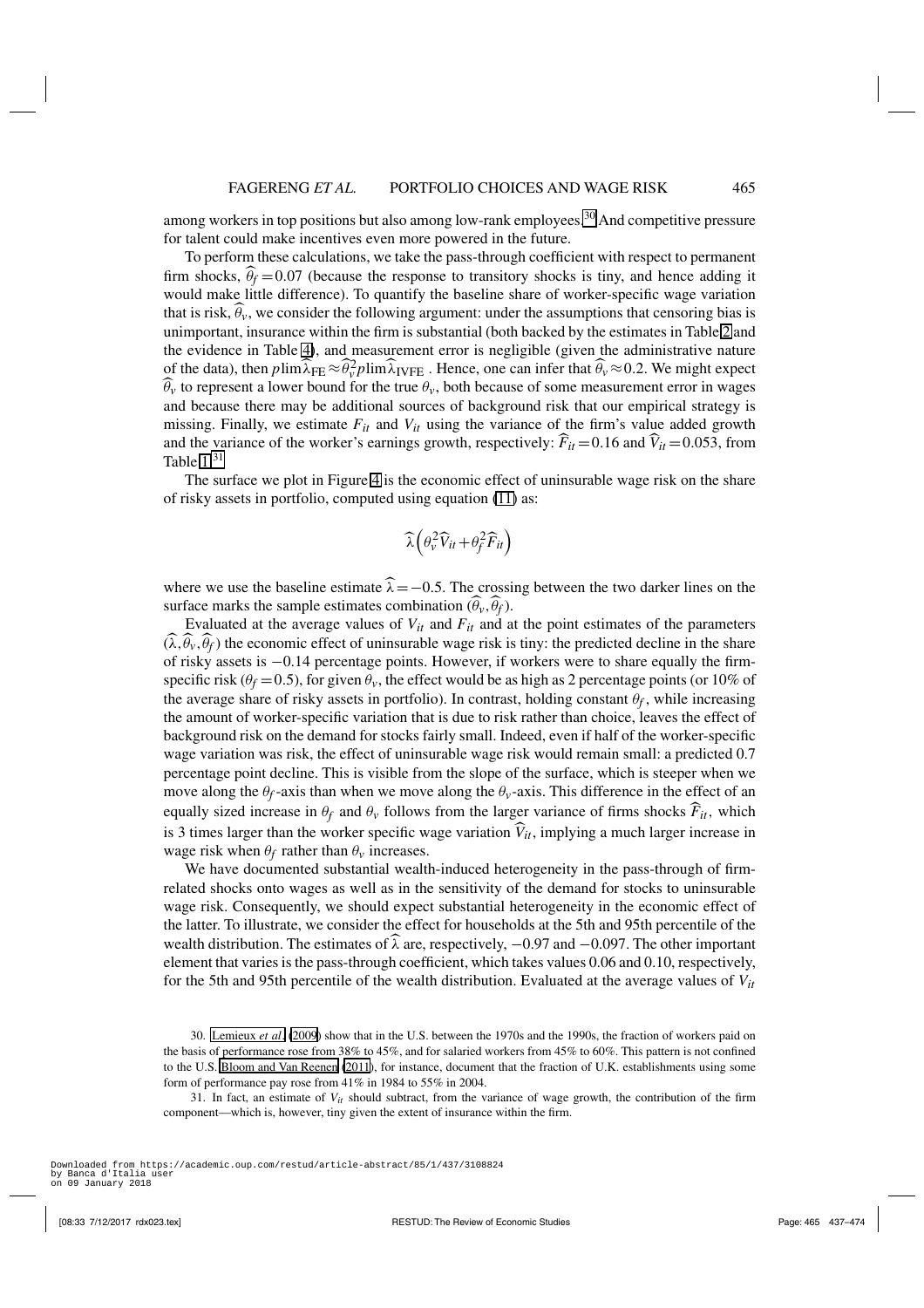# <span id="page-29-0"></span>466 REVIEW OF ECONOMIC STUDIES



FIGURE 4 The effect of wage risk on the share of risky assets

*Notes*: The surface plot represents the percentage points reduction (on the vertical line) in the portfolio share in risky assets by Norwegian households as we vary the level of insurance within the firm  $(\theta_f)$  and the fraction of non-firm related wage variation that is not avoidable  $(\theta_v)$ . The crossing of the darker lines on the surface corresponds to the point estimates of the pass-through of permanent firm shocks on wages and the share of non-firm related wage variability that is not avoidable (from the baseline specifications).

and  $F_{it}$  and at the point estimates of the parameters  $\theta_v$ ,  $\theta_f$ , the economic effect of background risk are still small in both groups (−0.23 percentage points at the 5th wealth percentile and −0.06 percentage points at the 95th percentile). Figure [5](#page-30-0) reports the corresponding wage risk effect surfaces for the two groups.

For the wealthy, neither variations in  $\theta_f$  nor  $\theta_\nu$  would affect their background risk response much. The response surface is fundamentally flat. In contrast, the slope of the surface among the poor is much steeper; a reduction in firm insurance could potentially have large impact on their portfolio choice, reducing even further the amounts of wealth held in risky instruments. For these workers, sharing half of the shocks to their firms would lower the portfolio share in risky assets by about 15 percentage points, a very large drop. Also an increase in wage risk unrelated to the firm's fortunes could have a substantial impact. However, because these workers own a small fraction of total stocks, these larger effects are unlikely to generate large aggregate consequences (which we document next).

As our last exercise, we look at the effect of uninsurable wage risk for the aggregate demand for stocks in the baseline and in the hypothetical scenarios in which we vary the extent of risk faced by individuals. We allow for wealth-related heterogeneity in both the pass-through of firms shocks

on 09 January 2018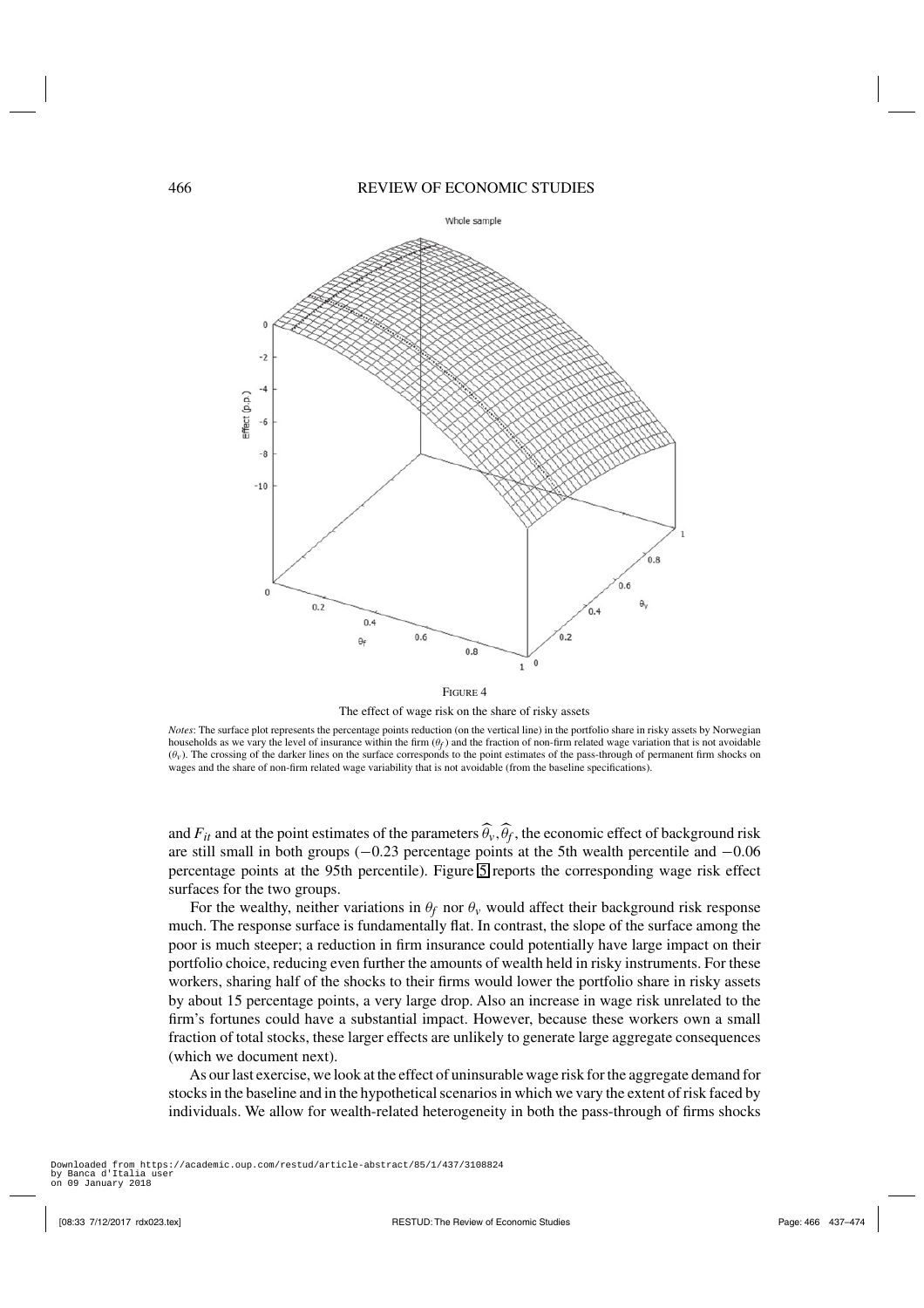Low wealth (bottom) and high wealth (top) samples

<span id="page-30-0"></span>

The effect of wage risk for low- and high-wealth samples

*Notes*: The surface plots represent the percentage points reduction (on the vertical line) in the portfolio share in risky assets held by rich households (corresponding to the 95th percentile of the wealth distribution, the top surface) and poor households (corresponding to the 5th percentile of the wealth distribution, the bottom surface). Movements along the surfaces are due to different combinations of the level of insurance within the firm  $(\theta_f)$  and the fraction of non-firm related wage variation that is not avoidable  $(\theta_v)$ . The crossing of the darker lines on the two surfaces corresponds to the point estimates of the pass-through of permanent firm shocks to wages and the share of wage variability that is not avoidable (separately by wealth, see Table [8\)](#page-26-0).

and the portfolio sensitivity to uninsurable wage risk. This exercise is relevant for understanding the role of uninsurable wage risk for asset prices.

To perform this exercise, we consider an increase in  $\theta_f$  and  $\theta_v$  from their point estimate to 0.5, so that workers share 50% of the permanent shocks to their firm and 50% of their personal wage variation is risk. For a given worker *i* with initial wealth *Ait*−1, the effect on the risky share of raising  $\theta_v$  and  $\theta_f$  from  $(\theta_v, \theta_f)$  to  $(0.5, 0.5)$  is:

$$
\Delta S_i = (\widehat{\lambda}(A_{it-1})(0.25\widehat{V}_{it} + 0.25\widehat{F}_{it}) - \widehat{\lambda}(A_{it-1})\left(\widehat{\theta}_v^2\widehat{V}_{it} + (\widehat{\theta}_f(A_{it-1}))^2\widehat{F}_{it}\right)
$$

and that on the individual demand for stocks:

Change in demand for stocks =  $A_{it-1} \Delta S_{it}$ 

Accordingly, our estimate of the effect on the aggregate demand for stocks is

<sup>7</sup> fochange in aggregate demand for stocks = 
$$
\left(\sum_{i} A_{it-1} \Delta S_{it}\right) / (\text{Total stocks}_{t-1})
$$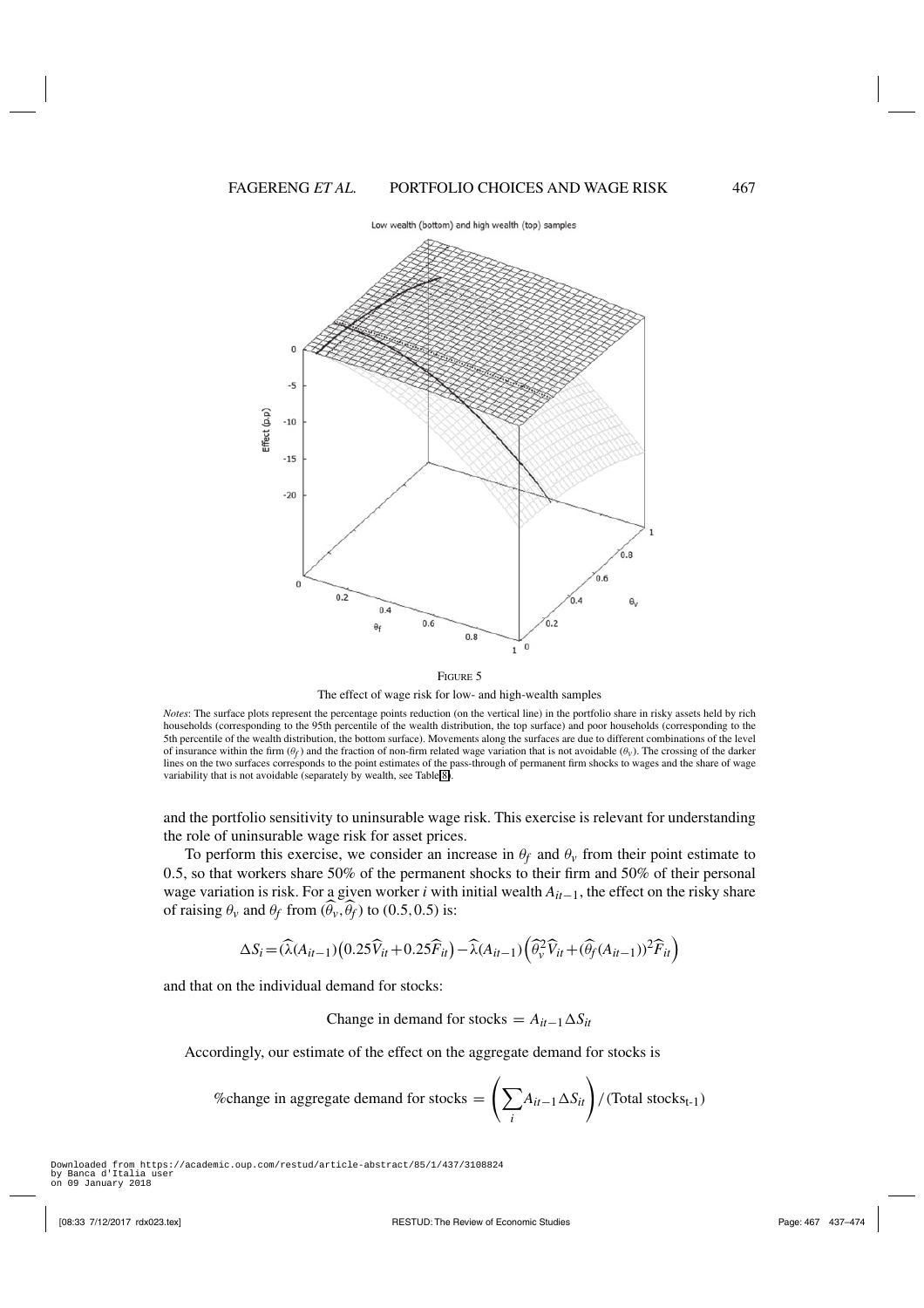<span id="page-31-0"></span>We estimate this effect to be  $0.2\%$  on average over all sample years—a tiny response to a large change in uninsurable wage risk. Increasing the size of the shock by setting  $\theta_f$  and  $\theta_v$  to 0.8 leaves the result qualitatively unchanged. The reason why the aggregate demand for stocks is insensitive to wage risk is that the effect is small at high wealth levels, and the ownership of risky assets is concentrated precisely among the wealthy (the top 5% holds 78% of the stock market in Norway and the top 10% holds 87%). In fact, we calculate that among the households with below median wealth increasing  $\theta_f$  and  $\theta_\nu$  to 0.5 lowers the demand for risky assets by 2.8% while it has a negligible effect among households with above median wealth.

Overall, the calculations in this section imply that uninsurable wage risk is economically important for individuals with low assets; for those who can count on a sufficiently high level of buffer savings the tempering effect of uninsurable wage risk is contained. The combination of very high sensitivity among the poor, low sensitivity among the wealthy, and the concentration of risky assets in the hands of the latter implies a small effect of even large increases in uninsurable wage risk on the aggregate demand for risky assets. This suggests a small role of uninsurable wage risk as a driver of asset prices.

# 8. CONCLUSIONS

In this article, we have argued that achieving identification of the effect of wage risk on people's financial decisions poses important conceptual challenges and formidable data requirements. Using extremely rich and virtually error-free Norwegian administrative data we estimate firmrelated measures of workers'earnings variation to isolate exogenous changes in uninsurable wage risk. We show that once the endogeneity of usual measures of wage risk is properly addressed and unobserved heterogeneity and censoring of stock investments are accounted for, the estimated sensitivity of the risky portfolio share of the average household to earnings risk can be up to 25 times larger than the estimates obtained ignoring these issues, as done in the existing literature. Furthermore, the sensitivity differs depending on wealth buffers accumulated by the household, spanning from irrelevance at the top of the wealth distribution to sensitivity that is 3 times the average for people at the bottom. While sensitivity to uninsurable wage risk is very large, we find small sensitivity to unemployment risk, possibly because of generous UI in Norway.

Can uninsurable wage risk explain the large amount of heterogeneity in portfolio composition observed in the data? Answering this question requires a consistent estimate of the marginal effect of uninsurable wage risk, which we have, and a comprehensive measure of the size of uninsurable wage risk, which we can bound. At sample means and for the median wealth household the contribution of uninsurable wage risk is small, not because sensitivity is small but because firms provide substantial wage insurance to their workers.<sup>32</sup> However, because marginal responses differ considerably depending on the buffers accumulated, the economic importance of uninsurable wage risk varies greatly: it is relatively large for the poor and negligible for the wealthy. In this sense, uninsurable wage risk is a viable explanation of portfolio heterogeneity among low-wealth people but not among the high-wealth segment. Moreover, as the wealthy hold most of the risky assets in the economy, wage risk is unlikely to matter for asset pricing. Finally, our empirical strategy identifies the parameters that drive uninsurable wage risk and the portfolio response to it, hence allowing us to run meaningful counterfactuals. We show that the adoption of high-powered wage incentive contracts can cause large responses in portfolio

<sup>32.</sup> This result is in line with Berk and Walden (2013). In their paper, the authors propose that most workers get their optimal risk allocation through the employment contract, and, therefore, have no need to participate in stock markets. It is thus not that agents do not care about background risk, but rather that their background risk is well aligned with their consumption risk. Our identification strategy separates scope from motive and identify the latter.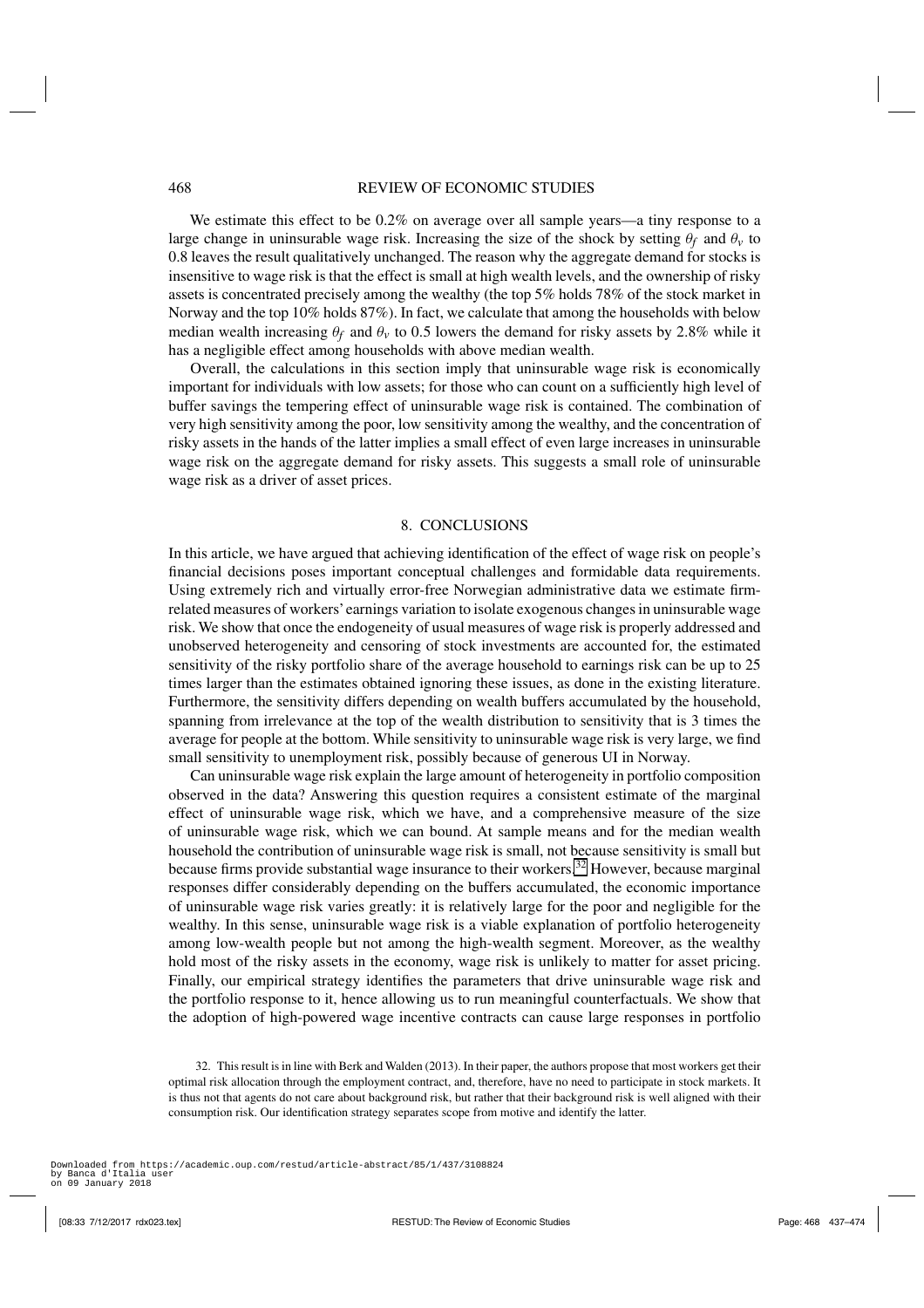composition, particularly for people below median wealth. In sum, our strategy allows to say when, for what and for whom wage risk matters: it matters when firms offer little insurance, it matters for understanding why people with low-wealth buffers are reluctant to invest in stocks, and it is unlikely to matter for stock prices.

The idea of separating *motive* from *scope* that guides our methodology to assess the role of wage risk for the demand of risky assets can be extended to study portfolio hedging against human capital risk. If the firm component of workers' wages correlates differentially with single listed stocks, then workers may rely on the stock market to hedge their human capital risk, as first noted by [Myers](#page-37-0) [\(1972\)](#page-37-0). However, if workers receive considerable wage insurance from their firm the scope for hedging can be limited even though the motive may be strong. Because we can identify the degree of insurance (and note that this is partial), our methodology can be used to identify the strength of the hedging motive. The pursuit of this idea is the next step in our research agenda.

In this article, we have focused on two sources of background risk—wage risk and unemployment risk. Given the large weight that human wealth has in the lifetime resources of most individuals, these are probably the most important sources of background risk for most individuals. But they are not the only ones. For homeowners, unanticipated shocks to housing wealth is another, and given the illiquidity of housing it cannot easily be avoided; for entrepreneurs, private business wealth, is still another—and has been studied by [Heaton and Lucas](#page-36-0) [\(2000a](#page-36-0), [2000b](#page-36-0)). These different sources of background risk share one common feature: each one accounts for a substantial share of a consumer lifetime resources. Thus, even if the effect of each one may be relatively contained, their joint effect on households assets allocation may be substantial. We have contributed to quantify one of them. More work is needed to quantify the others.<sup>33</sup>

# APPENDIX A

## *A.1. Data sets*

The analysis uses several data sources maintained by Statistics Norway that can be combined through unique personal and household identifiers over time.

**A.1.1. The Central Population Register.** The Central Population register contains end of year information on all Norwegian residents for the time period 1993–2011 and contains individual demographic information (*i*.*e*. gender, day of birth, county of residence, and marital status). It also contains family identifiers allowing us to match spouses and cohabiting couples with common children. Identifying unmarried couples without common children is not possible in our sample period.

**A.1.2. Administrative Tax and Income Records.** Because households in Norway are subject to a wealth tax, they are every year required to report their complete income and wealth holdings to the tax authority, and the data are available every year from 1993 to 2011. Each year, before taxes are filed in April (for the previous year), employers, banks, brokers, insurance companies, and any other financial intermediaries are obliged to send both to the individual and to the tax authority, information on the value of the asset owned by the individual and administered by the employer or the intermediary, as well as information on the income earned on these assets. In case an individual holds no stocks, the tax authority pre-fills a tax form and sends it to the individual for approval; if the individual does not respond, the tax authority considers the information it has gathered as approved. In 2011, as many as 2.4 million individuals in Norway

33. [Palia](#page-37-0) *et al*. [\(2014](#page-37-0)) study the effect of volatility in returns to human capital, housing and private equity on the risky portfolio share. Unfortunately, their study suffers from the endogeneity issues that we have stressed in this study (as it assumes that all measured variation in labour income, housing, and private equity returns is background risk). Calibration exercises show the potential importance of housing return risk for the composition of the financial portfolio [\(Cocco](#page-36-0) *et al*., [2005\)](#page-36-0) and of returns to private wealth [\(Heaton and Lucas](#page-36-0), [2000b\)](#page-36-0). But a proper empirical assessment of these sources is still missing and faces the same identification problems as those faced by human capital risk.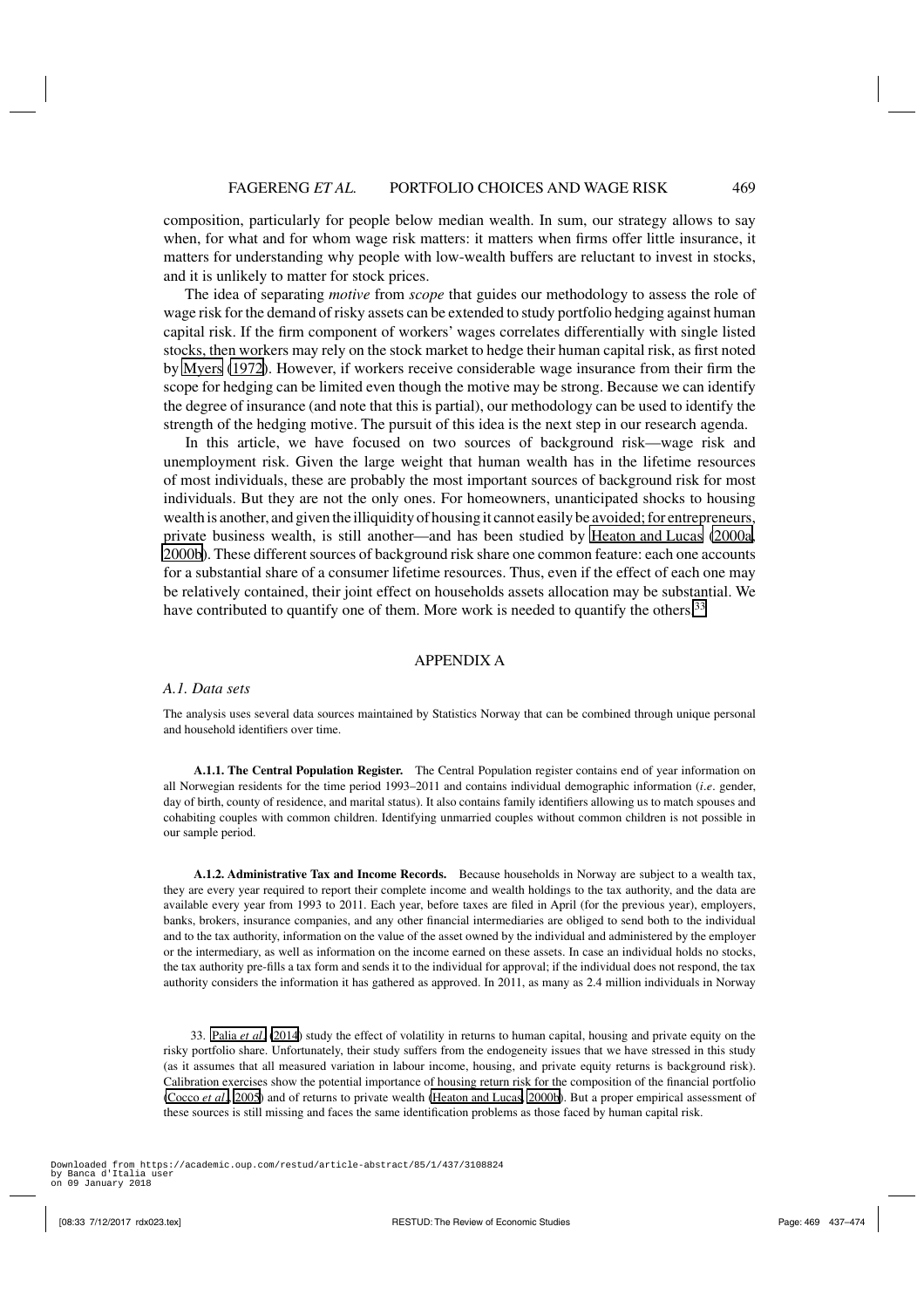(66% of the tax payers) belonged to this category.<sup>34</sup> If the individual or household owns stocks, then he has to fill in the tax statement—including calculations of capital gains/losses and deduction claims. The statement is sent back to the tax authority, which, as in the previous case receives all the basic information from employers and intermediaries and can thus check its truthfulness and correctness. Stockholders are treated differently because the government wants to save on the time necessary to fill in more complex tax statements and to reduce the risk of litigation due to miscalculated deductions on capital losses and taxes on capital gains. Traded financial assets are reported at market value. For stocks in non-listed companies that are not traded the company itself has to provide a tax report to the tax registry every year. In this report, the company proposes a value of the company by the end of the year. This value should be the total net worth of the company, after deducting any debts. All assets have to be included in the valuation, expect goodwill which is not included. The tax authority may adjust the value of the company upwards after going over the report, if it does not find the proposed value reasonable. Obviously this leads to undervaluation of the companies, but this is bound as unrealistically low figures would cause the tax authority to start a more thorough investigation.

This procedure, particularly the fact that financial institutions supply information on their customers' financial assets directly to the tax authority, makes tax evasion very difficult, and thus non-reporting or under-reporting of assets holdings are likely to be negligible.

**A.1.3. The Norwegian National Educational Database.** Educational attainment is reported by the educational establishment directly to Statistics Norway at the individual level, hence minimizing the measurement error. The information includes on every student the highest level of education) at the individual level as of October every year.

**A.1.4. The Register of Shareholders.** The register contains ownership of all Norwegian limited liability companies (related to the statistics on "Aksjer og kapitalutdelinger"). Importantly, the register contains information about shareholders and received dividends. Dividends are reported at the yearly level, and ownership is reported as of 31 December each year.

**A.1.5. Employer–Employee Register.** All firms hiring workers in Norway are required to report all work relationships to the Central Employer–Employee register. This includes registering the date and individual ID for the each time an employment relationship is established or terminated and when permanent changes are made to the registered information about working hours, job title (occupation code), and workplace (department). The register also contains the organization number of the firm and the sum of total payments (wages and remuneration) from the firm to the worker at a yearly level. When a worker has work relationships with several firms during the year, we select the firm with the highest payments to the worker that year as the main work relationship.

**A.1.6. The Central Register of Establishments and Enterprises.** The register contains all enterprises and establishments in the private and public sector in Norway. For our purposes, we select information on organization ID, geographical information, institutional sector, industrial classification (NACE), number of employees.

**A.1.7. Firm Balance Sheet Register.** The register contains accounts and balance sheet information from the financial statements of all non-financial firm. We extract all variables needed to calculate value added per worker. Some of the main variables and definitions are as follows:

Operating income and operating expenses are ordinary income and expenses outside financial ones. Operating income is divided into sales revenues (taxable and tax-free), rental income, commission revenues, profits from the sale of fixed assets, and other operating-related revenues. Operating expenses include changes in stocks, costs of raw materials and consumables used, wages and salaries, depreciation and write-downs of tangible fixed assets and intangible fixed assets as well as a number of different types of other operating expenses. Examples of operating expenses that are specified are subcontracting, repair and maintenance, and expenses relating to means of transport.

Cost of raw materials and consumables used includes stock changes of work in progress and finished goods.

Wages and salaries include wages, holiday pay, employers' national insurance premium, pension costs, and other personnel expenses.

Financial income and financial expenses are ordinary revenues and expenses relating to investments, securities, receivables, and liabilities. The financial items also include share of earnings relating to foreign exchange gains and losses (*agio*) and value changes of market-based current asset investments.

Extraordinary revenues and expenses apply to material items that are unusual for the business and do not occur regularly.

34. See the 2011 Annual Report from the Norwegian Tax Administration, http://www.skatteetaten.no/en/.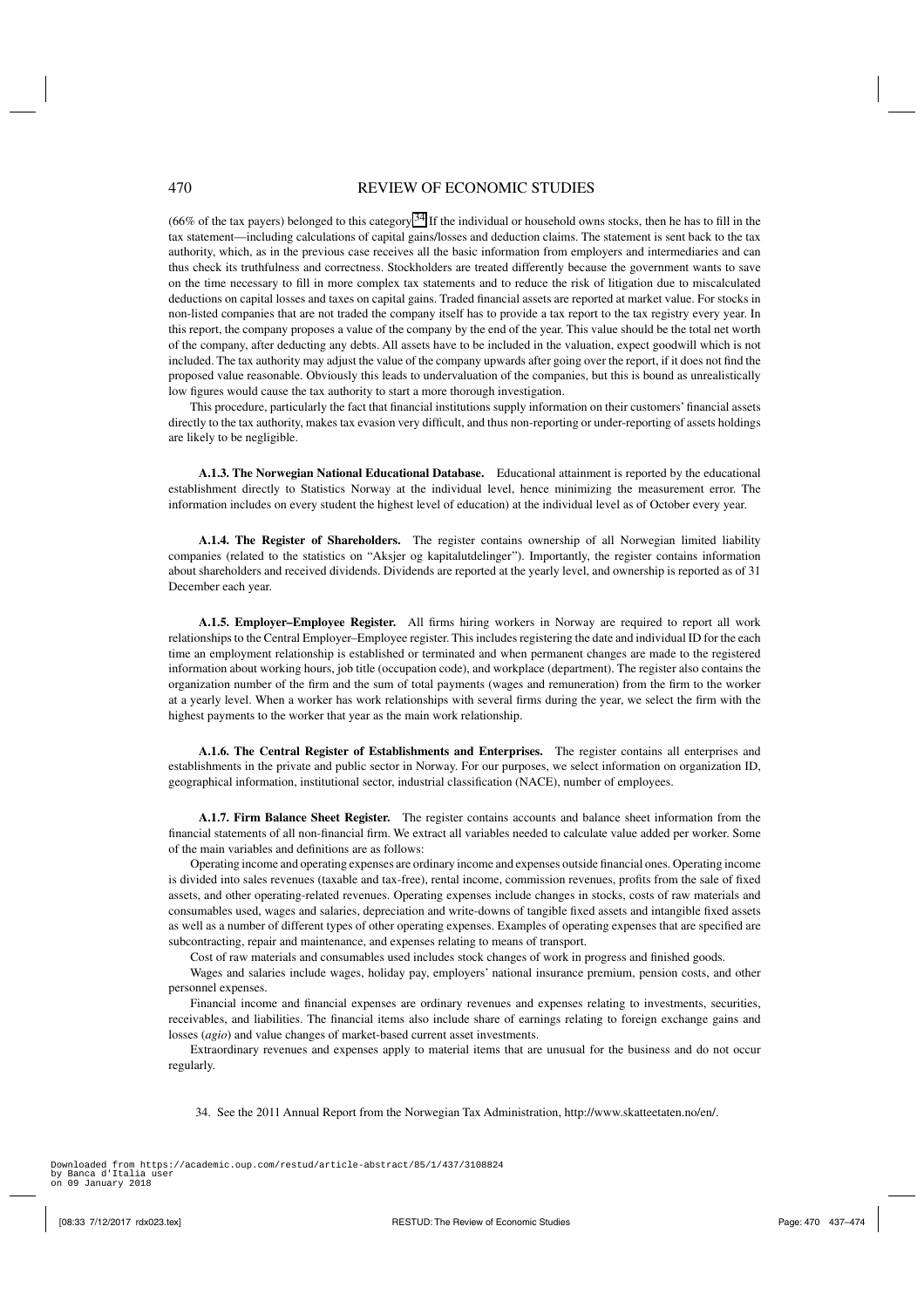Taxes represent taxes relating to the accounting result, and consist of taxes payable, expected reimbursement claims from owners, and changes in deferred taxes. Taxes payable are the taxes expected to be assessed on the year's taxable income corrected for any discrepancy between calculated and assessed taxes the year before.

Allocation of the profit/loss for the year shows how a profit is allocated and losses are covered. It provides information on transfers to/from equity and dividends to owners.

Fixed assets cover assets that are mainly included in the enterprise's long-term creation of value and are intended for permanent ownership or use, as well as receivables and securities scheduled for repayment later than 1 year after the time of settlement. This includes tangible fixed assets broken down into buildings and facilities, facilities under construction, transport equipment, machinery, etc. Long-term receivables and investments are included as fixed assets, such as investments in other activities and loans to enterprises in the same group.

Current assets are assets relating to the enterprise's sales of goods and services, or which are expected to have a functional period of less than 1 year in operation. This includes cash and short-term capital investments (cash, bank deposits, shares, bonds, etc.), receivables and inventories. Receivables are current assets if it has been agreed or scheduled that they shall be repaid within 1 year after the end of the financial year.

Equity is the portion of the total capital belonging to the owners, and is shown as the value of assets less liabilities. Equity is classified in two main divisions, invested equity and retained earnings. Invested equity consists of share capital and share premium accounts. Retained earnings consist of fund for assessment differences and other reserves/uncovered losses.

Liabilities cover all obligations that can come to place restrictions on the future use of the enterprise's resources, and are divided into provisions for liabilities and charges (pension commitments, deferred tax liabilities, etc., other long-term liabilities and short-term liabilities. Long-term liabilities are legal or financial obligations not meant to be redeemed during the coming accounting period, and are not related to the enterprise's short-term sales of goods and services. Short-term liabilities are liabilities that fall due for payment within 1 year from the time of settlement, or are directly related to the enterprise's short-term sales of goods and services.

**A.1.8. Register of Bankruptcies.** The register contains the firm number and the exact date of bankruptcy at the firm level. All juridical objects, which includes all types of firms/enterprises and individuals who have unpaid accounts and are by definition insolvent, can be declared bankrupt.

# *A.2. Sample selection*

We start with a data set on income recipients that merges record from the Central Population Register and the Administrative Tax and Income Register. This merged data set includes 29,814,364 person-year observations for the period 1995–2010. Given that we need to use as an instrument a measure of firm-level risk, we focus on a sample of individuals who are continuously employed in the private sector (sector 710 or 717). This excludes those who are not working (unemployed, retired, disabled, etc.) and those who have a spell in the government sector. This sample selection leaves us with 9,888,562 observations. Next, we exclude individuals who are younger than 25 years (and hence possibly still in school) and those older than 60 years (who may have intermittent participation, and also have widespread access to early retirement, typically from the age of 62 years). We are left with 7,566,412 observations. Merging this data set with firm-level information reduces the usable sample to 6,501,730 observations (this sample reduction is due to some missing information in the firm data set used to construct the measure of firm value added, exclusion of short lived firms—those that are active for less than 3 years—and some inconsistencies in the reported firm number in the Employer/Employee Registry versus the Balance Sheet Registry). Next, we exclude individuals who have earnings below the basic amount threshold of the Norwegian Social Insurance Scheme (*grunnbelopet*) in one or more years and are left with 5,168,462 observations. Even though we restrict the sample of workers between 25 and 60 years of age, some students are still left in the sample, and will typically have low incomes.<sup>35</sup> Further, workers who have some period of disability of sick leave, will often have less than full-time positions, potentially in several firms. To reduce the impact of such outliers, we drop all the observations where earnings growth is less than −80% or more than 500% (and are left with 5,115,196 observations). Since we run regressions at the household level, we keep only the primary earner of the household (4,846,766 observations left). The number of observations in the various regressions we run are less than this because we use lags for constructing some of the variables and instruments.

35. The incentive to stay below this threshold is significant as the government stipend to all students is reduced almost one-to-one for each dollar earned above a threshold only marginally higher than grunnbelopet.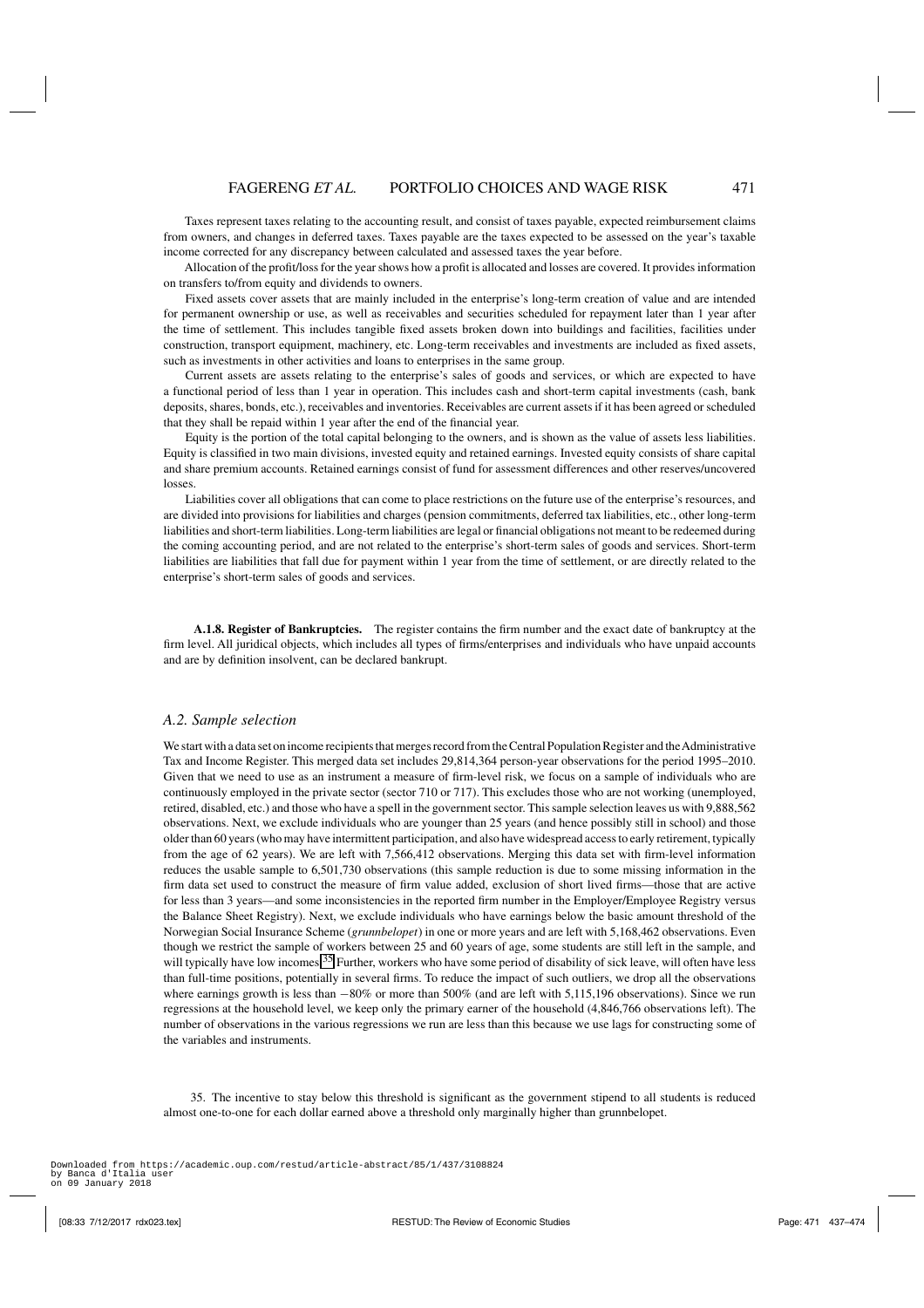TABLE A1

## <span id="page-35-0"></span>*A.3. Mobility regressions*

| Worker mobility          |            |            |
|--------------------------|------------|------------|
|                          | Mover      | Mover      |
|                          | (1)        | (2)        |
| $g_{jt}$                 | $0.242***$ | $0.242***$ |
|                          | (0.0292)   | (0.0292)   |
| $g_{it+1}$               | 0.0278     | 0.0278     |
|                          | (0.0267)   | (0.0267)   |
| $g_{jt+2}$               | 0.0256     | 0.0256     |
|                          | (0.0193)   | (0.0193)   |
| Firm bankrupt in 1 year  |            | 0.453      |
|                          |            | (0.319)    |
| Firm bankrupt in 2 years |            | 0.0769     |
|                          |            | (0.344)    |
| <b>Observations</b>      | 3.219.340  | 3.219.340  |

*Notes:* The table reports marginal effect estimates of a probit regression for the event of job mobility as a function of current  $(g_{it})$  and future firm shocks and worker's socio-demographic characteristics. In addition to the reported coefficients, the regressions also control for log firm size, dummy variables for individuals being recipients of sickness money, maternity/paternity benefits, UI, as well as education indicators (type and length), family type, area dummies, a quadratic in age, gender, and year dummies. Clustered standard errors are in brackets. Coefficient significance: \*\*\* at 1% or less; \*\* at 5%; \* at 10%.

*Acknowledgments*. We thank Sumit Agarwal, Ådne Cappelen, Francis Vella, the editor, and three anonymous reviewers for helpful comments. We are grateful to seminar participants at Berkeley, Naples, Lugano, Geneva, Maastricht, Princeton, the 2014 SITE, the 2014 CEAR, the 2015 European Household Finance conference, and the 2017 ASSAAnnual Meeting. An earlier version of this article circulated under the title "Back to Background Risk?". We are grateful to Finansmarkedsfondet (The Research Council of Norway, Grant #230843) for financial support and to Davide Malacrino for research assistance.

### **Supplementary Data**

[Supplementary data](http://restud.oxfordjournals.org/lookup/suppl/doi:10.1093/restud/rdx023/-/DC1) are available at *Review of Economic Studies* online.

### REFERENCES

- AIYAGARI, R. S. (1994), "Uninsured Idiosyncratic Risk and Aggregate Saving", *Quarterly Journal of Economics*, **109**, 659–84.
- ANGERER, X. and LAM, P.-S. (2009), "Income Risk and Portfolio Choice: An Empirical Study", *Journal of Finance*, **64**, 1037–1055.
- ANGRIST J. D. and IMBENS, G. (1994), "Identification and Estimation of Local Average Treatment Effects", *Econometrica*, **62**, 467–476.
- ARRONDEL, L. and CALVO-PARDO, H. (2012), "Endogenous Non-tradable Earnings Households' Demand for Risky Assets" (Discussion Papers in Economics and Econometrics No. 1414, University of Southampton).
- BÉNABOU, R. and TIROLE, J. (2016), "Bonus Culture: Competitive Pay, Screening, and Multitasking", *Journal of Political Economy*, **124**, 305–370.
- BERK, J. and WALDEN, J. (2013), "Limited Capital Market Participation and Human Capital Risk", *Review of Asset Pricing Studies*, **3**, 1–37
- BETERMIER, S., JANSSON, T., PARLOUR, C. A., *et al*. (2012), "Hedging Labor Income Risk", *Journal of Financial Economics*, **105**, 622–639.
- BISCOURP, P., DESSY, O. and FOURCADE, N. (2005), "Les salaires sont-ils rigides? Le cas de la France a la fin des annes 90", *Economie et Statistique*, **386**, 59–79.
- BLOOM, N., VAN REENEN, J. (2011), "Human Resource Management and Productivity", in Card, D. and Ashenfelter, O., (eds), *Handbook of Labor Econonomics*, Vol. 4b (North Holland: Elsevier) 1697–1767.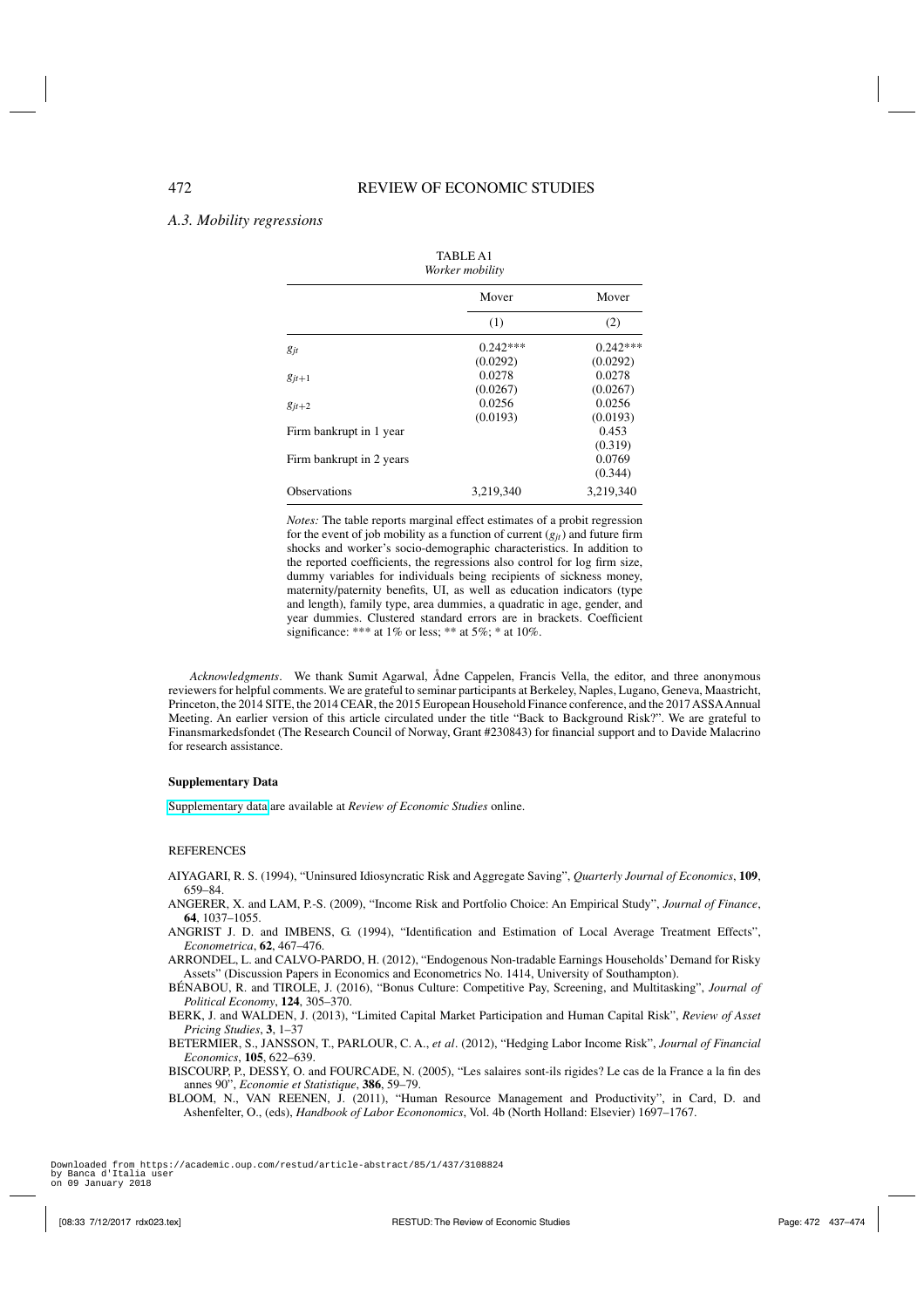- <span id="page-36-0"></span>BLUNDELL, R. W. and SMITH, R. J. (1986), "An Exogeneity Test for a Simultaneous Equation Tobit Model with an Application to Labor Supply", *Econometrica*, 679–685.
- CALVET, L., CAMPBELL, J. and SODINI, P. (2009), "Measuring the Financial Sophistication of Households",*American Economic Review P&P*, **99**, 393–98.
- CAMPBELL, J. Y. (2006), "Household Finance", *The Journal of Finance*, **61**, 1553–1604.
- CARDOSO, A. R. and PORTELA, M. (2009), "Micro Foundations for Wage Flexibility: Wage Insurance at the Firm Level", *Scandinavian Journal of Economics*, **111**, 29–50.
- CHAMBERLAIN, G. (1984). "Panel Data", in Griliches, Z. and Intriligator, M., (eds), *Handbook of Econometrics*, Vol. 2 (North Holland: Elsevier) 1247–1318.
- COCCO, J. F. (2004), "Portfolio Choice in the Presence of Housing", *Review of Financial Studies*, **18**, 535–567.
- COCCO, J. F., GOMES, F. and MAENHOUT, P. (2005), "Consumption and Portfolio Choice over the Life-Cycle", *Review of Financial Studies*, **18**, 491–533.
- COCHRANE, J. H. (2006), "Financial Markets and the Real Economy", in Cochrane, J. H., (ed.) *International Library of Critical Writings in Financial Economics*, Vol. 18 (London: Edward Elgar). Available at: [https://www.e](https://www.e-elgar.com/shop/financial-markets-and-the-real-economy?)[elgar.com/shop/financial-markets-and-the-real-economy?.](https://www.e-elgar.com/shop/financial-markets-and-the-real-economy?)
- CONSTANTINIDES, G. and DUFFIE, D. (1996), "Asset Pricing with Heterogeneous Consumers", *Journal of Political Economy*, **104**, 219–240.
- CUNHA, F. and HECKMAN, J. J. (2007), "The Evolution of Inequality, Heterogeneity and Uncertainty in Labor Earnings in the U.S. Economy" (NBER Working Paper No. 13526).
- CUNHA, F., HECKMAN, J. J. and NAVARRO, S. (2005), "Separating Uncertainty from Heterogeneity in Life Cycle Earnings", *Oxford Economic Papers*, **57**, 191–261.
- DØSKELAND, T. and HVIDE, H. (2011), "Do Individual Investors Have Asymmetric Information Based on Work Experience?", *The Journal of Finance*, **66**, 1011–1045.
- EDWARDS, R. D. (2008), "Health Risk and Portfolio Choice", *Journal of Business and Economic Statistics*, **26**, 472–485.
- FRIEDRICH, B., LAUN, L., MEGHIR, C., *et al*. (2015), "Earnings Dynamics and Firm-Level Shocks" (Working Paper).
- FUSS, C. and WINTR, L. (2008), "Rigid Wages and Flexible Labour? Firm-level Evidence Based on Productivity for Belgium" (National Bank of Belgium Working Paper No. 159).
- GEORGARAKOS, D. and INDERST, R. (2014), "Financial Advice and Stock Market Participation" (CEPR Discussion Paper No. 9922).
- GOURINCHAS, P.-O. and PARKER, J. A. (2002), "Consumption over the Life Cycle", *Econometrica*, **70**, 47–89.
- GUERTZGEN, N. (2014), "Wage Insurance within German Firms: Do Institutions Matter?", *Journal of the Royal Statistical Society*, **177**, 345–369.
- GUISO, L., JAPPELLI, T. and TERLIZZESE, D. (1996), "Income risk, Borrowing Constraints and Portfolio Choice", *American Economic Review*, **86**, 158–172.
- GUISO, L., PISTAFERRI, L. and SCHIVARDI, F. (2005), "Insurance within the Firm", *Journal of Political Economy*, **113**, 1054–1087.
- GUISO, L. and SODINI, P. (2013), "Household Finance: An Emerging Field", *Handbook of the Economics of Finance* (North Holland, Amsterdam: Elsevier).
- GUVENEN, F. and SMITH, A. (2014), "Inferring Labor Income Risk and Partial Insurance from Economic Choice", *Econometrica*, **82**, 2085–2129.
- HEATON, J. and LUCAS, D. (1996), "Evaluating the Effects of Incomplete Markets on Risk Sharing and Asset Pricing", *Journal of Political Economy*, **104**, 443–487.
- HEATON, J. and LUCAS, D. (2000a), "Portfolio Choice and Asset Prices: The Importance of Entrepreneurial Risk", *Journal of Finance*, **55**, 1163–1198.
- HEATON, J. and LUCAS, D. (2000b), "Portfolio Choice in the Presence of Background Risk", *The Economic Journal*, **110**, 1–26.
- HEATON, J. and LUCAS, D. (2008), "Can Heterogeneity, Undiversified Risk, and Trading Frictions Solve the Equity Premium Puzzle?," in Mehra, R., (ed.), *Handbook of the Equity Risk Premium* (San Diego: Elsevier) 535–57.
- HOCHGUERTEL, S. (2003), "Precautionary Motives and Portfolio Decisions", *Journal of Applied Econometrics*, **18**, 61–77.
- HONORÈ B. E. and HU, L. (2004), "Estimation of Cross Sectional and Panel Data Censored Regression Models with Endogeneity", *Journal of Econometrics*, **122**, 293–316.
- HUNG, W., LIU, Y.-J., TSAI, C.-F., *et al*. (2014), "Employer Stock Risk, Employee Income Risks, and Portfolio Choice: New Evidence from Taiwan" (Mimeo, National Taiwan University).
- HURST, E., LI, G. and PUGSLEY, B. (2015), "Are Household Surveys Like Tax Forms: Evidence from Income Underreporting of the Self Employed", *Review of Economics and Statistics*, **96**, 19–33.
- JUHN, C., McCUE, K., MONTI, H. *et al*. (2017), "Firm Performance and the Volatility of Worker Earnings" (NBER Working Paper No.23102, January 2017).
- KATAY, G. (2009), "Do Firms Provide Wage Insurance against Shocks? Evidence from Hungary" (Working Paper No. 964, European Central Bank).
- KAUFMANN, K. and PISTAFERRI, L. (2009), "Disentangling Insurance and Information in Intertemporal Consumption Choices", *American Economic Review*, **99**, 387–392.
- KIMBALL, M. S. (1993), "Standard Risk Aversion", *Econometrica*, **61**, 589–611.
- LAGAKOS, D. and ORDONEZ, G. L. (2011), "Which Workers Get Insurance Within the Firm?", *Journal of Monetary Economics*, **58**, 632–645.